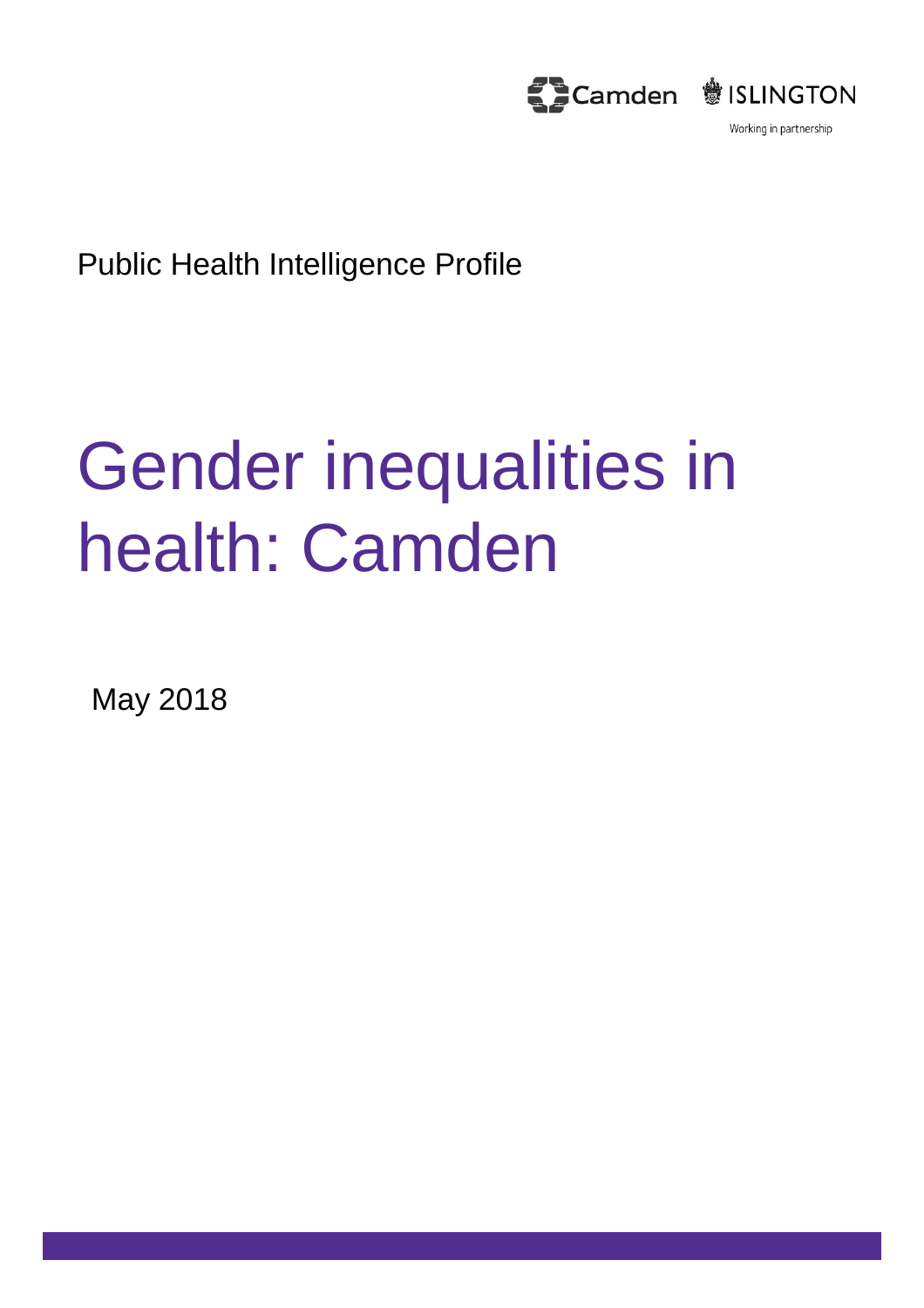

### **About this profile**

#### Purpose

This public health intelligence profile describes the patterns in demographics, health risk factors and burden of ill health due to long term conditions for people registered with a GP in Camden, specifically looking at inequalities by gender.

This work will support and inform:

- **EXECT** London Borough of Camden Councillors and public health teams;
- **Camden's Clinical Commissioning Group;**
- **Individual general practices in Camden.**

This profile can be found on the Health pages of Camden Open Data site: https://opendata.camden.gov.uk

#### **Contents**

| 1.  | <b>Background</b>                                | $\overline{2}$ |
|-----|--------------------------------------------------|----------------|
| 2.  | Key messages                                     | 3              |
| 3.  | How to use the analysis / Understanding the data | 5              |
| 4.  | Life style risk factors analysis                 | 8              |
| 4.1 | Smoking                                          | 9              |
| 4.2 | Overweight / Obesity                             | 19             |
| 5.  | Long term conditions                             | 26             |
| 5.1 | Hypertension                                     | 31             |
| 5.2 | Depression                                       | 43             |
| 5.3 | <b>Diabetes</b>                                  | 47             |
| 5.4 | Chronic kidney disease                           | 57             |
| 5.5 | Coronary heart disease / myocardial infarction   | 61             |
| 5.6 | Chronic obstructive pulmonary disease            | 68             |
| 5.8 | Chronic liver disease                            | 80             |
| 5.7 | Serious mental illness                           | 85             |

#### Further information and feedback

This profile was created by Ester Romeri (Public Health Intelligence and Information Analyst) and Minkyoung Choi (Public Health Intelligence and Information Officer), Alice Wynne and Noor Alabdulbaqi (Assistant Public Health Information Officers), and reviewed by Dalina Vekinis (Principal Public Health Intelligence Specialist).

For further information, please contact Ester Romeri.

Email: PHASS@Islington.gov.uk Tel: 020 7527 1810

**We would also very much welcome your comments on these profiles and how they could better suit your requirements, so please do contact us with your ideas.**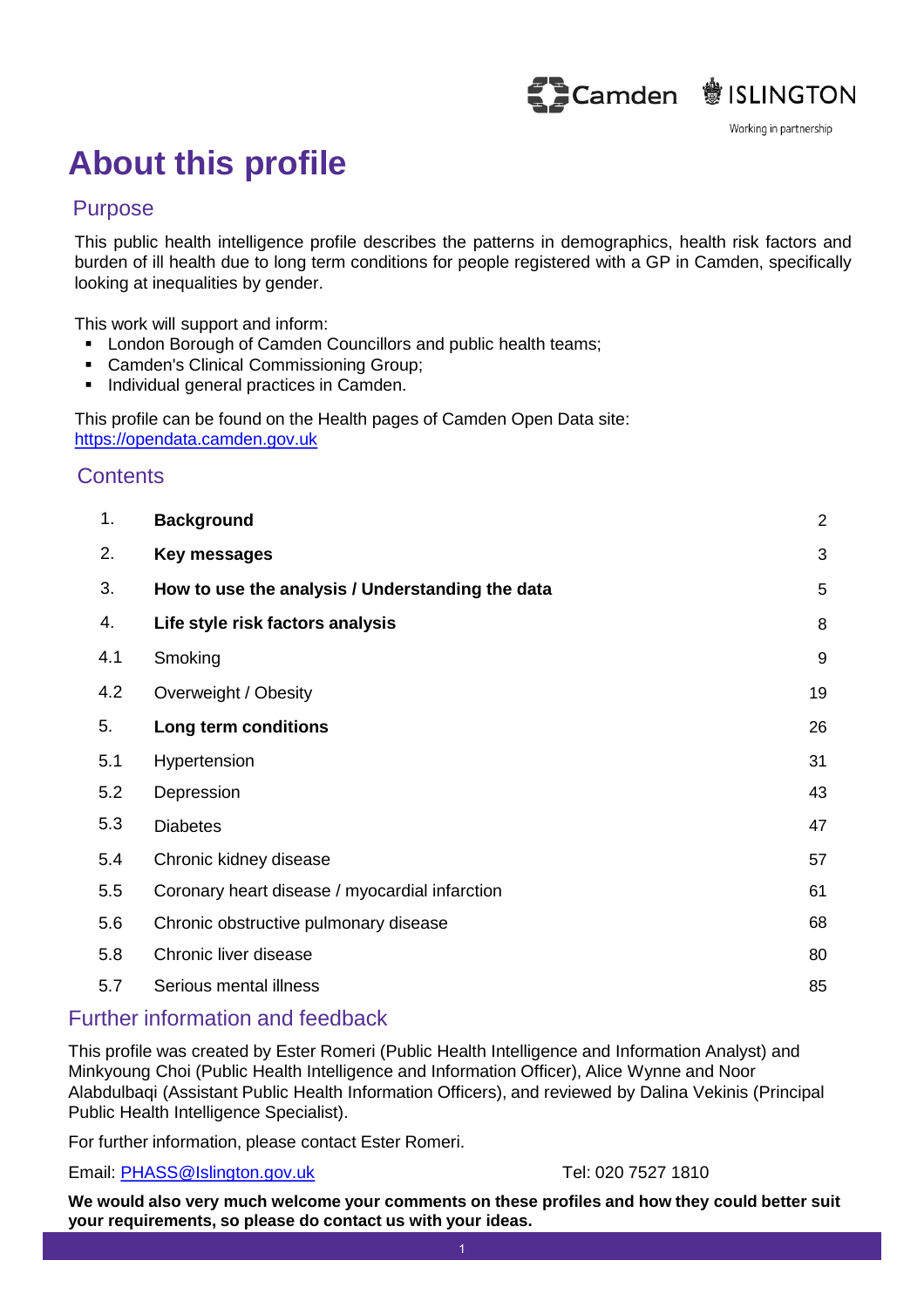#### **Background**

- Recent analysis of inequalities in causes of death in Camden residents showed that there are clear differences across key causes of death by gender and between the most affluent and poorest areas of Camden.
- Full analysis of inequalities: 'Health inequality: closing the life expectancy gap over time ? December 2017' is available from https://opendata.camden.gov.uk
- This profile further explores health inequalities between men and women in Camden looking at the differences in demographics, life style risk factors and burden of ill health due to long term conditions.
- Segmenting the adult population of Camden (18+) into 4 key groups, helps us better understand the health needs of the population:
	- *1. Mostly healthy* (non smokers, healthy weight, or without long term conditions) About 82,000 adults
	- *2. Putting their health at risk* (people who are overweight / obese, or with hypertension) About 74,000 adults mostly those aged 35 and 64 years old
	- *3. One or two long term conditions* (LTCs) About 32,000 (17%) people with one or two LTCs excluding hypertension
	- *4. Three or more LTCs* About 3,500 (2%) people with three or more LTCs excluding hypertension



**Camden population (18+)**

 This profile focuses on the 109,400 people with one or more LTCs or life style risk factors in Camden (groups 2,3 and 4), and provides a better understanding of the health needs of men and women, gaps in their care management, preventative interventions around key modifiable life risk factors, and LTCs.

Source: Camden PH GP linked dataset 2015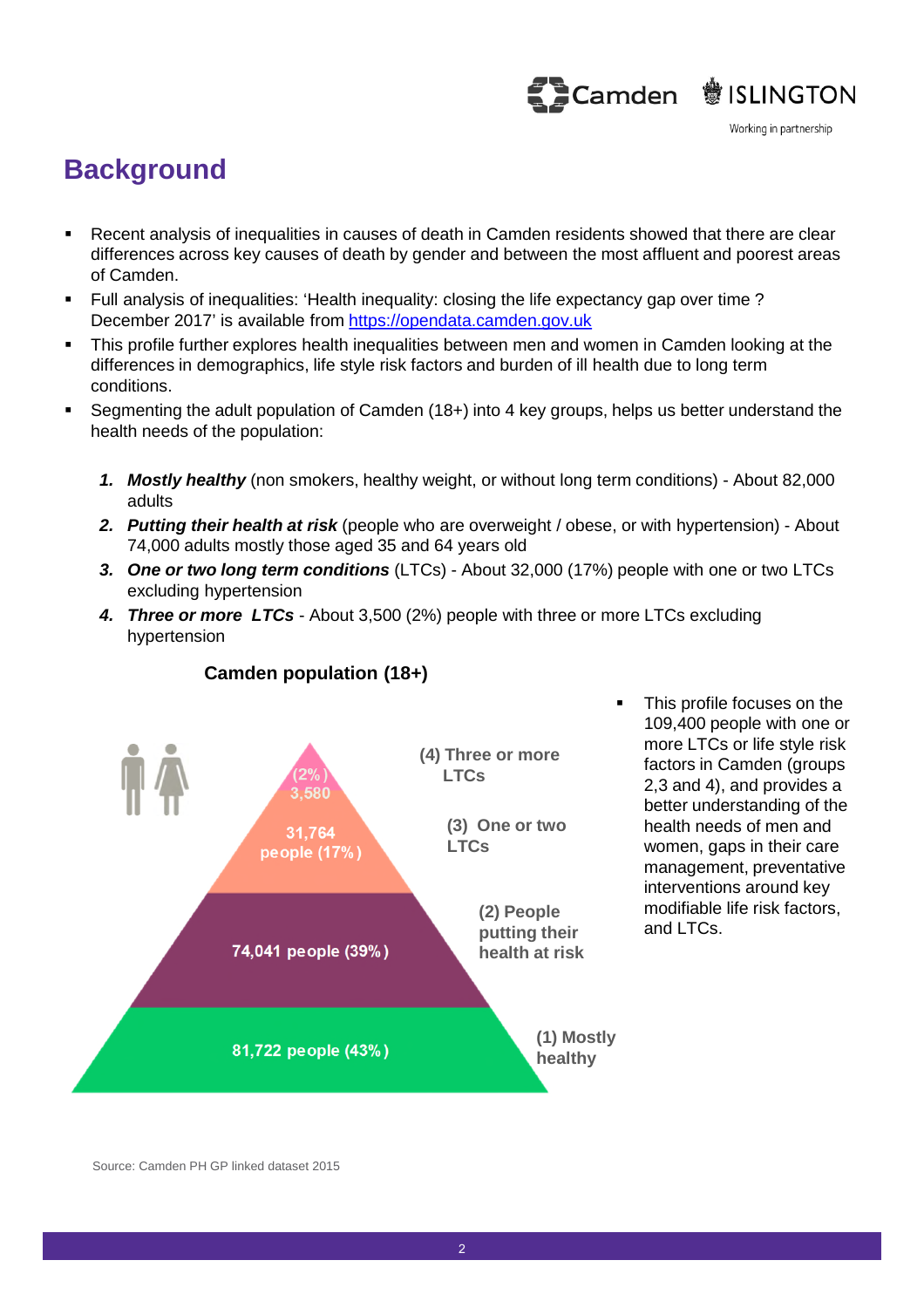

### **Key messages**

#### **Patterns of disease prevalence and identifying groups with higher need**

 The prevalence of individual long term conditions varies by sex and ethnicity. Men from all ethnic groups and women from White or BME groups are at higher risk of being diagnosed with long term conditions. Camden should continue to address inequalities in health at a borough and CCG level, and should examine how their rates of diagnosed long term conditions vary by sex across different ethnic groups from the Camden average and continue current work on case finding.

#### **Improving recording of ethnicity**

 Generally, ethnicity recording level at the Camden GP practices is low. For example, about 14% (3,200) of people registered with a Camden GP who smoke do not have a recorded ethnicity. This varies by gender, with the highest non-recording ethnicity in men who smoke (16%) compared to the female counterpart (11%). Working to improve recording of ethnicity would allow more accurate risk stratification of the population, and could improve the identification of high risk patients across ethnic groups.

#### **Improving documentation of care plan and review**

 There is variation of a documented care review across different ethnic groups. This may highlight under- or over- use of some interventions and services, or it may identify the use of lower value or less effective activities across groups with higher needs.

#### **Differences in life style risk factors and long term conditions by gender**

- Overall, men in Camden are more likely to be diagnosed with a long term condition or a heath risk factor when compared to women.
- However, women have a higher prevalence of depression or chronic kidney disease or obesity when compared to men.

| <b>Life risk factor / Condition</b> | Are men more likely to be<br>diagnosed with the following<br>conditions compared to women? |  |  |  |
|-------------------------------------|--------------------------------------------------------------------------------------------|--|--|--|
| <b>Smoking</b>                      | Yes                                                                                        |  |  |  |
| Overweight                          | Yes                                                                                        |  |  |  |
| <b>Obesity</b>                      | <b>No</b>                                                                                  |  |  |  |
| <b>Hypertension</b>                 | <b>Yes</b>                                                                                 |  |  |  |
| <b>Depression</b>                   | <b>No</b>                                                                                  |  |  |  |
| <b>Diabetes</b>                     | Yes                                                                                        |  |  |  |
| <b>Chronic kidney disease</b>       | <b>No</b>                                                                                  |  |  |  |
| <b>Coronary heart disease</b>       | <b>Yes</b>                                                                                 |  |  |  |
| <b>COPD</b>                         | <b>Yes</b>                                                                                 |  |  |  |
| <b>Chronic liver disease</b>        | <b>Yes</b>                                                                                 |  |  |  |
| <b>Serious mental illness</b>       | <b>Yes</b>                                                                                 |  |  |  |

**Table 1**: Crude prevalence by type of LTC or life style risk factor, Men and Women, Camden, 2015

Significantly higher than women

Not significantly different or significantly lower than women

**Source**: Camden PH GP linked dataset 2015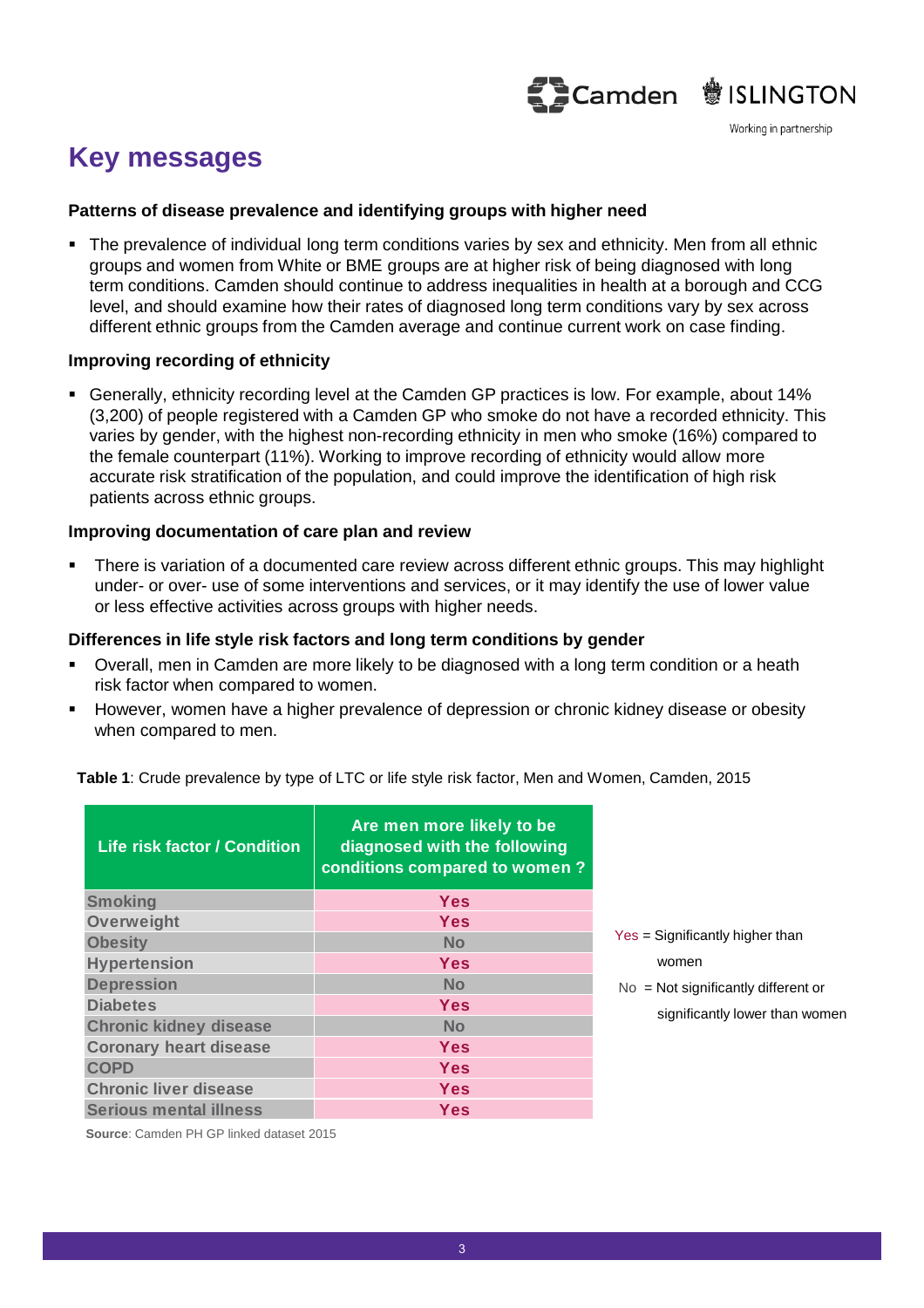

#### **Key messages**

|                               | After adjusted for age, which groups have a higher prevalence than the Camden average? |              |              |              |              |            |            |              |              |              |              |              |            |            |
|-------------------------------|----------------------------------------------------------------------------------------|--------------|--------------|--------------|--------------|------------|------------|--------------|--------------|--------------|--------------|--------------|------------|------------|
| Life risk factor / Condition  | <b>Women</b>                                                                           |              |              |              |              | <b>Men</b> |            |              |              |              |              |              |            |            |
|                               | <b>White</b>                                                                           | <b>Asian</b> | <b>Black</b> | <b>Mixed</b> | <b>Other</b> | Unknown    | <b>All</b> | <b>White</b> | <b>Asian</b> | <b>Black</b> | <b>Mixed</b> | <b>Other</b> | Unknown    | <b>All</b> |
| <b>Smoking</b>                | <b>No</b>                                                                              | <b>No</b>    | <b>No</b>    | <b>No</b>    | <b>No</b>    | <b>No</b>  | <b>No</b>  | <b>Yes</b>   | Yes          | <b>Yes</b>   | <b>Yes</b>   | <b>Yes</b>   | <b>Yes</b> | <b>Yes</b> |
| Overweight                    | <b>No</b>                                                                              | <b>No</b>    | <b>Yes</b>   | <b>No</b>    | <b>No</b>    | <b>No</b>  | <b>No</b>  | <b>Yes</b>   | Yes          | Yes          | <b>Yes</b>   | <b>Yes</b>   | <b>No</b>  | <b>Yes</b> |
| <b>Obesity</b>                | <b>No</b>                                                                              | <b>No</b>    | <b>Yes</b>   | Yes:         | <b>Yes</b>   | <b>No</b>  | <b>Yes</b> | <b>No</b>    | <b>No</b>    | Yes          | <b>No</b>    | <b>No</b>    | <b>No</b>  | <b>No</b>  |
| <b>Hypertension</b>           | <b>No</b>                                                                              | <b>Yes</b>   | <b>Yes</b>   | <b>No</b>    | <b>No</b>    | <b>No</b>  | <b>No</b>  | <b>No</b>    | Yes          | <b>Yes</b>   | <b>Yes</b>   | <b>No</b>    | <b>No</b>  | <b>Yes</b> |
| <b>Depression</b>             | <b>Yes</b>                                                                             | <b>No</b>    | <b>No</b>    | <b>Yes</b>   | <b>No</b>    | <b>No</b>  | <b>Yes</b> | <b>No</b>    | <b>No</b>    | <b>No</b>    | <b>No</b>    | <b>No</b>    | <b>No</b>  | <b>No</b>  |
| <b>Diabetes</b>               | <b>No</b>                                                                              | <b>Yes</b>   | <b>Yes</b>   | <b>No</b>    | <b>No</b>    | <b>No</b>  | <b>No</b>  | <b>No</b>    | Yes          | <b>Yes</b>   | <b>Yes</b>   | <b>No</b>    | <b>No</b>  | <b>Yes</b> |
| <b>Chronic kidney disease</b> | <b>No</b>                                                                              | Yes:         | <b>Yes</b>   | <b>No</b>    | <b>No</b>    | <b>No</b>  | <b>No</b>  | <b>No</b>    | Yes          | Yes          | <b>No</b>    | <b>No</b>    | <b>No</b>  | <b>No</b>  |
| <b>Coronary heart disease</b> | <b>No</b>                                                                              | <b>No</b>    | <b>No</b>    | <b>No</b>    | <b>No</b>    | <b>No</b>  | <b>No</b>  | <b>Yes</b>   | <b>Yes</b>   | <b>No</b>    | <b>Yes</b>   | <b>Yes</b>   | <b>No</b>  | <b>Yes</b> |
| <b>COPD</b>                   | <b>No</b>                                                                              | <b>No</b>    | <b>No</b>    | <b>No</b>    | <b>No</b>    | <b>No</b>  | <b>No</b>  | <b>Yes</b>   | Yes          | <b>No</b>    | <b>No</b>    | <b>No</b>    | <b>No</b>  | <b>Yes</b> |
| <b>Chronic liver disease</b>  | <b>No</b>                                                                              | <b>No</b>    | <b>No</b>    | <b>No</b>    | <b>No</b>    | <b>No</b>  | <b>No</b>  | <b>Yes</b>   | <b>No</b>    | <b>Yes</b>   | <b>No</b>    | <b>No</b>    | <b>No</b>  | <b>Yes</b> |
| <b>Serious mental illness</b> | <b>No</b>                                                                              | <b>No</b>    | <b>Yes</b>   | <b>Yes</b>   | <b>No</b>    | <b>No</b>  | <b>No</b>  | <b>No</b>    | <b>No</b>    | Yes          | <b>Yes</b>   | <b>No</b>    | <b>No</b>  | <b>Yes</b> |

**Table 2**: Crude prevalence by type of LTC or life style risk factor, Men and Women, Camden, 2015

**Yes** = significantly higher than Camden **No** = not significantly different or lower than Camden

- In Camden, men are generally more likely to be diagnosed with at least one or more long term conditions or recorded with at least one health risk factor when compared to women.
- After adjusting for age, however, women are at higher risk of being diagnosed with depression or being recorded as obese when compared to Camden.
- **There are differences in prevalence by sex and ethnicity after adjusting for age:** 
	- Men from all ethnic groups are generally more likely to be diagnosed with a long term condition (excl. depression) or with a health risk factor compared to Camden.
	- Women mainly from BME groups are also more likely to be diagnosed with a long term condition or a health risk factor excluding smoking, COPD, chronic liver disease and chronic heart disease / myocardial infarction (CHD/MI).
	- Women from White and Mixed ethnic background are generally at a higher risk of depression compared to Camden.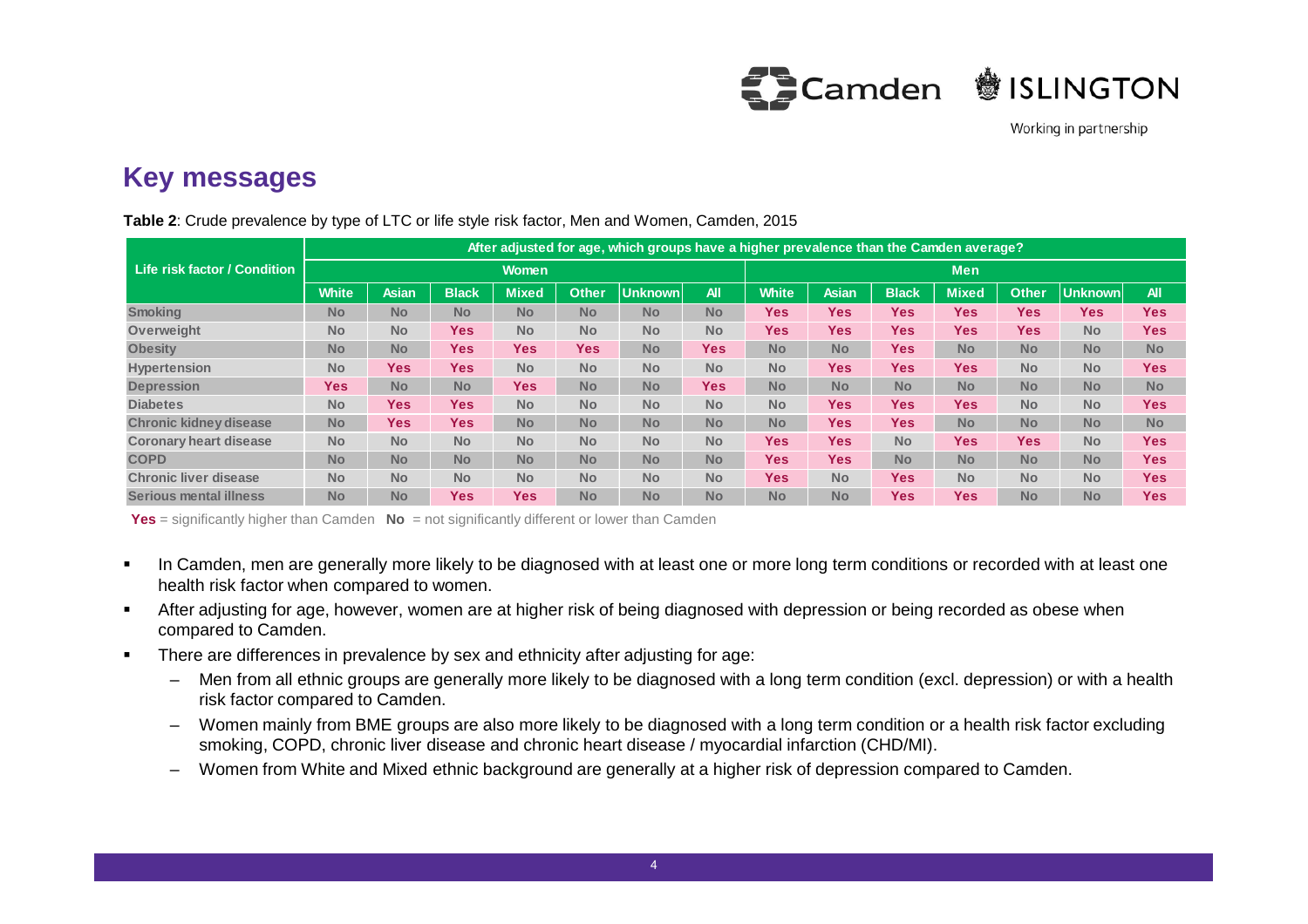Camden SISLINGTON

#### **How to use these analyses**

It is important to bear in mind the following when looking at this profile (or any other public health intelligence products):

#### – It is the variation that is important

In this profile, it is the variation between specific groups that should be the main point of reflection rather than average achievement. It is the *unexplained variation* (defined as: *variation in the utilisation of health care services that cannot be explained by differences in patient populations or patient preferences*) as this can highlight areas for potential improvements. For example, it may highlight under- or over- use of some interventions and services, or it may identify the use of lower value or less effective activities.

The data alone cannot tell us whether or not there are good and valid reasons for the variation. It only highlights areas for further investigation and reflection. A perfectly valid outcome of investigations is that the variation is as expected. However, to improve the quality of care and population health outcomes in Camden, a better understanding of reasons behind the variation with clear identification of areas for improvement is needed.

#### – Reaching 100% achievement

The graphs may show 100% on their y-axis (vertical) but there is no expectation that 100% will be (ever be) achieved for the vast majority of indicators (eg. referrals). There will always be patients for whom the intervention is unsuitable and/or who do not wish to have the intervention. Again, it is about the variation between different localities and GP practices, not an expectation of 100% achievement.

#### – Populations not individuals

Epidemiology is about the health of the population, not the individual. In this profile this is all of Camden's registered population. It includes everyone registered on GP lists at the end of June 2015, whether they attend the practice regularly or not, or never at all.

#### – Beware of small numbers

Some of the graphs have small numbers in them. In these cases, the wide 95% confidence intervals will signify the uncertainty around the percentages, but be careful when interpreting them.

#### – Problems with coding and/or data extraction

There were no some specific problems with data extractions. For comments and feedback, you can contact us at: PHASS@Islington.gov.uk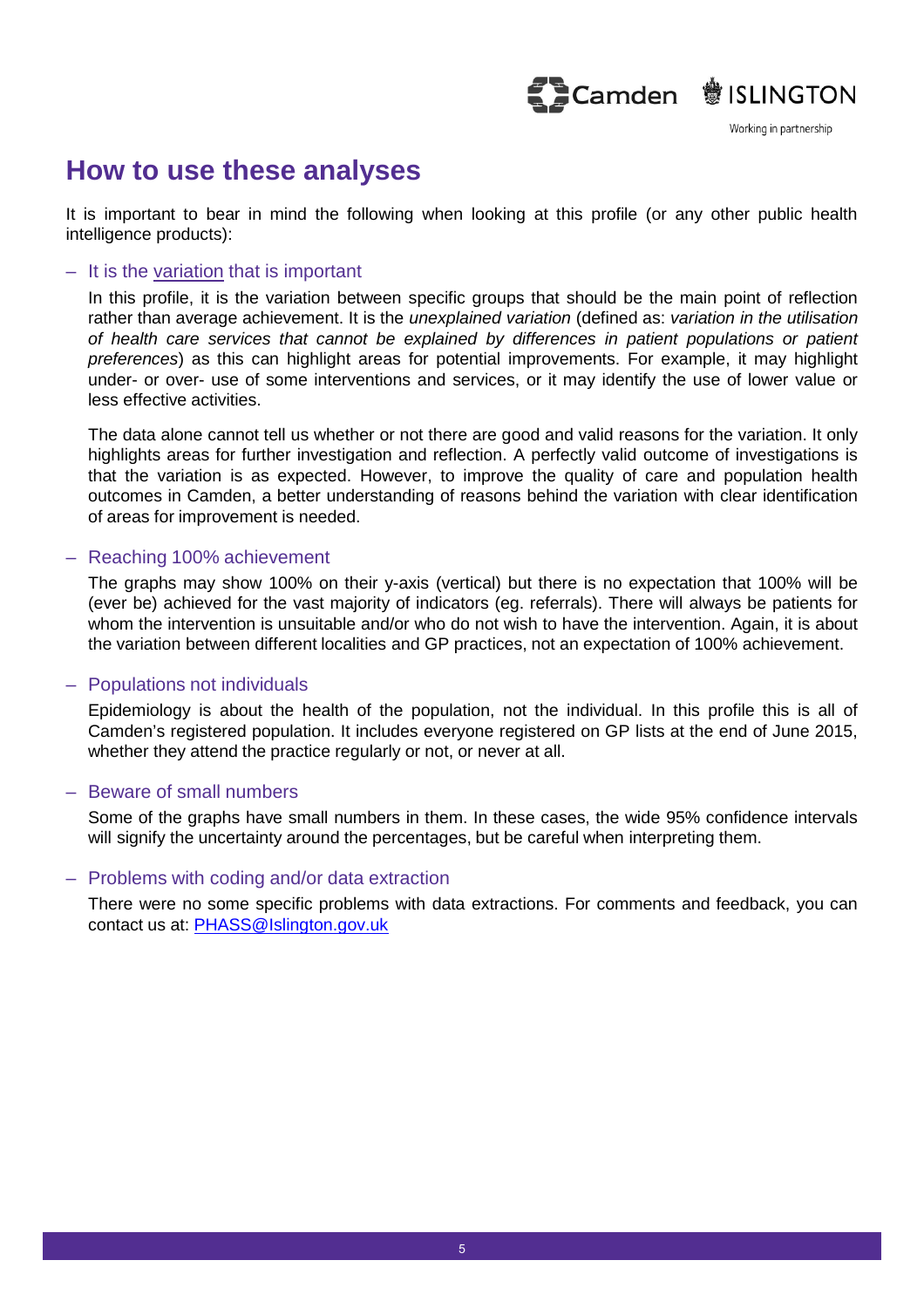### 

Working in partnership

#### **Understanding the data**

#### Camden GP PH Dataset

- The epidemiological analysis in this profile has been undertaken using an anonymised patient-level dataset from GP practices in Camden, in agreement with local GPs and with governance from our multi disciplinary Health Intelligence Advisory Group.
- The dataset includes key information on demographics, behavioural and clinical risk factors, key long term conditions, details on the control and management of conditions, key medications, and interventions.
- This unique resource means that it is possible to undertake in depth epidemiological analysis of primary care data for public health purposes, strengthening evidence based decision making within the borough at all levels.

#### Case definitions for LTCs

- There is no standard definition for "long term conditions"; this report included conditions that have been identified as major causes of early death and key causes of ill-health.
- The following conditions are analysed in this profile, for Camden's registered population:

| Long term conditions         |                                                              |  |  |  |  |  |
|------------------------------|--------------------------------------------------------------|--|--|--|--|--|
| Hypertension                 | Coronary heart disease / myocardial<br>infarction (CHD / MI) |  |  |  |  |  |
| Depression                   | Chronic obstructive pulmonary disease<br>(COPD)              |  |  |  |  |  |
| <b>Diabetes</b>              | Chronic liver disease (CLD)                                  |  |  |  |  |  |
| Chronic kidney disease (CKD) | Serious mental illness (SMI)                                 |  |  |  |  |  |

- The definition for most long term conditions matched those published for the QOF. These are published on: www.pcc-cic.org.uk. The only exceptions was for chronic liver disease and serious mental illness. Clinical advice was sought in determining case definitions for these conditions:
	- **Chronic liver disease**: advice was sought from clinical leads before determining which Read Codes to include in analysis. These were: J6, J61, J62y, J62z, J6353, J6355, J6356, J63B.
	- **Depression**: a new register definition, introduced in April 2012, to only include patients with a record of unresolved depression since April 2006, resulted in potentially fewer patients on practice depression registers than previous years. Further information on the change of the register definition of depression can be found on the QOF Business Rules at: http://www.pcccic.org.uk/article/qof-business-rules-v230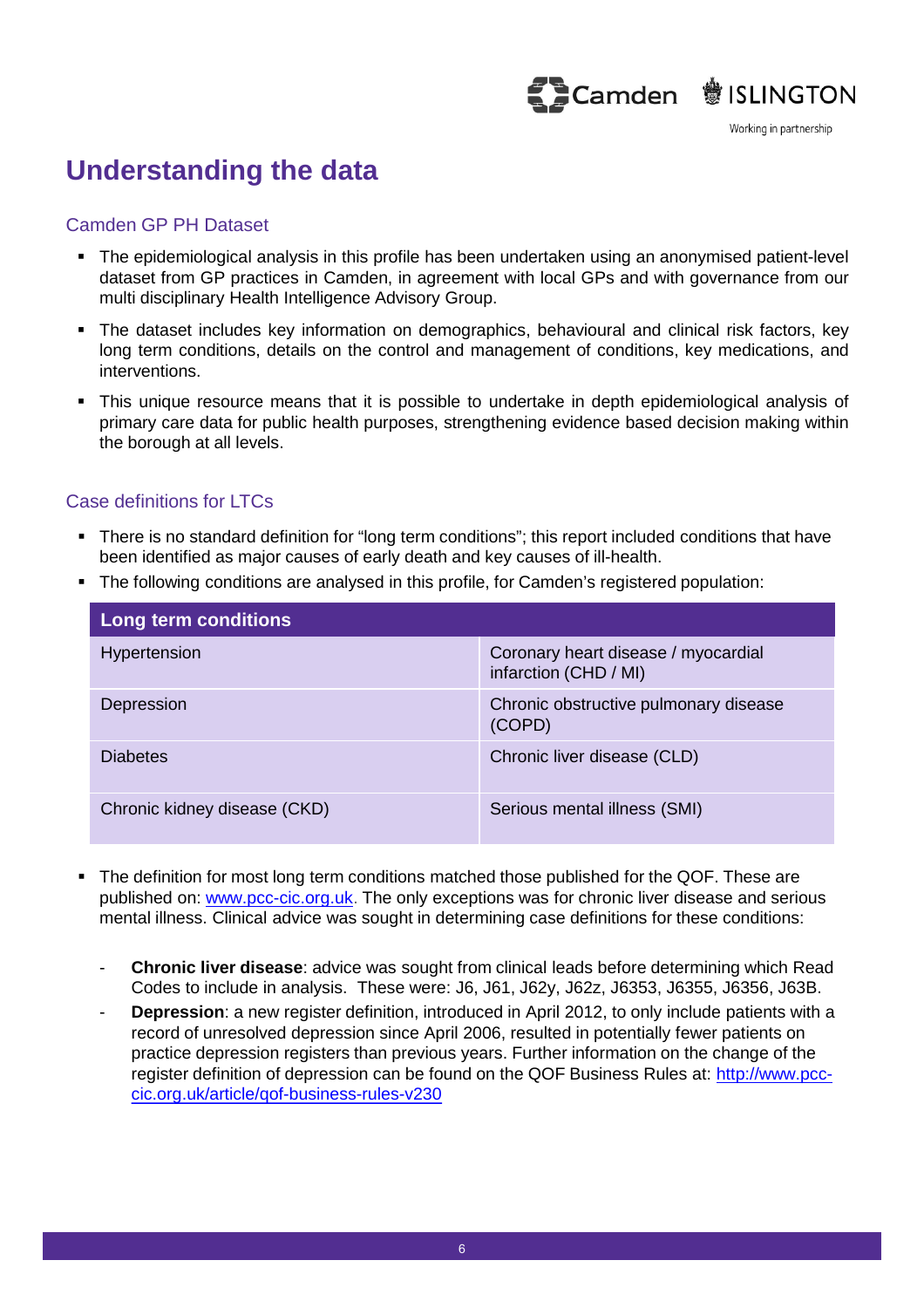### Camden SISLINGTON

#### **Understanding the data**

#### 95% confidence intervals (95% CI)

- Percentages and standardised ratios are reported with 95% confidence intervals. These quantify imprecision in the estimate.
- The imprecision is influenced by the random occurrences that are inherent in life.
- By comparing the 95% CIs around estimates or a target, we can say whether statistically, there are differences or not in the estimates we are observing, identifying which areas to focus on.

#### Indirectly standardised prevalence ratios (IDSR)

#### **Why is it used?**

- These ratios are the number of people diagnosed with each condition, relative to the number of events expected if the practice had the same disease profile and age structure as the Camden average.
- By using the standardised ratios, any differences in disease prevalence because of differences in age structures are taken into account. This allows for direct comparisons to be made (robustly) between practices with different population age structures.

#### **Interpreting the values**

- The Camden average is always 100. If the IDSR is over 100, it means a higher than expected prevalence of the condition compared to Camden (and this was not due to the ethnic groups having an older population, for example). If the IDSR is less than 100, it means a lower than expected prevalence.
- The size of the IDSR tells how different each ethnic group is from Camden. For example, an IDSR of 150 for a specific ethnic group (for example White ethnic group) shows that prevalence is 50% higher than the Camden average. Conversely, an IDSR of 60 indicates that the prevalence of a specific ethnic group was 40% lower than the Camden average.



**Indirectly age-standardised ratio of prevalence of obesity, by sex and ethnicity, Camden's registered population, 2015**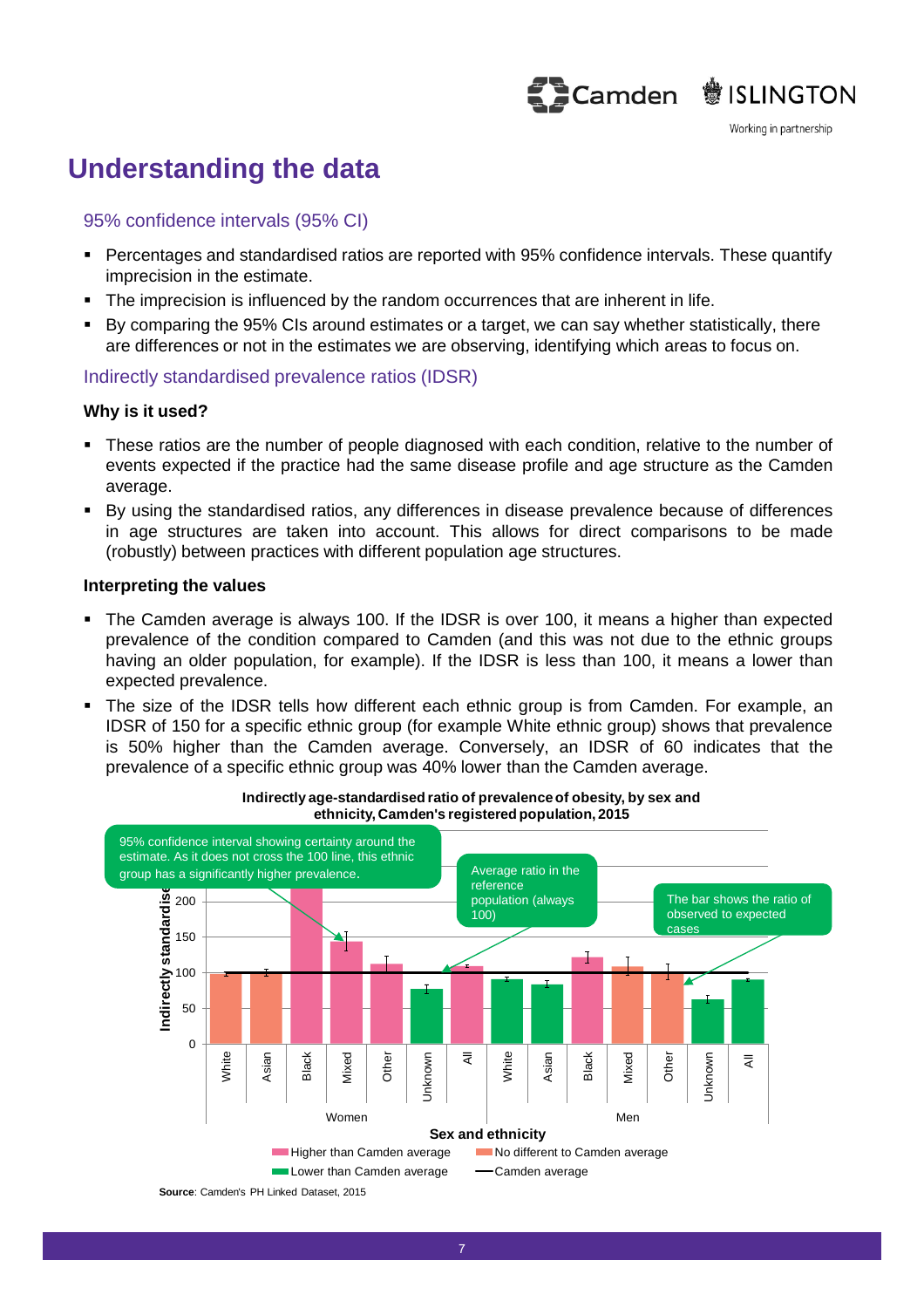



**Life style risk factors**

This section describes the differences by demographic characteristics of people with life style risk factors in terms of smoking, obesity/overweight and hypertension.

This analysis provides a better understanding of the health needs of men and women at borough level, the gaps in their care management, and preventative interventions of the modifiable life risk factors.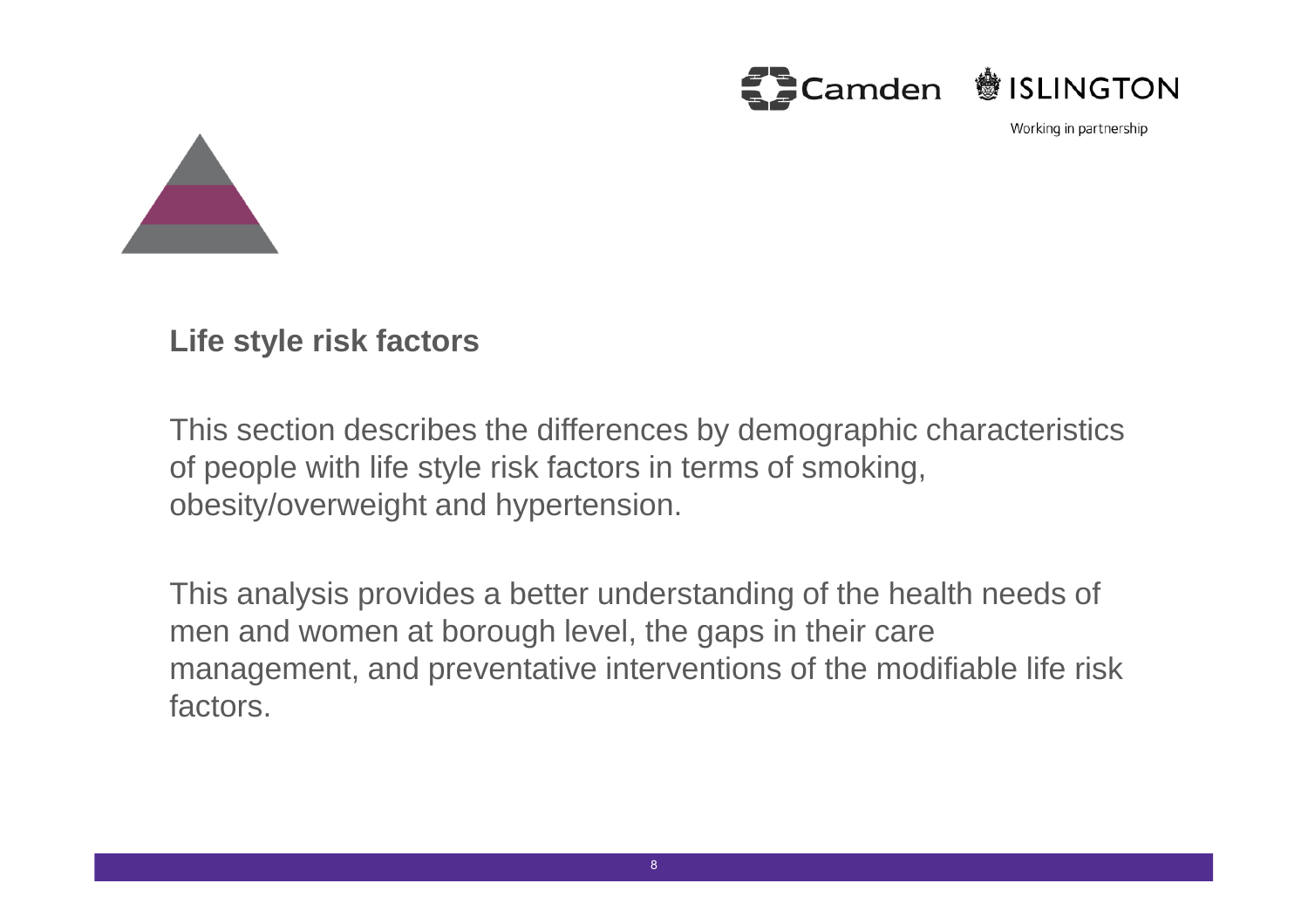

### **SMOKING**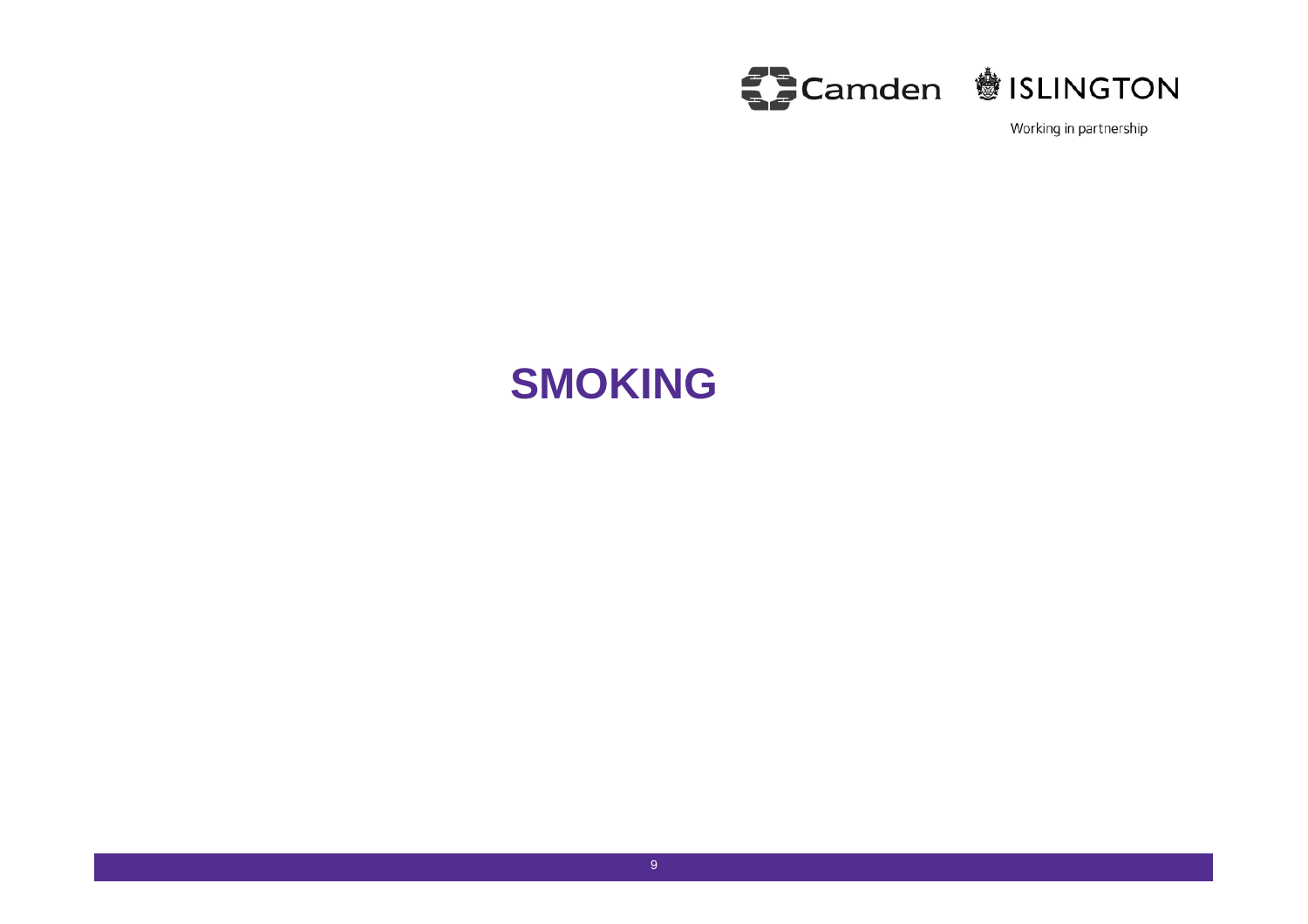

### **Demographic analysis**

This section describes the differences by demographic characteristics of people who smoke, in terms of sex and ethnicity.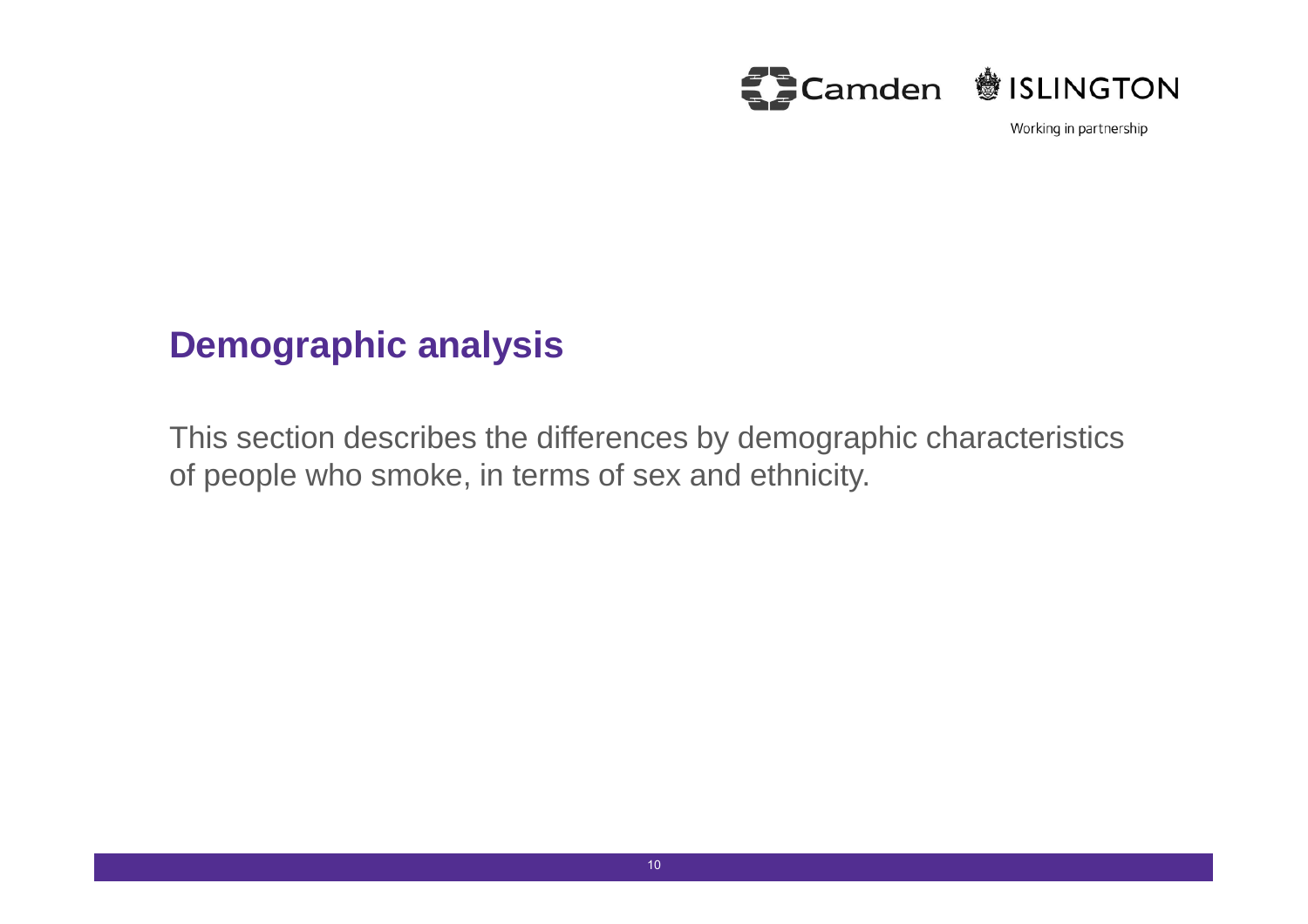$\sum$ Camden **<sup>参</sup>ISLINGTON** 

Working in partnership

### **Differences by sex: smokers**



- Overall, 17% of people in Camden are recorded as a current smoker (38,300).
- Men are significantly more likely to smoke (20%, 22,300) than women (14%, 16,000).

11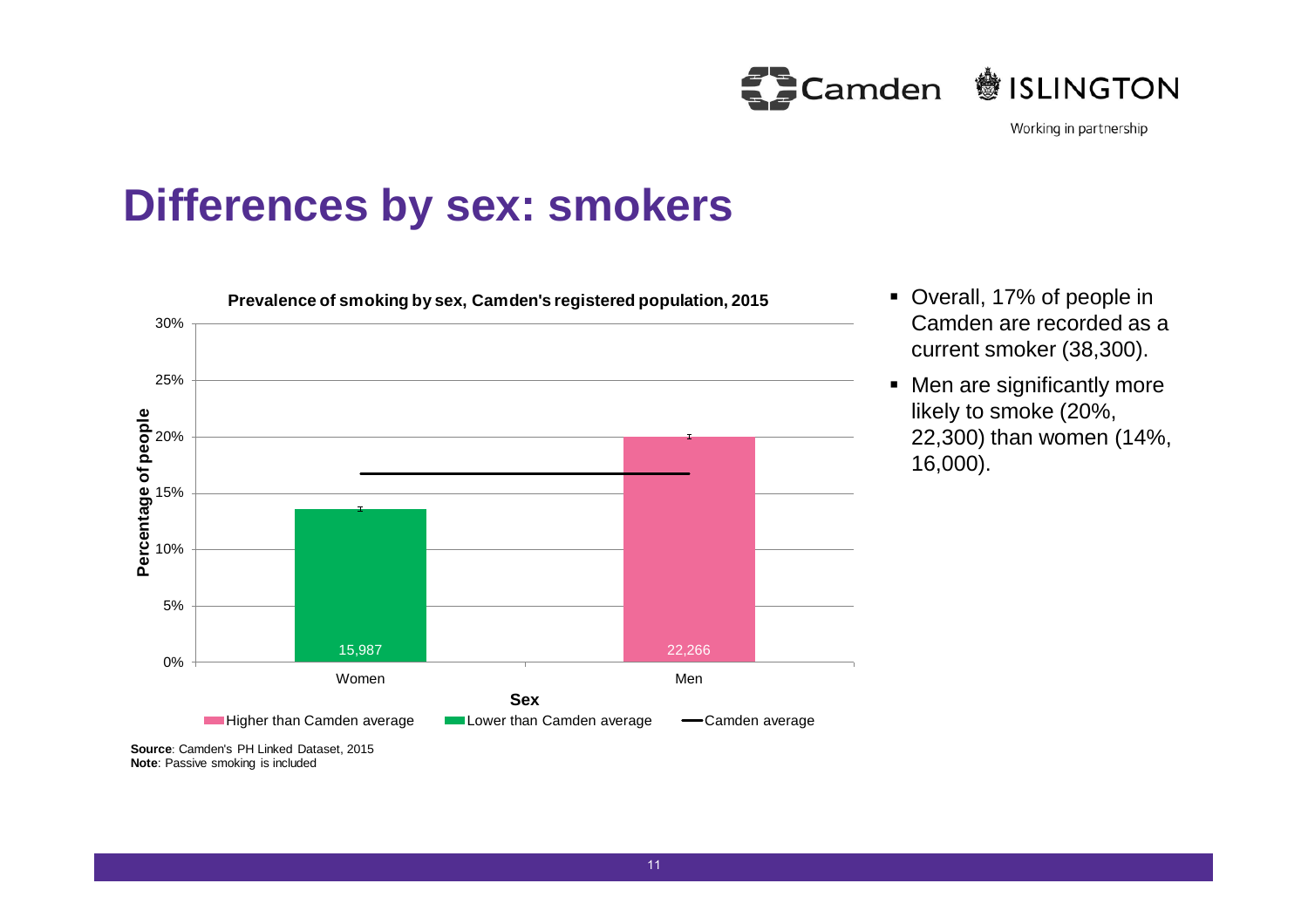Camden **参ISLINGTON** 

Working in partnership

## **Differences by ethnicity: smokers**



• People from White ethnic groups are more likely to smoke (19%) compared to the general population and other ethnic groups.

**Note**: Passive smoking is included; **Source**: Camden's PH Linked Dataset, 2015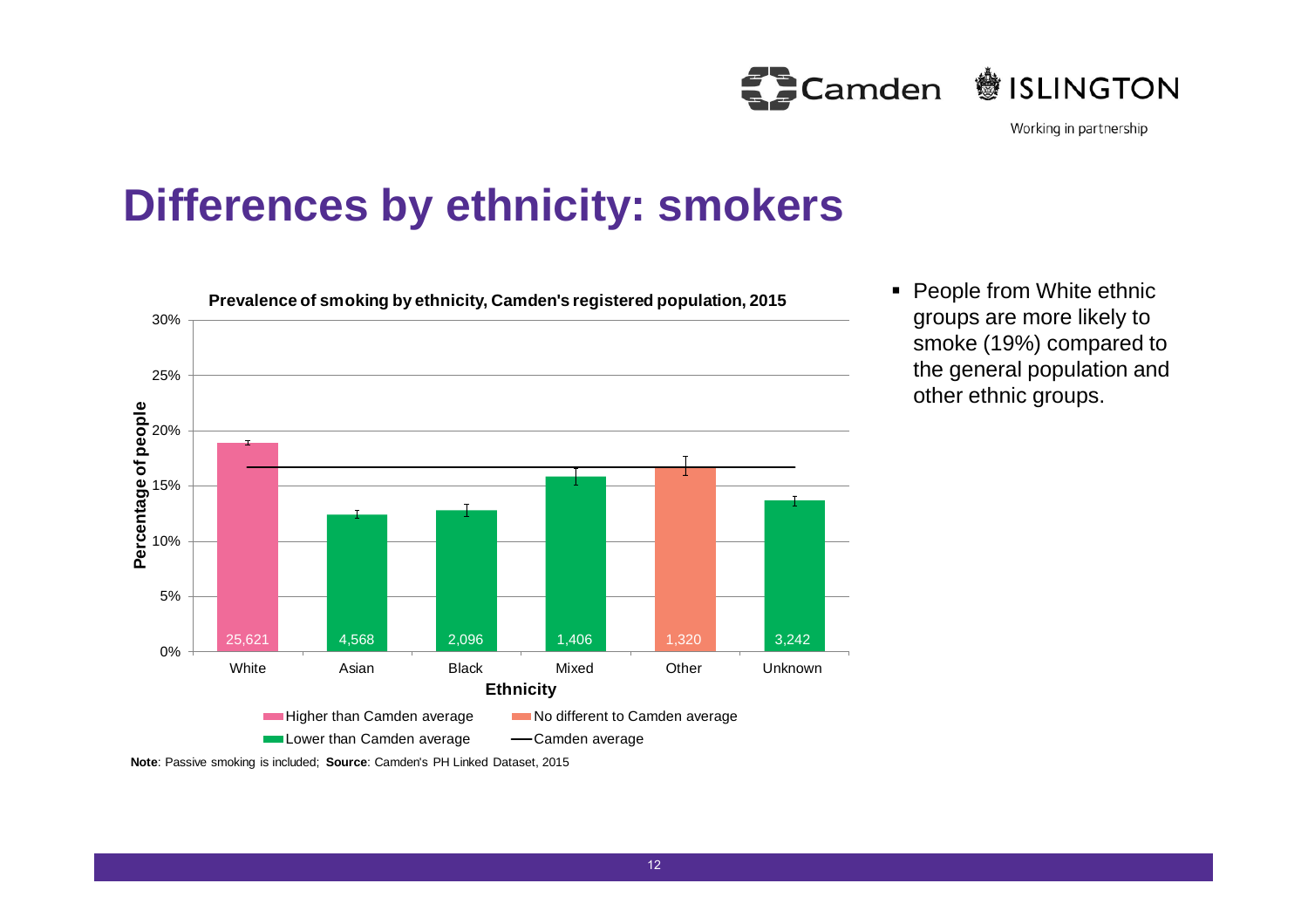

### **Differences by sex and ethnicity: smokers**



- Smoking prevalence varies less by ethnic group among men compared to women.
- Men with a known ethnicity have significantly higher prevalence of smoking (between 18% and 21%) compared to the Camden average (17%).
- There were about 1,900 male smokers without a recorded ethnicity which account for 9 per cent of all men in Camden.
- The highest smoking prevalence gap is shown in women; White women are almost three times more likely to smoke than Asian women (17% vs 7%).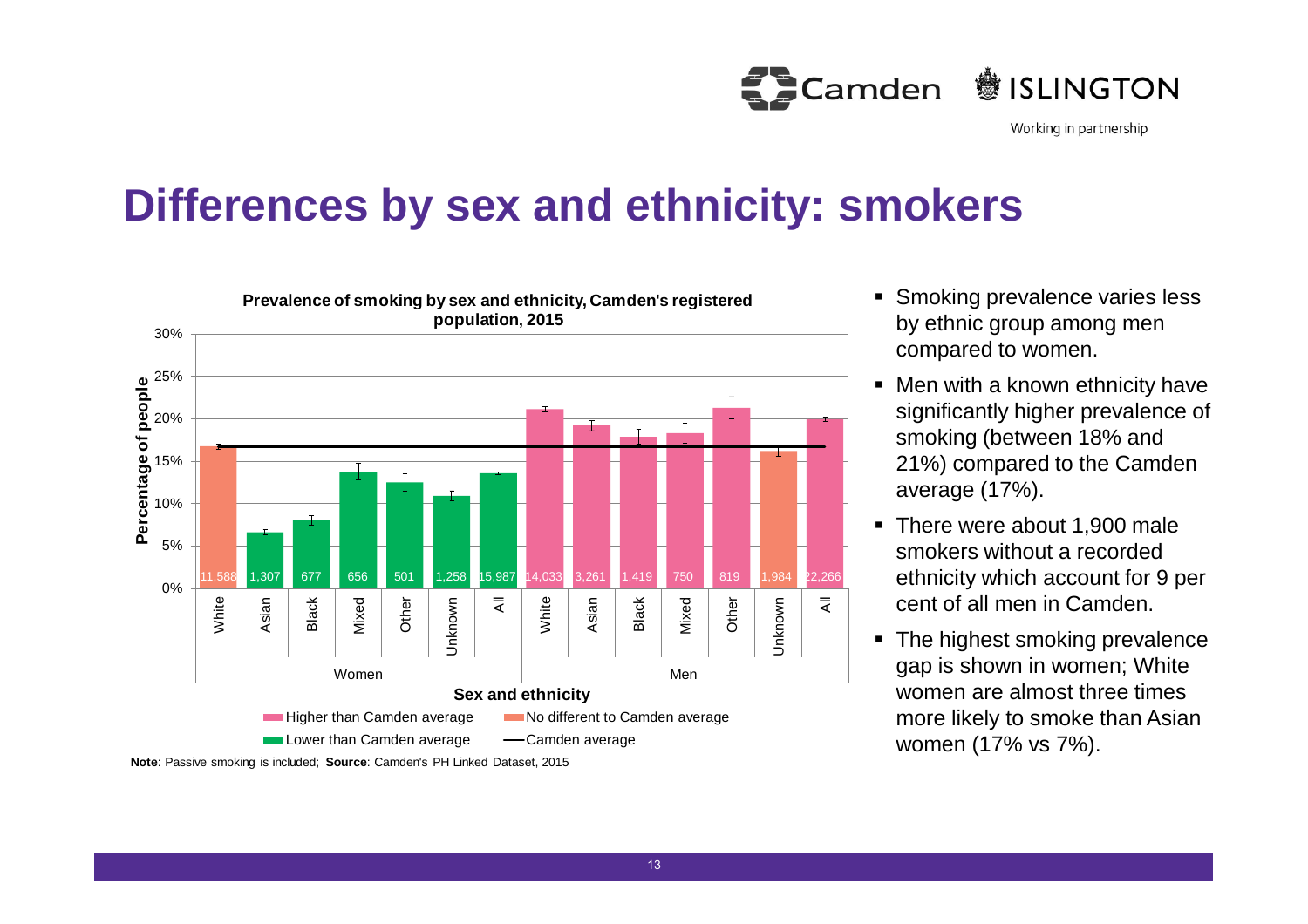

## **Differences by sex and ethnicity: smokers standardisation**

**Indirectly age-standardised ratio of smoking prevalence by sex and ethnicity, Camden's registered population, 2015**



 Adjusted for the age structure of the population, the results remain fairly similar to the crude prevalence of smoking. However, White women, who account for a large number of female smokers in Camden, have a lower than expected prevalence compared to the Camden average. This means that the crude rate for White female smokers is influenced by age.

**Note**: Passive smoking is included; **Source**: Camden's PH Linked Dataset, 2015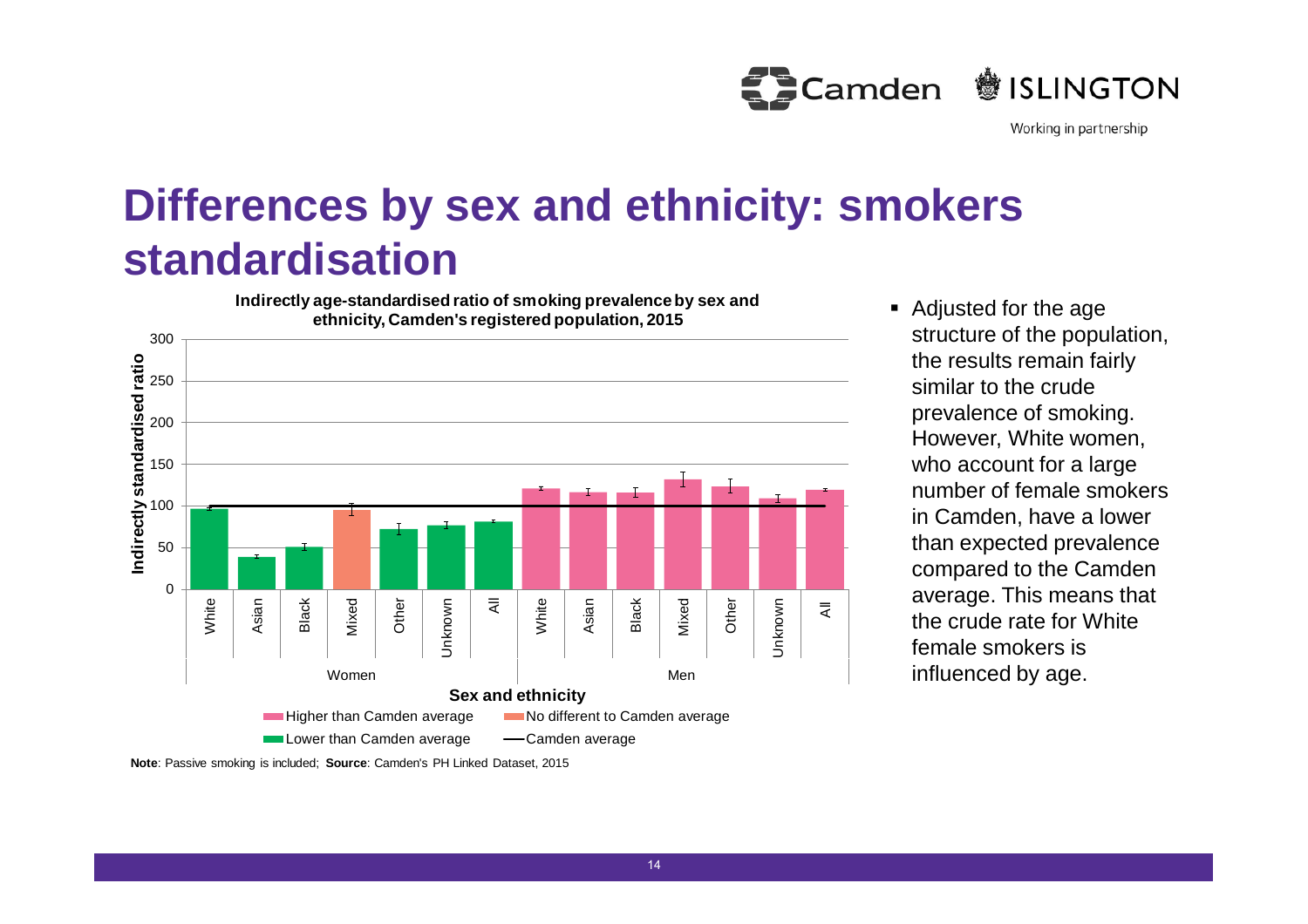

### **Care management and referrals**

This section looks at smoking-related referrals to smoking cessation / advice by sex and ethnicity.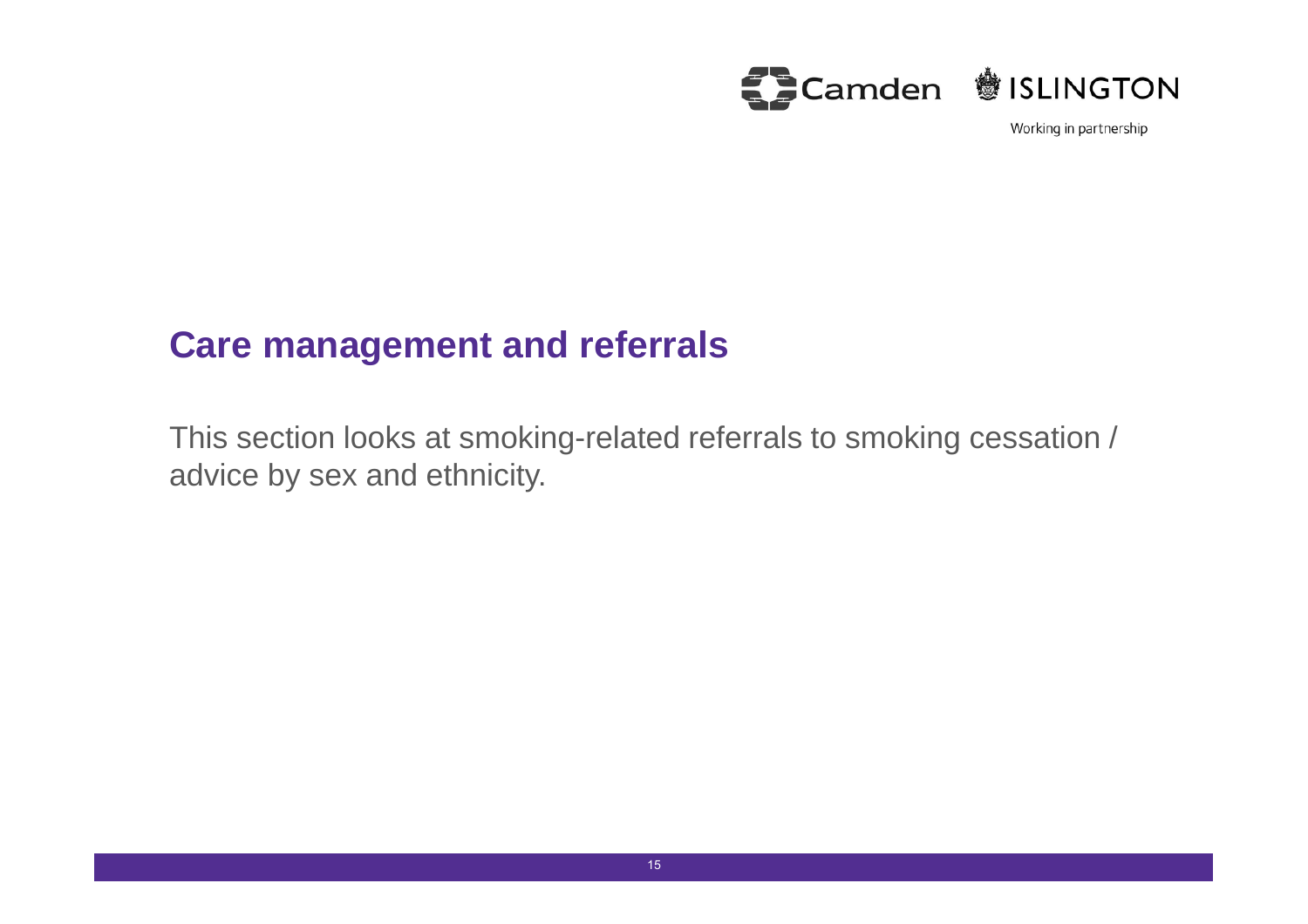

### **Differences by sex: smoking and referrals**



- 35,500 (93%) out of 38,300 smokers had been referred to smoking cessation services in Camden in 2015.
- There is no significant difference between male and female smokers being referred to smoking cessation services (92% vs 93%).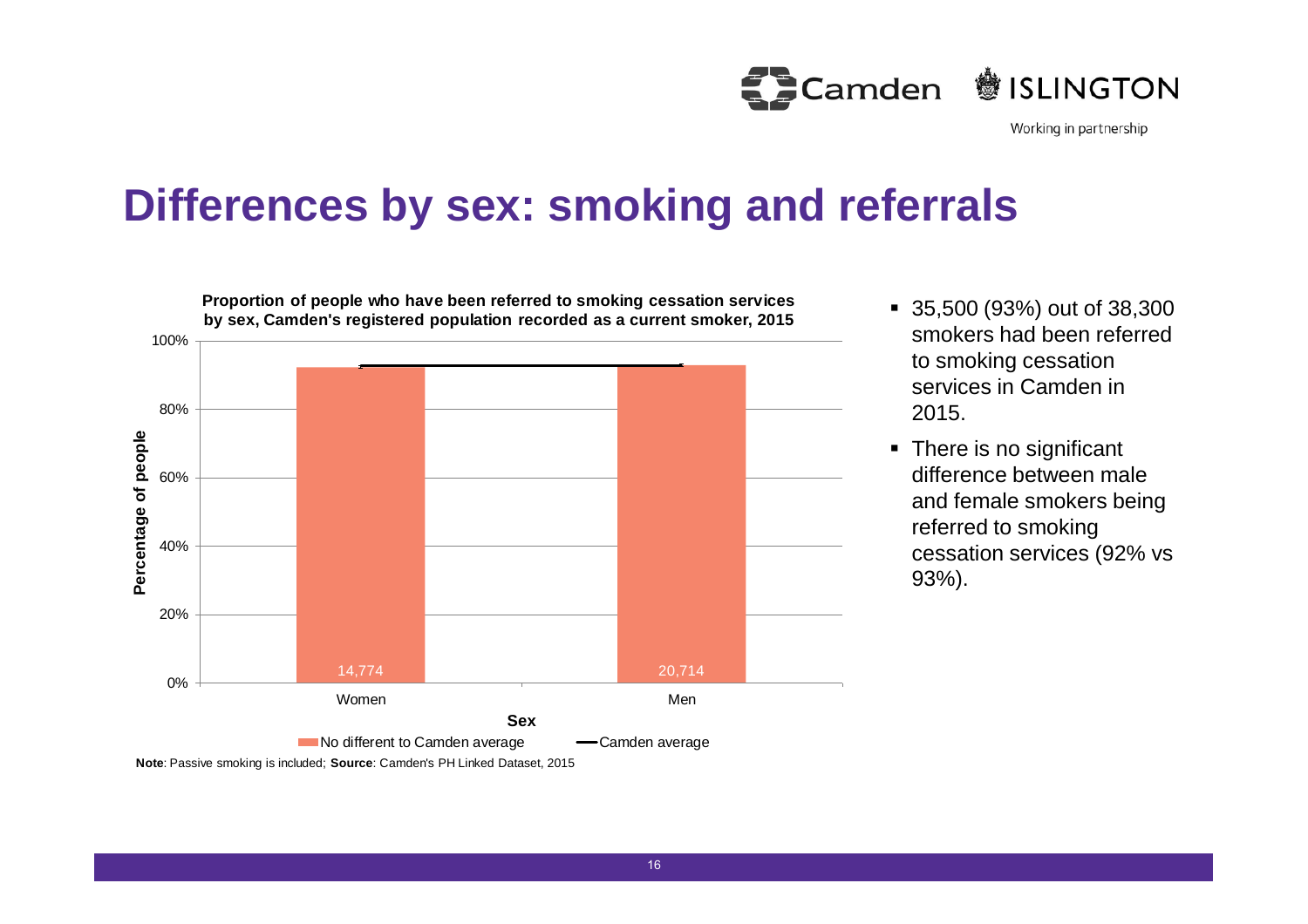

## **Differences by ethnicity: smoking and referrals**



**Proportion of people who have been referred to smoking cessation services**

- The proportion of smokers referred to smoking cessation services was relatively similar between ethnic groups.
- The lower proportion of smokers without a recorded ethnicity referred to smoking cessation suggests a potential under recording of smokers.

**Note**: Passive smoking is included; **Source**: Camden's PH Linked Dataset, 2015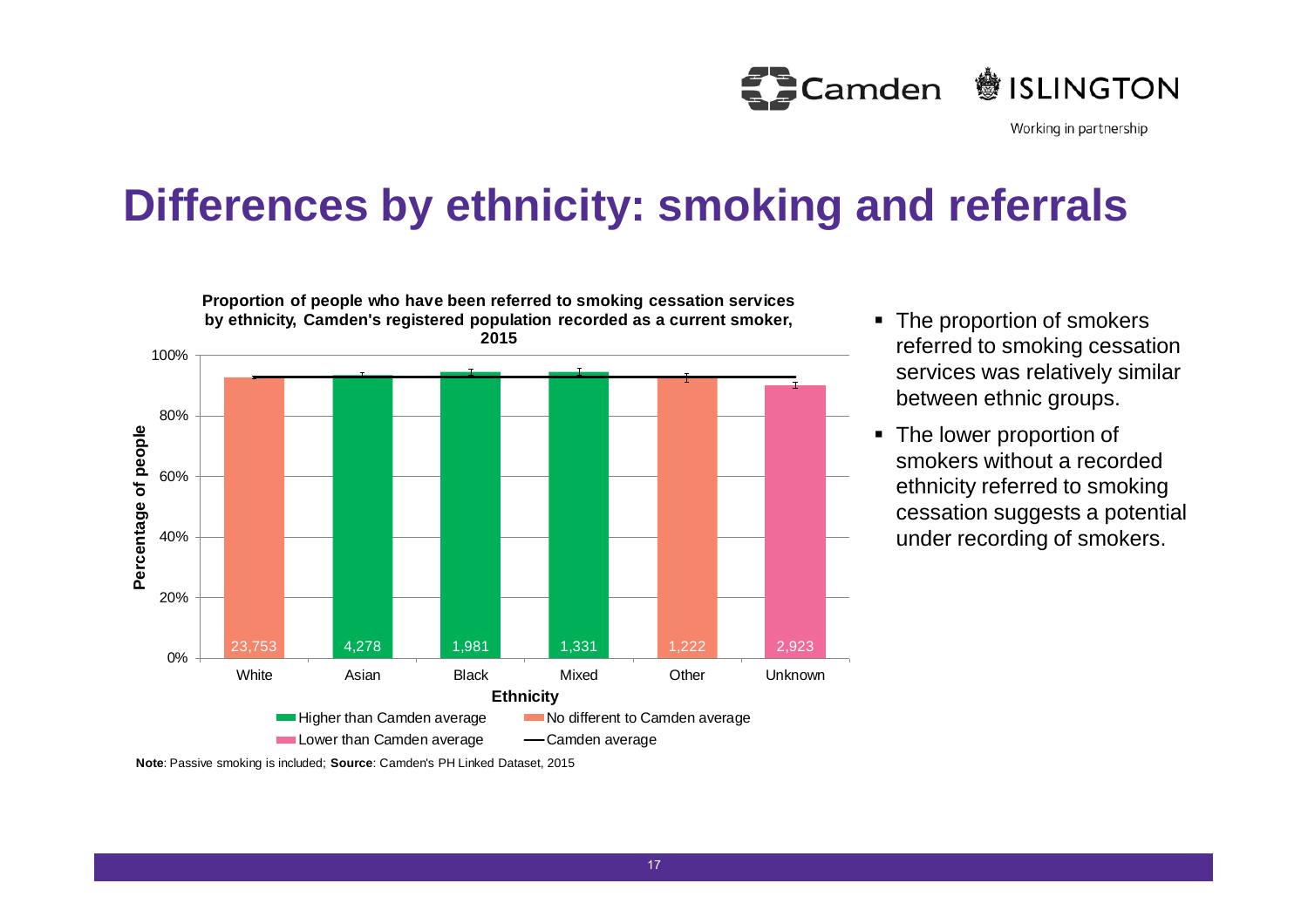

## **Differences by sex and ethnicity: smoking and referrals**



**Proportion of people who have been referred to smoking cessation services**

 Asian women who smoke were less likely to be referred to smoking cessation services than their male counterpart (91% vs 95%).

**Note**: Passive smoking is included; **Source**: Camden's PH Linked Dataset, 2015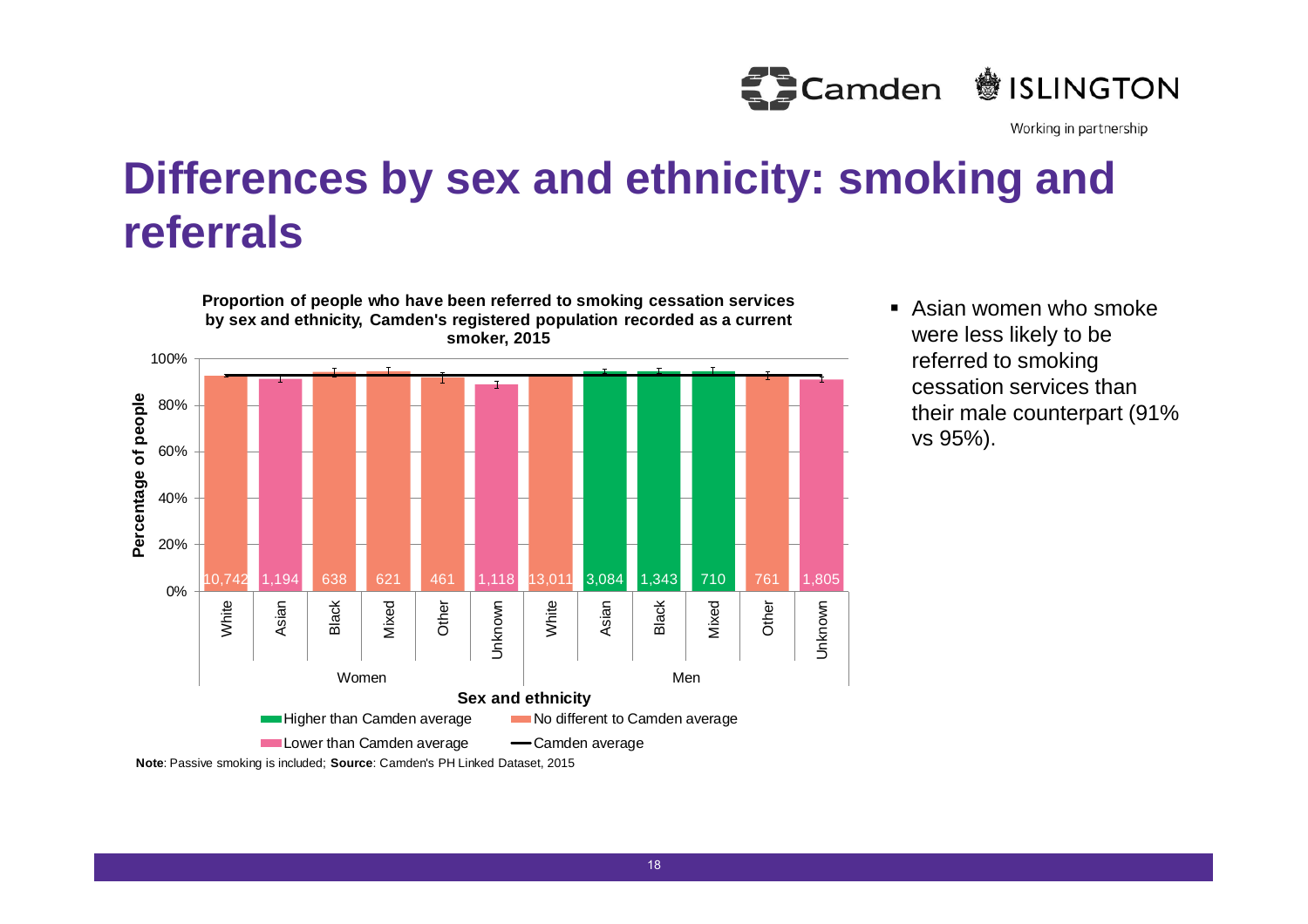

### **OVERWEIGHT AND OBESITY**

#### **Demographic analysis**

This section describes the differences by demographic characteristics of people who are obese or overweight, in terms of sex and ethnicity.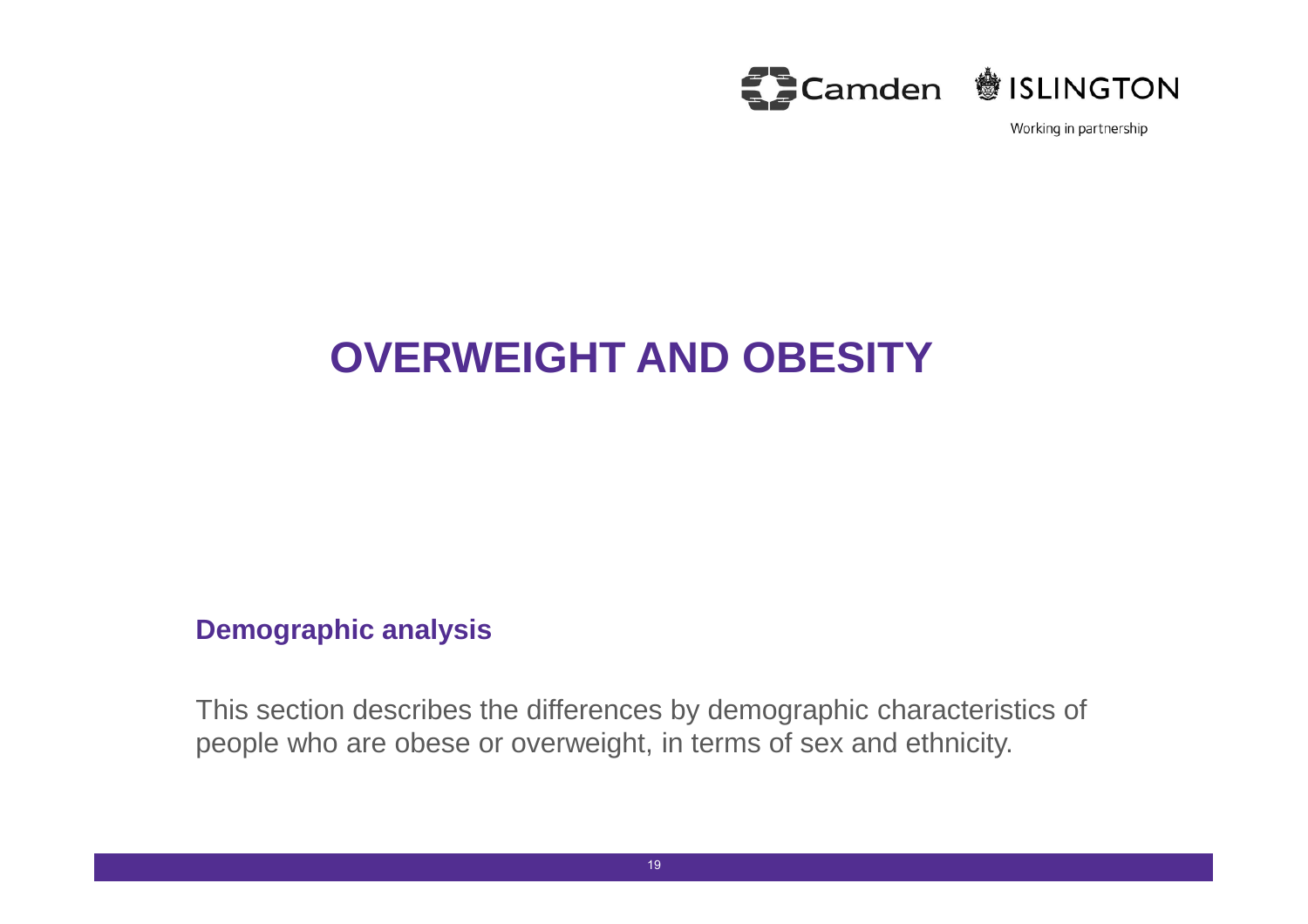**鬱ISLINGTON Camden** 

Working in partnership

### **Differences by sex: overweight and obesity**



- Overall, about 9.2% (21,200) of people are obese and 19% (44,500) are overweight in Camden.
- While men are more likely to be overweight, women are significantly more likely to be obese.
	- About 10% of women in Camden are recorded as obese compared to 8.5% of men.
	- Almost one–in–four men are overweight compared to 19% of people across Camden.

**Source**: Camden's PH Linked Dataset, 2015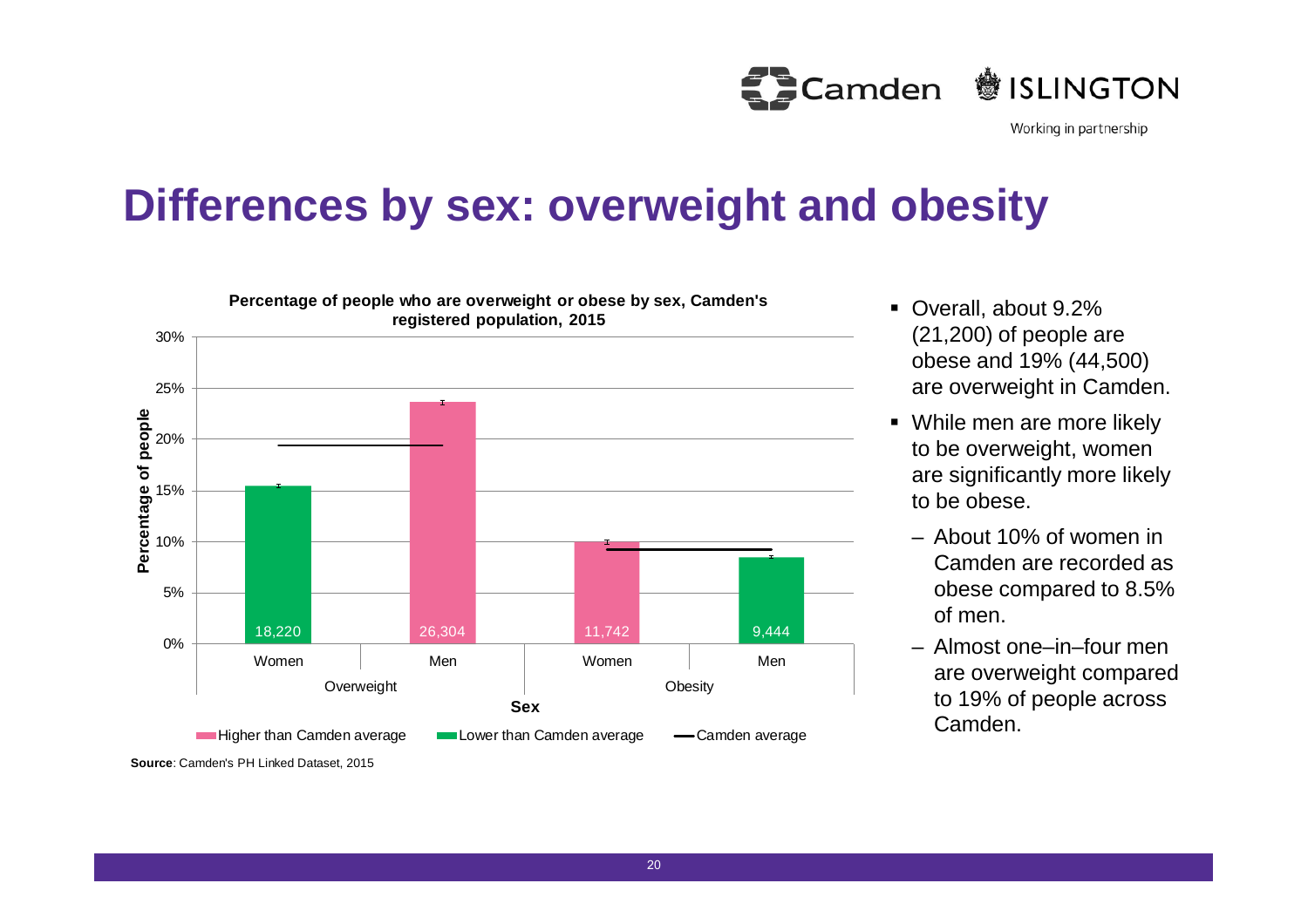

## **Differences by ethnicity: overweight**



• People from a Black, White or Other ethnic group are more likely to be overweight (23%, 21% and 21% respectively) than the Camden population overall (19%).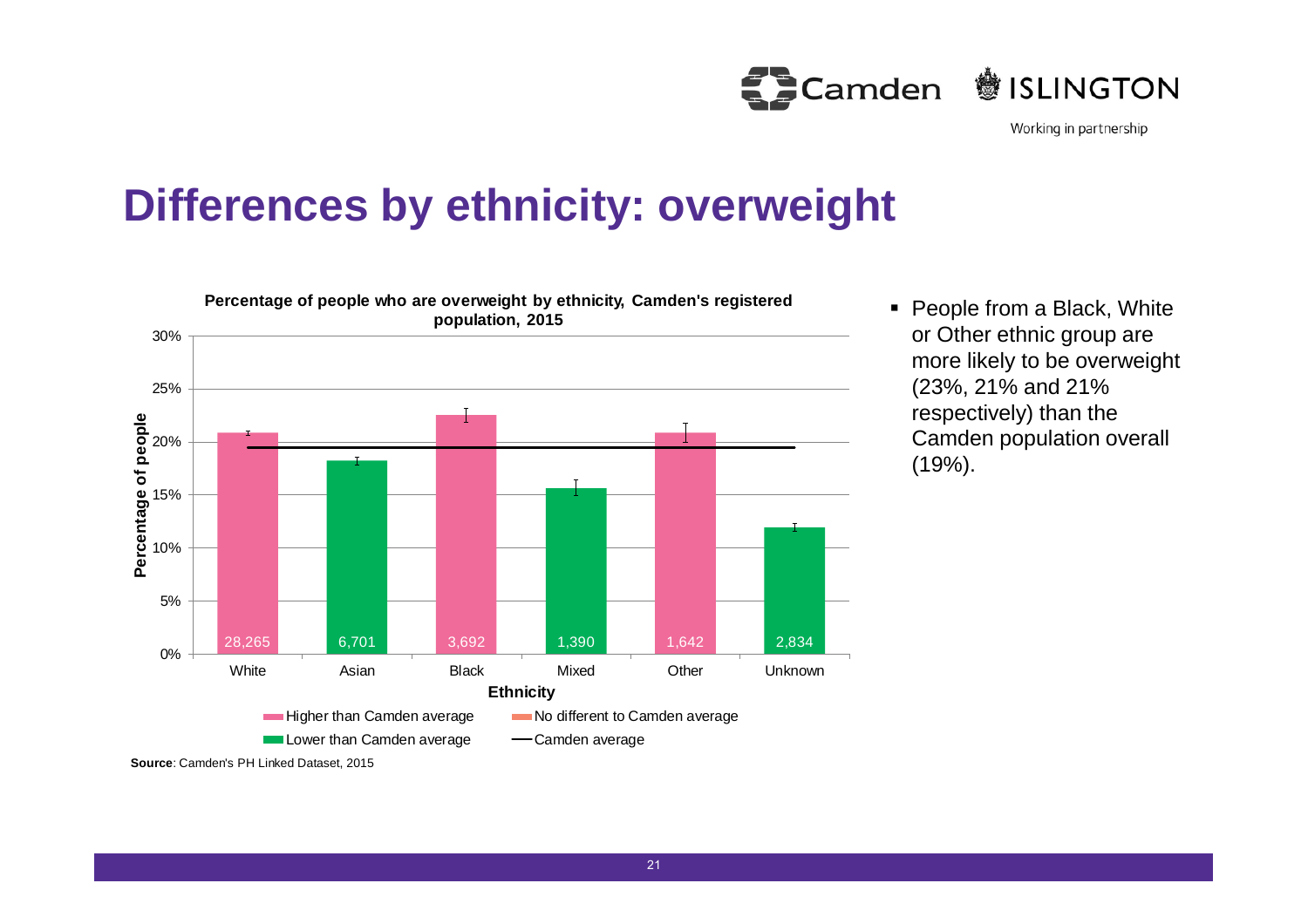**鬱ISLINGTON Camden** 

Working in partnership

## **Differences by sex and ethnicity: overweight**



- **Men from White and other** ethnic groups (26%, for both) are significantly at a higher risk of being overweight compared to the Camden average (19%) and all men (24%).
- Women from Black ethnic groups are more likely to be overweight (21%) compared to the Camden average (19%) and all women (15%).
- After adjusting for age, there is a similar pattern (data not shown).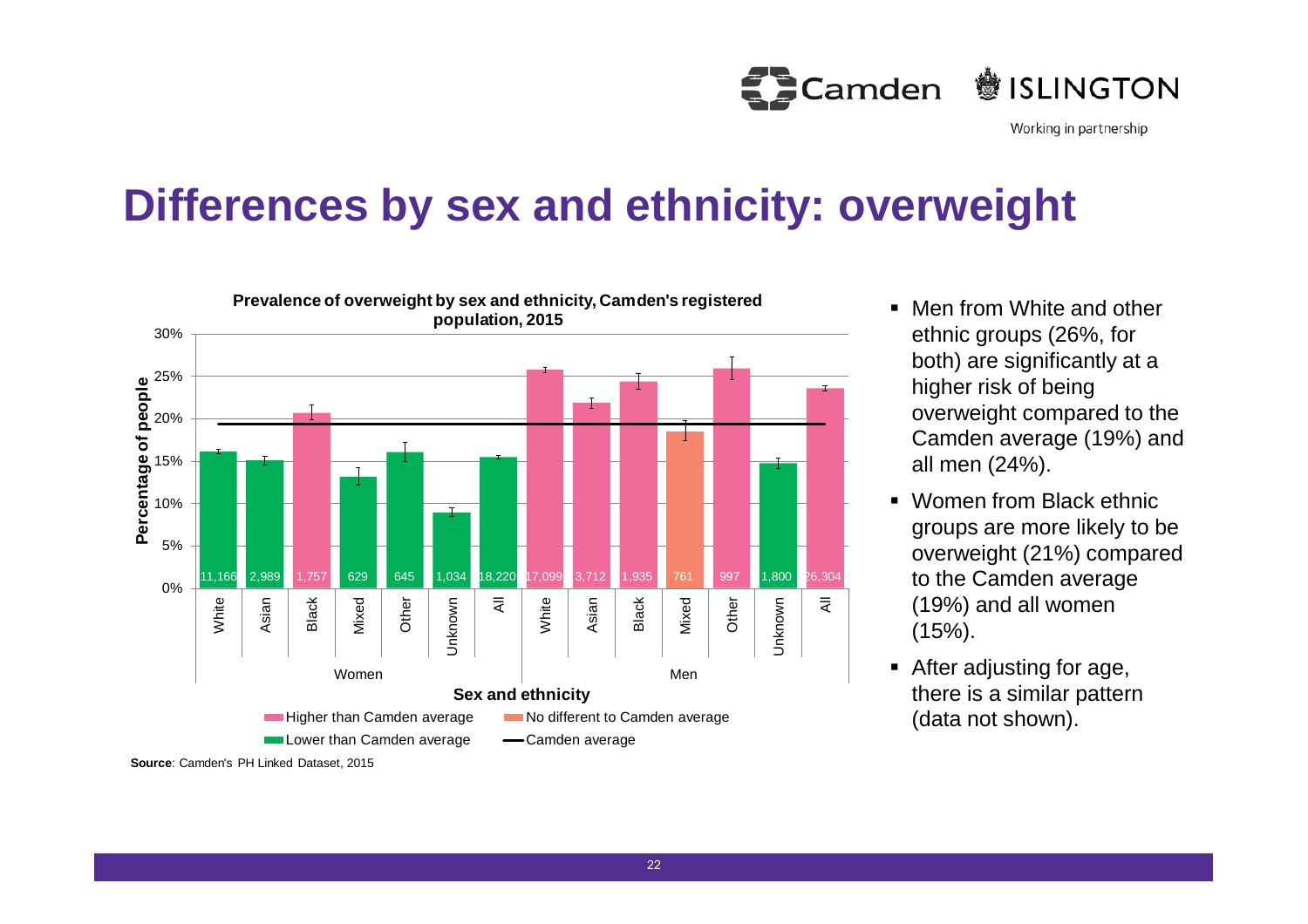Camden **参ISLINGTON** 

Working in partnership

## **Differences by ethnicity: obesity**



 Overall, black ethnic groups have the highest prevalence of obesity (17%) compared to the Camden average (9.2%).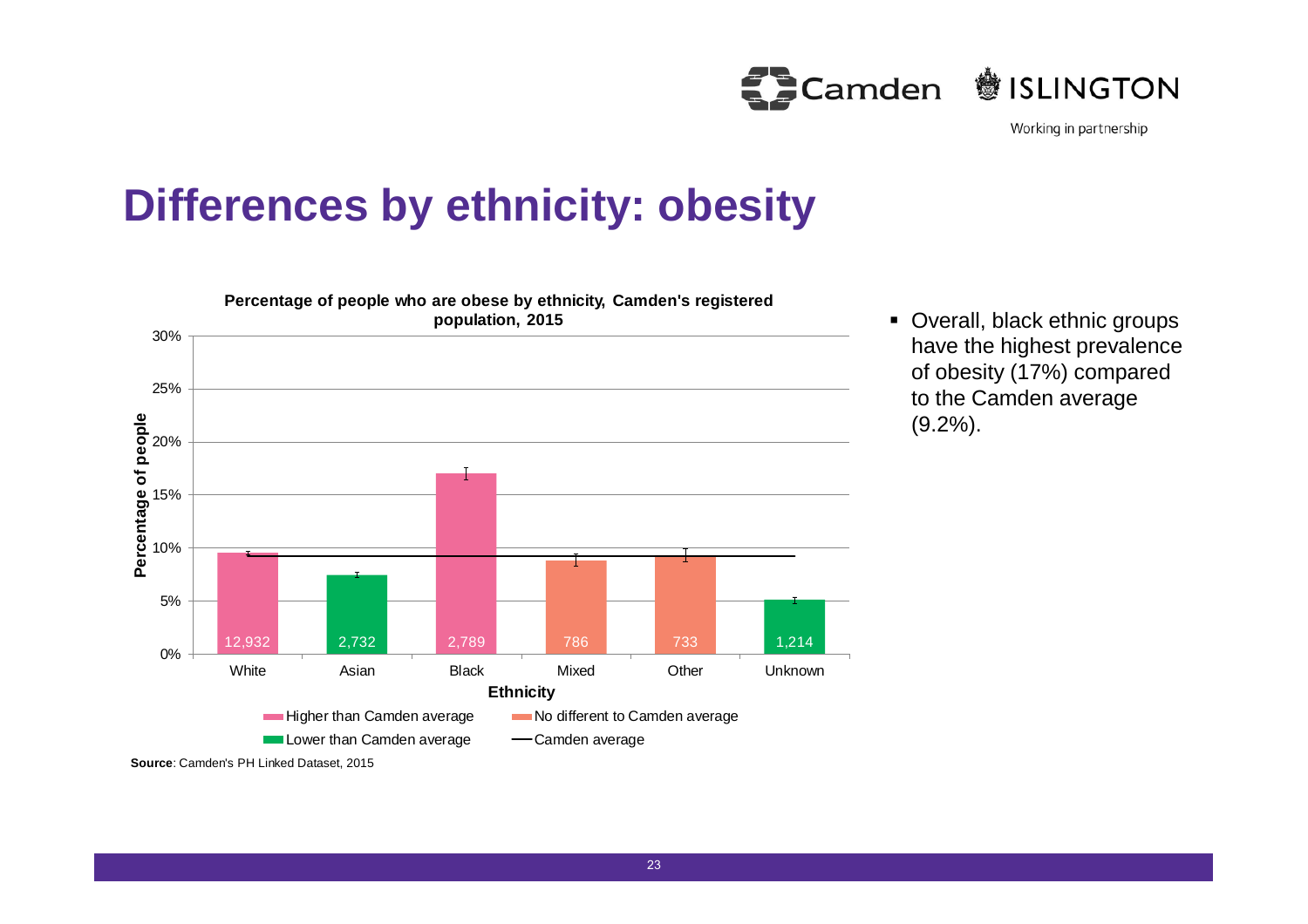**鬱ISLINGTON Camden** 

Working in partnership

### **Differences by sex and ethnicity: obesity**



- Black women are almost three times more likely to be obese (23%; 1,913) than the Camden average (9%) and all Camden women (10%). White women also have a higher prevalence of obesity (9.5%) than the Camden average.
- Men from Black ethnic groups have a higher prevalence of obesity (11%) than the Camden average and all Camden men (8.5%).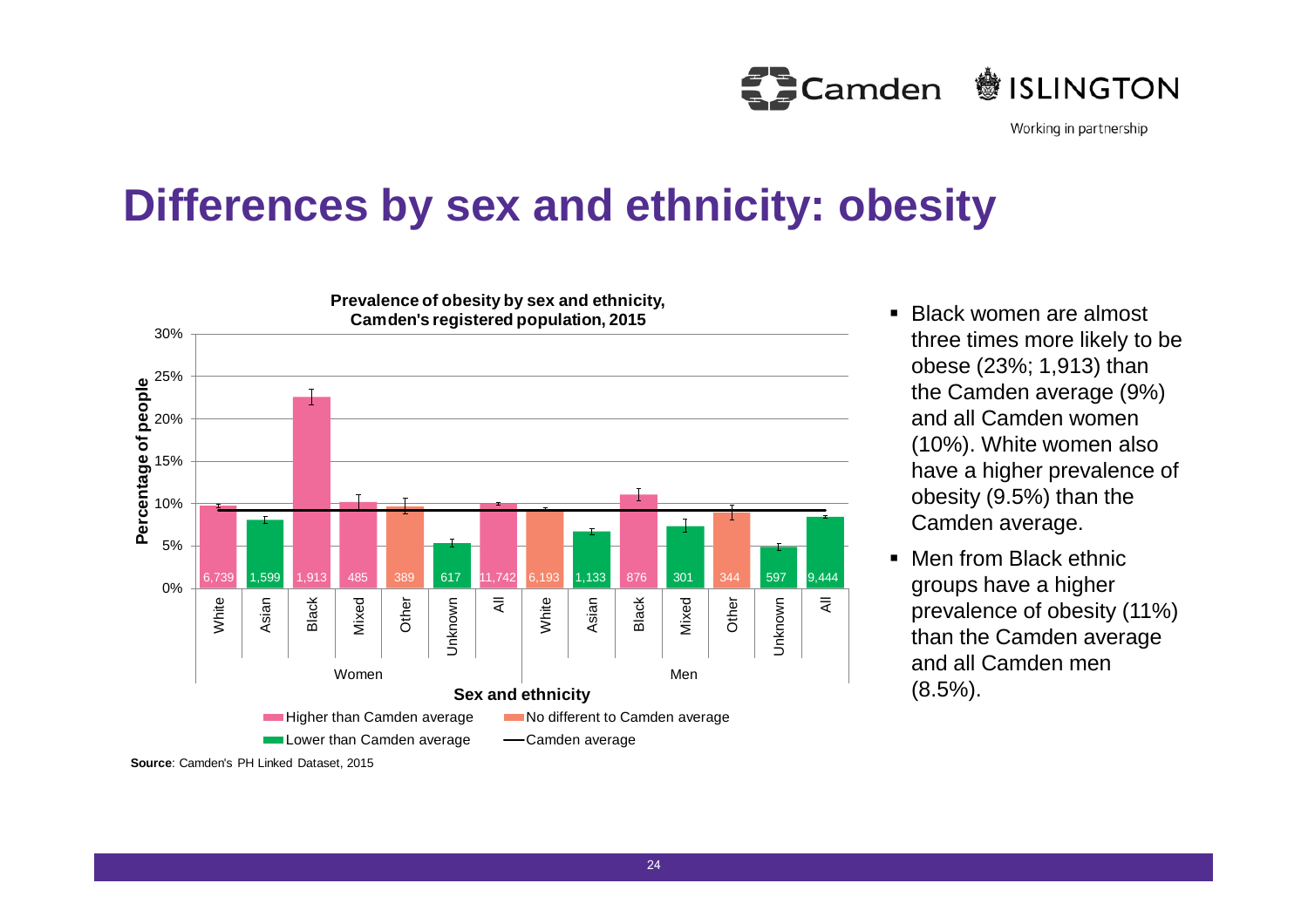

## **Differences by sex and ethnicity: obesity standardisation**



- After adjusting for age, the results are similar to the crude prevalence of obesity shown on the previous slide; Black women are twice as likely to be obese than expected, compared to the Camden population.
- However, White and Asian ethnic groups seem to be influenced by age:
	- Women from White and Asian ethnic groups have a similar prevalence than expected for Camden.
	- Men from White and Asian ethnicity are less likely to be obese than the Camden average.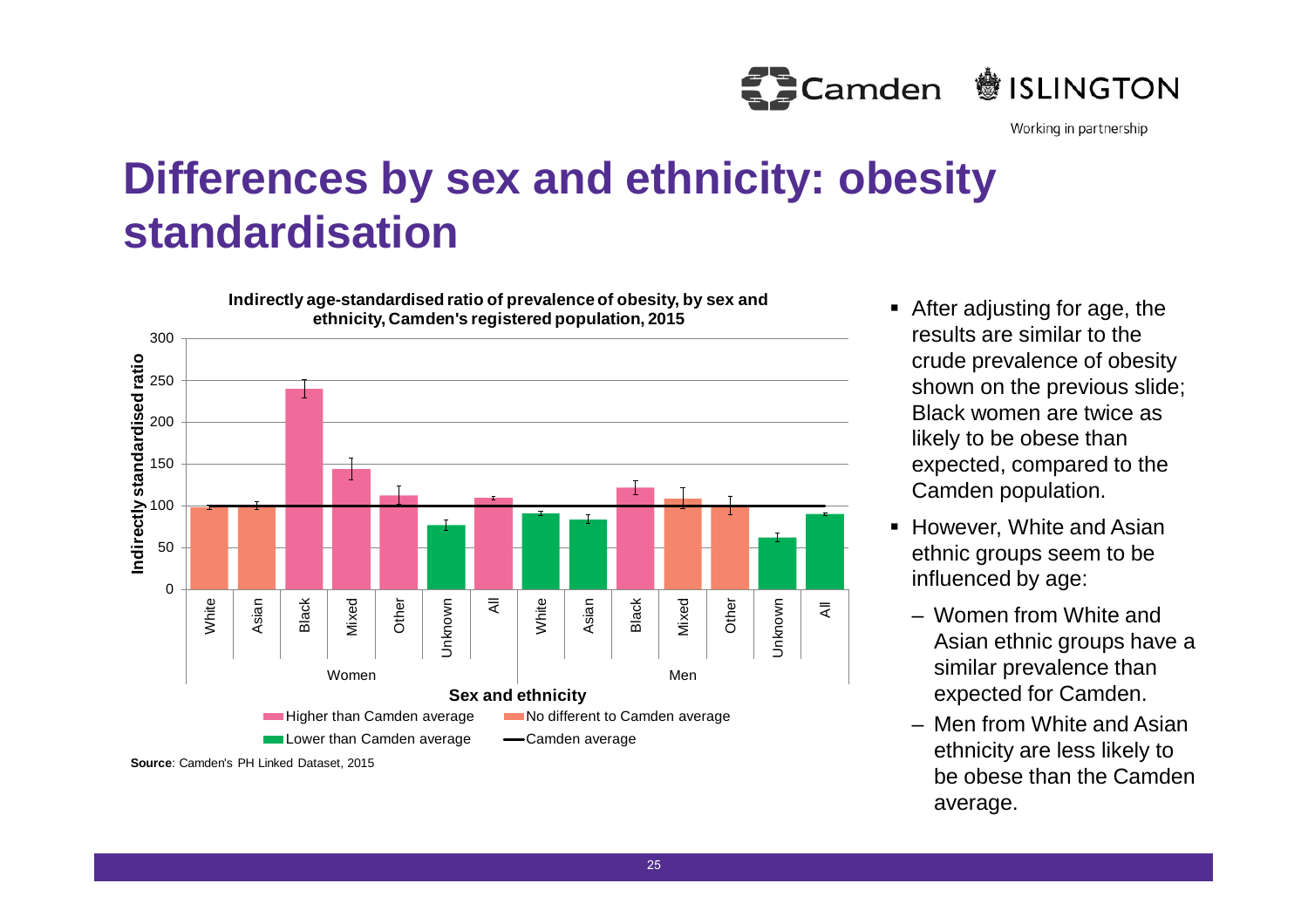



#### **Long term conditions and comorbidities**

This section provides a better understanding of the demographic characteristics for people with a one or more long term conditions at borough level.

The analysis describes the differences by demographic characteristics of men and women with key long term conditions, and the gaps in the care management of these long term conditions.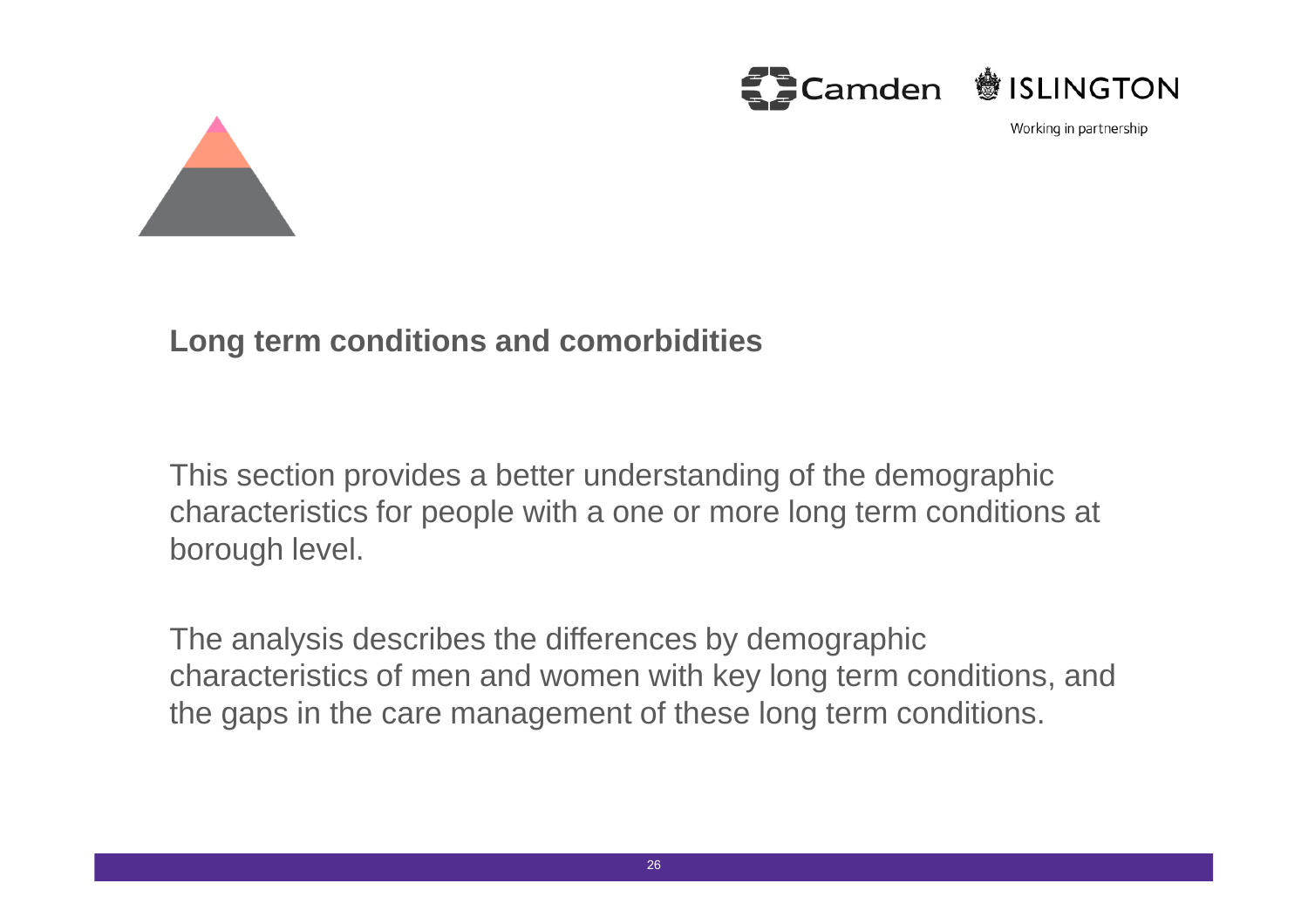

## **Overview: one long term condition (LTC) – all ages**



**Prevalence of people with at least one condition, by sex, Camden's**

- Overall, about 19.1% (44,000) of people have at least one LTC in Camden.
- Women are more likely to be diagnosed with at least one LTC (19.5%) compared to men (18.6%).

**Source**: Camden's PH Linked Dataset, 2015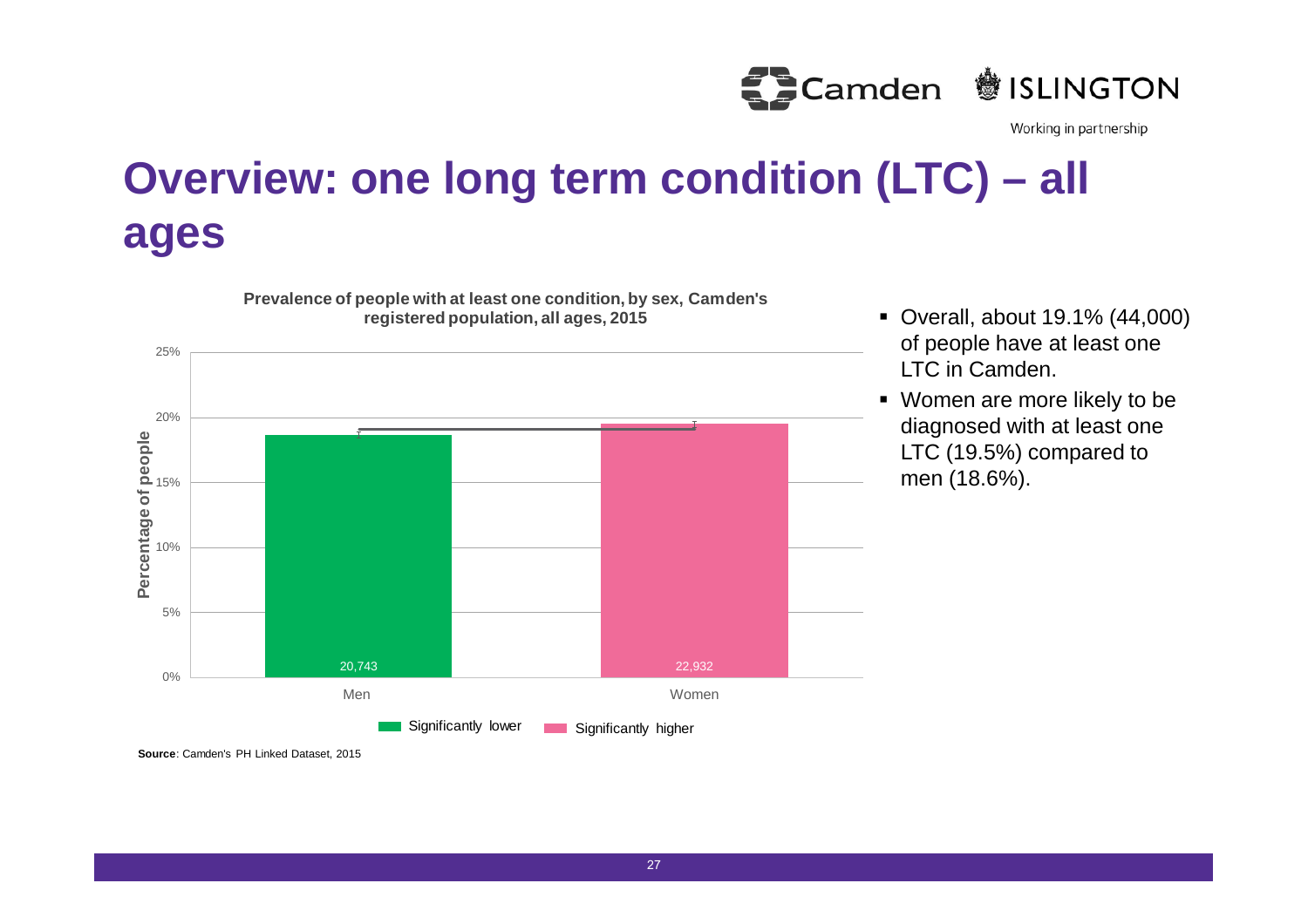**鬱ISLINGTON** Camden

Working in partnership

### **Overview: key LTCs – all ages**



**Note**: People might be counted more than once if they were diagnosed with multiple conditions. **Source**: Camden's PH Linked dataset 2015

- There are differences in the prevalence of LTCs between men and women.
- Compared to men, women are:
	- 1.40 times more likely to have **depression**
	- 1.18 times more likely to have **chronic kidney disease**
- Compared to women, men are:
	- 2.21 times more likely to have **coronary heart disease / myocardial infarction (CHD/MI)**
	- 1.95 times more likely to have **chronic liver disease**
	- 1.43 times more likely to have **COPD**
	- 1.34 times more likely to have **serious mental illness**
	- 1.26 times more likely to have **diabetes**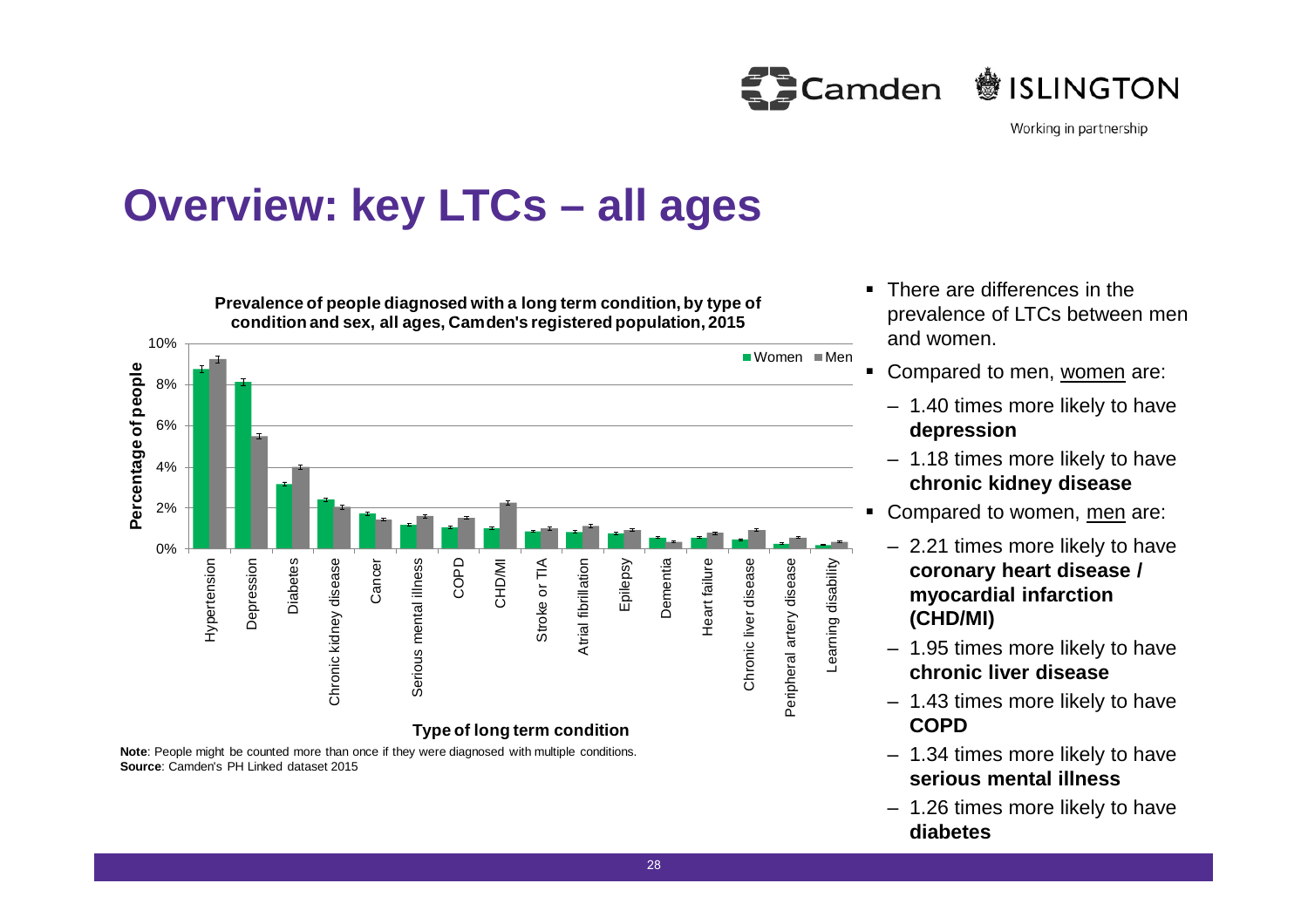**参ISLINGTON ED**Camden

Working in partnership

## **Overview: comorbidities (3 or more LTCs)**

|                                   | 3+ LTCs          |                   |                  |                   |  |  |  |  |
|-----------------------------------|------------------|-------------------|------------------|-------------------|--|--|--|--|
|                                   | <b>WOMEN</b>     |                   | <b>MEN</b>       |                   |  |  |  |  |
| <b>LTC type</b>                   | <b>Number of</b> |                   | <b>Number of</b> |                   |  |  |  |  |
|                                   | women            | <b>Proportion</b> | men              | <b>Proportion</b> |  |  |  |  |
| <b>CKD</b>                        | 925              | 61%               | 973              | 51%               |  |  |  |  |
| <b>Diabetes</b>                   | 749              | 49%               | 1,018            | 53%               |  |  |  |  |
| CHD/MI                            | 556              | 37%               | 1,060            | 56%               |  |  |  |  |
| Depression                        | 529              | 35%               | 430              | 23%               |  |  |  |  |
| Atrial fibrillation               | 460              | 30%               | 600              | 32%               |  |  |  |  |
| Stroke/TIA                        | 430              | 28%               | 524              | 28%               |  |  |  |  |
| <b>Heart failure</b>              | 421              | 28%               | 606              | 32%               |  |  |  |  |
| <b>COPD</b>                       | 359              | 24%               | 563              | 30%               |  |  |  |  |
| Cancer                            | 325              | 21%               | 365              | 19%               |  |  |  |  |
| Dementia                          | 282              | 19%               | 200              | 11%               |  |  |  |  |
| Serious mental illness            | 198              | 13%               | 193              | 10%               |  |  |  |  |
| Peripheral arterial disease (PAD) | 177              | 12%               | 373              | 20%               |  |  |  |  |
| Chronic liver disease             | 39               | 3%                | 91               | 5%                |  |  |  |  |
| Learning disability               | 24               | 2%                | 18               | 1%                |  |  |  |  |
| <b>Total</b>                      | 1,523            |                   | 1,904            |                   |  |  |  |  |

- In Camden, **CKD, diabetes** and **CHD/MI** were the most prevalent LTCs in those with 3 or more long term conditions.
- CKD is the most prevalent condition in women diagnosed with 3 or more LTCs, while in men it is CHD/MI.
- Compared to men, women with 3 or more LTCs are more likely to be diagnosed with a **mental illness** (i.e. depression or dementia).
- Men are more likely to be diagnosed with **cardiovascular disease** (i.e. CHD/MI or PAD) except for Stroke/TIA as both men and women have a similar prevalence (28% respectively).

**Note:** LTC includes atrial fibrillation, heart failure, MI/CHD, stroke/TIA, Peripheral arterial disease, cancer, diabetes, CKD, COPD, Chronic liver disease, dementia, depression, serious mental illness and learning disability. Note: There are 153 people without a recorded gender. **Source:** Camden's PH Linked Dataset, 2015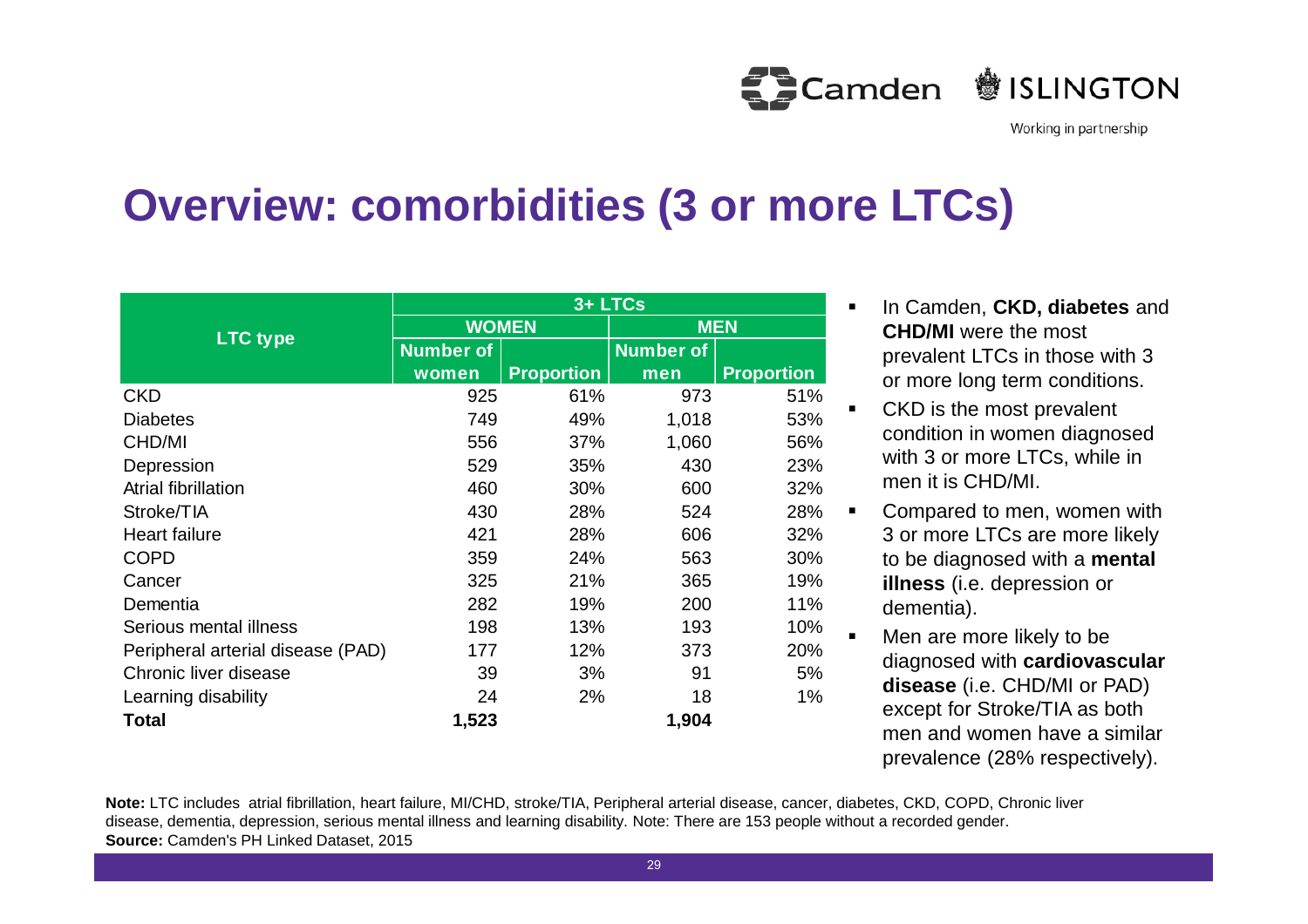<br />
Camden <sup>
●</sup>
SLINGTON

Working in partnership

## **Overview: overlapping (3 or more LTCs)**

**Number of men and women with CKD, diabetes and CHD in people with three or more long term conditions, Camden's registered population, 2015**



- Overall, about 15% (287) of men and 11% (162) of women with 3 or more LTCs have a combination of CKD, Diabetes and CHD/MI.
- The most common combinations of these LTCs in women are:
	- diabetes and CKD (283, 19%)
	- CHD/MI and CKD (204, 13%)
	- CHD/MI and diabetes (120, 8%)
- The pattern is different in men; the most common combinations are:
	- diabetes and CHD/MI (298,16%)
	- diabetes and CKD (262, 14%)
	- CKD and CHD/MI (256, 13%)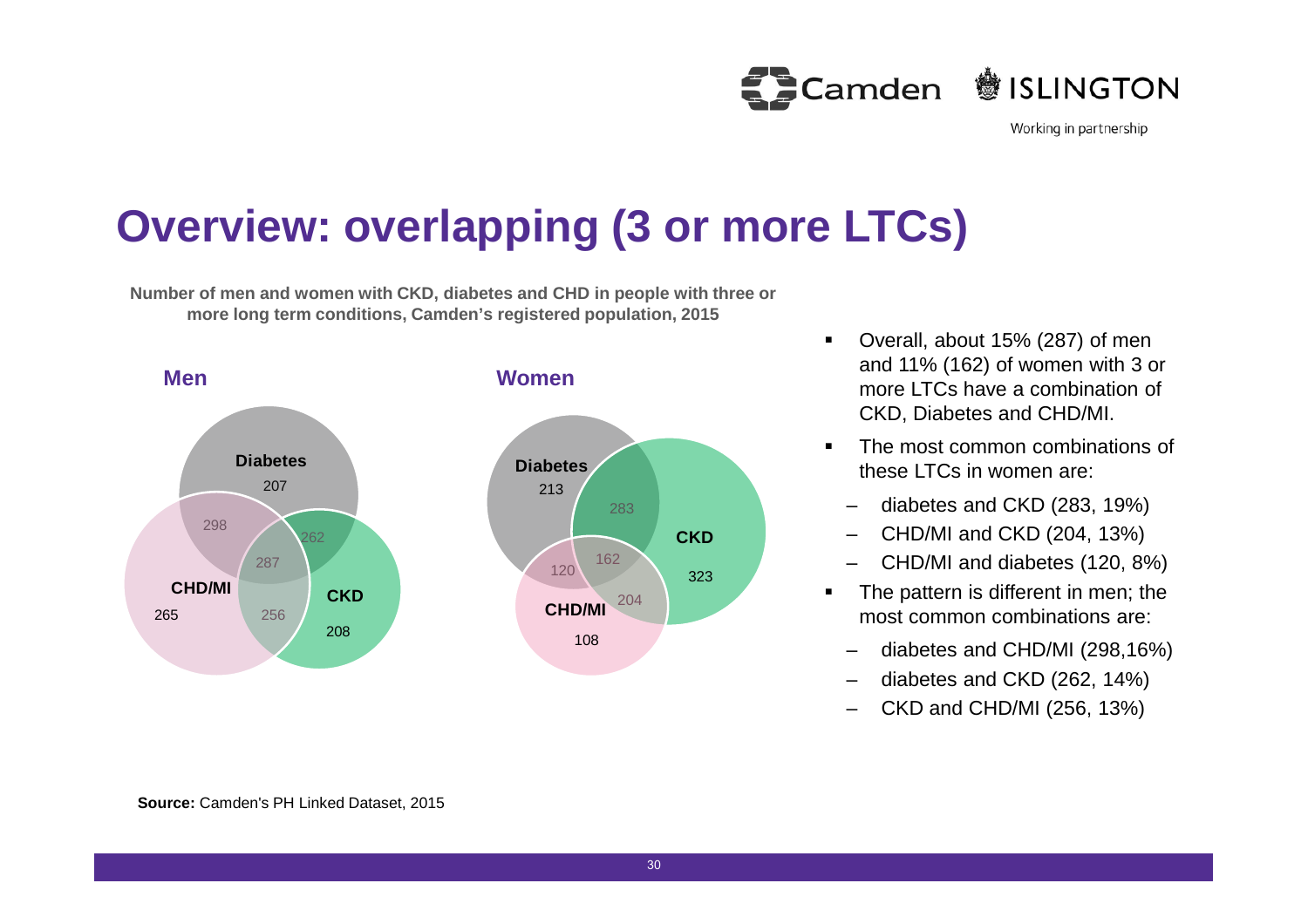

### **HYPERTENSION**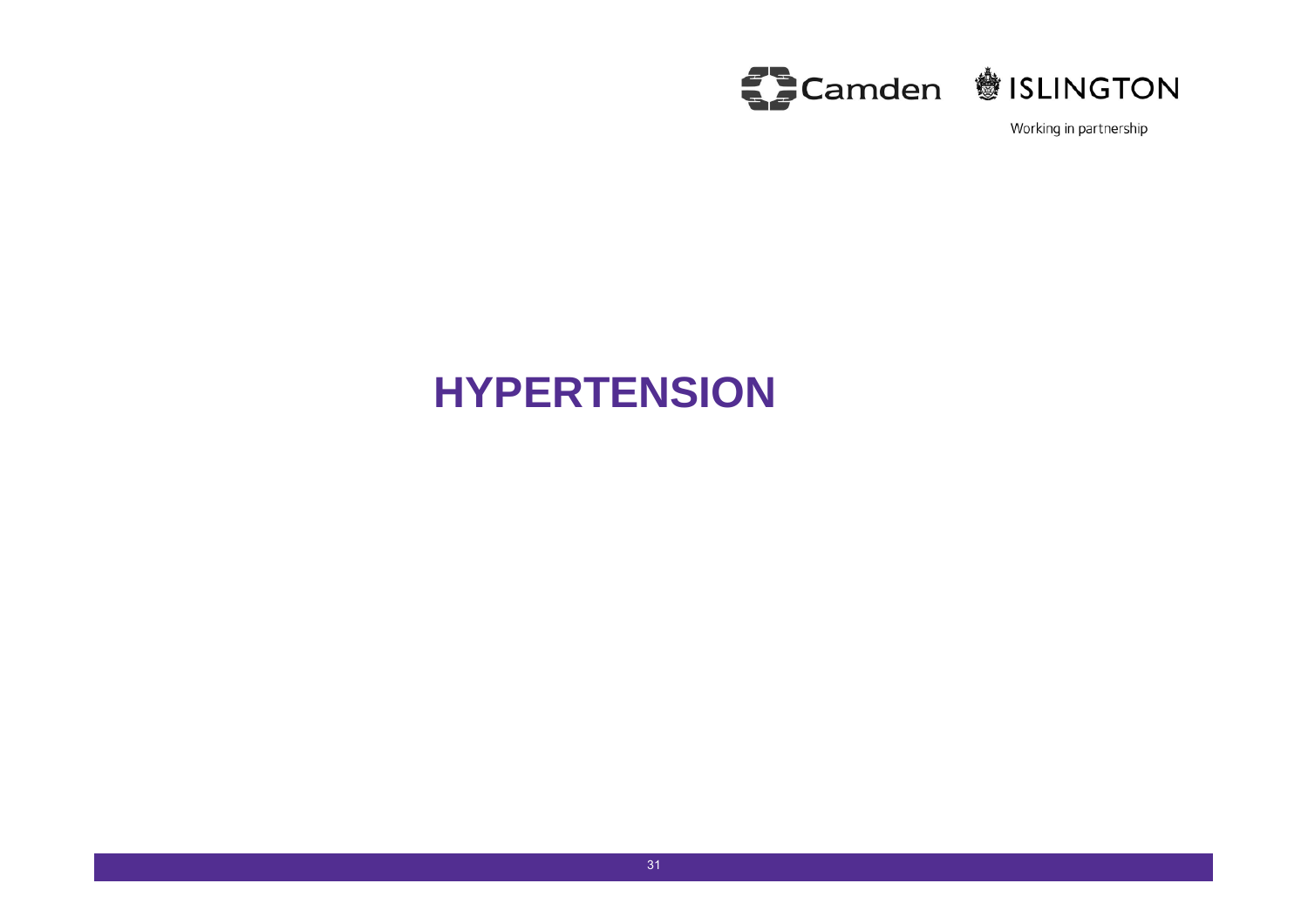

### **Demographic analysis**

This section describes the differences by demographic characteristics of people diagnosed with hypertension in terms of sex and ethnicity.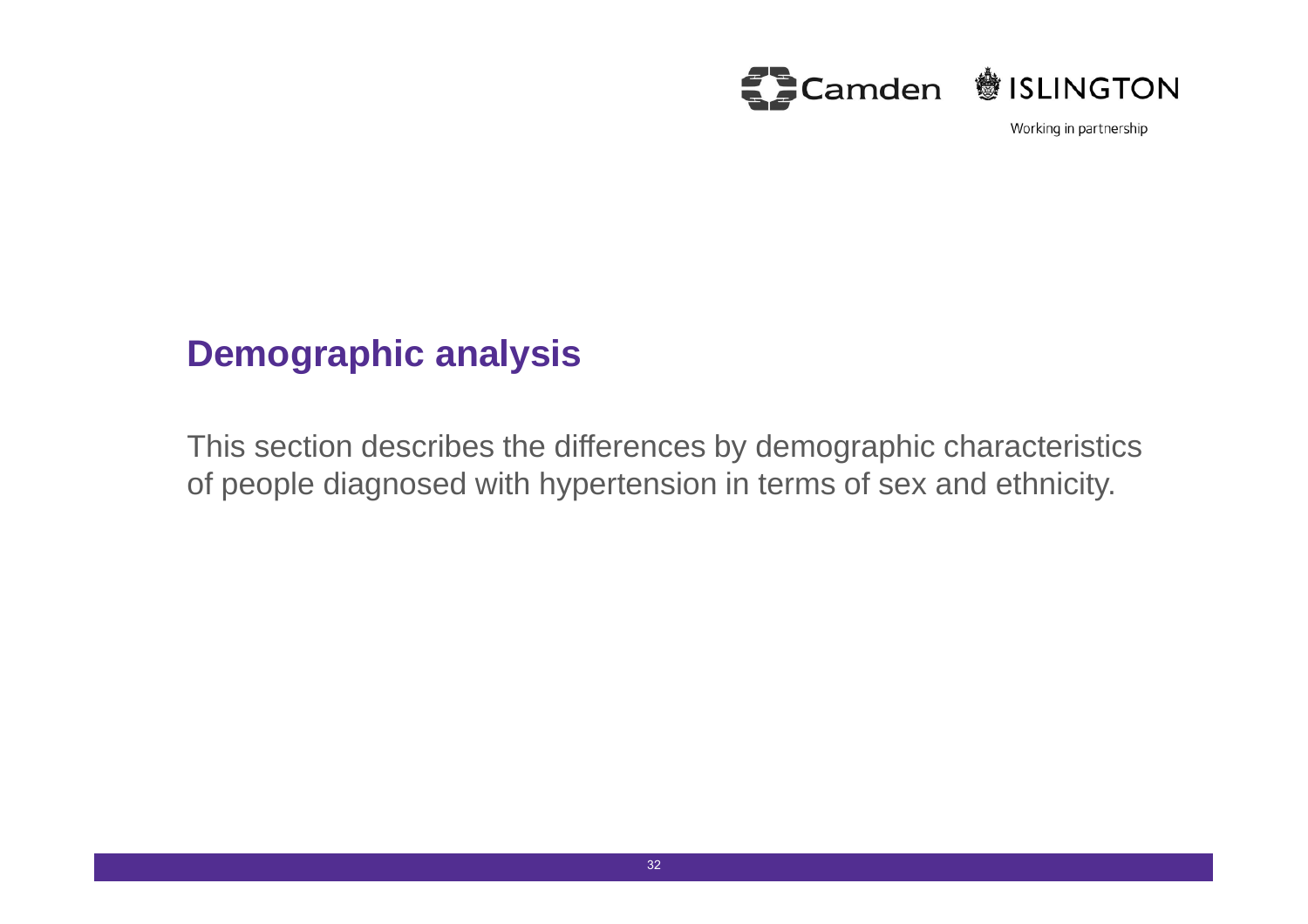Camden **鬱ISLINGTON** 

Working in partnership

## **Differences by sex: hypertension**



- There are about 20,600 people with a diagnosis of hypertension (9.0%) in Camden.
- Men are more likely to be diagnosed with hypertension (9.2%) than women (8.8%), though there are more women with hypertension.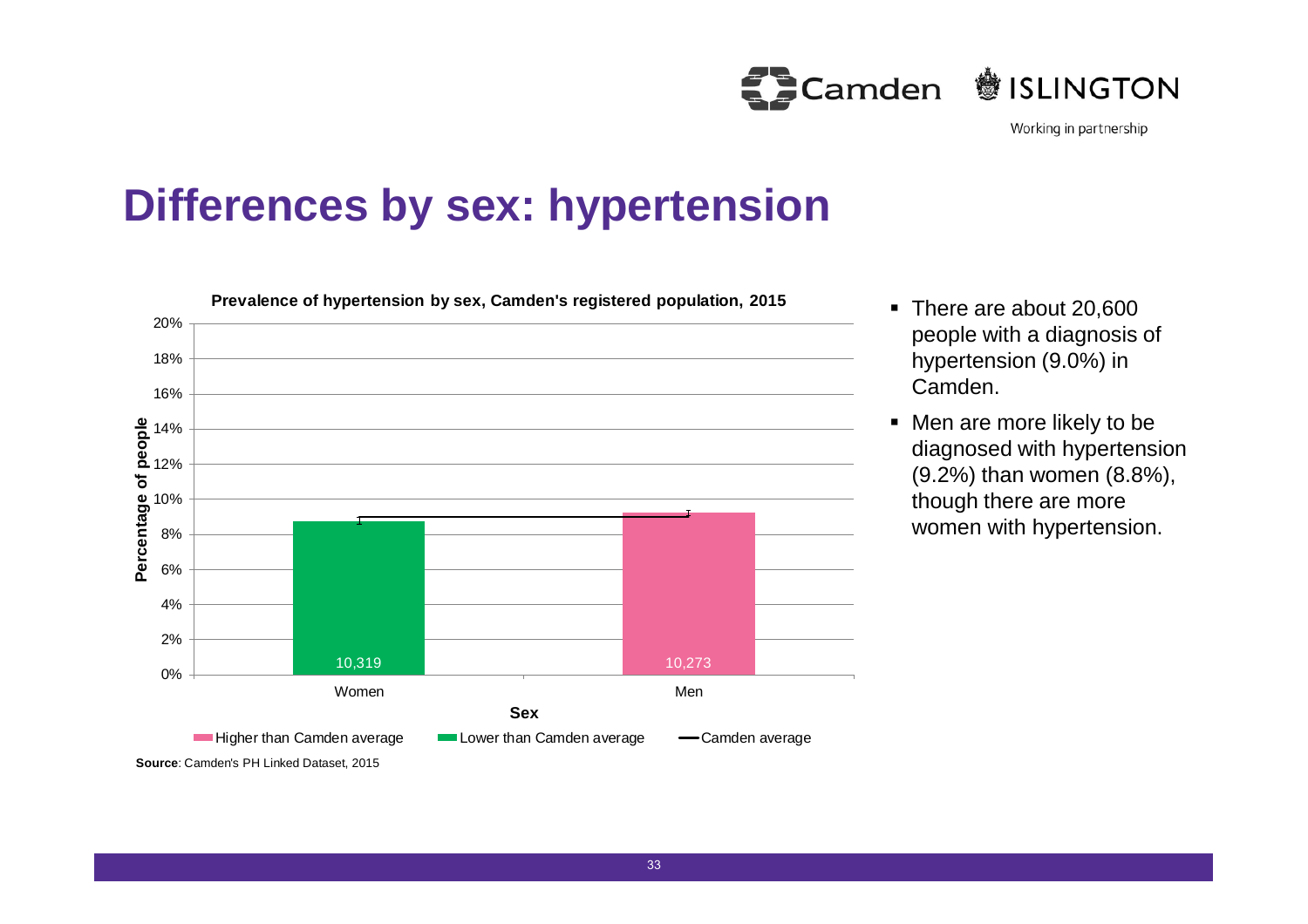

## **Differences by ethnicity: hypertension**



- $\blacksquare$  Black and White ethnic. groups have significantly higher prevalence of hypertension (13% and 10%) compared to the Camden average (9%).
- The lowest prevalence is among people without a recorded ethnicity (4%) which may suggest potential of under diagnosis of hypertension in these groups.

34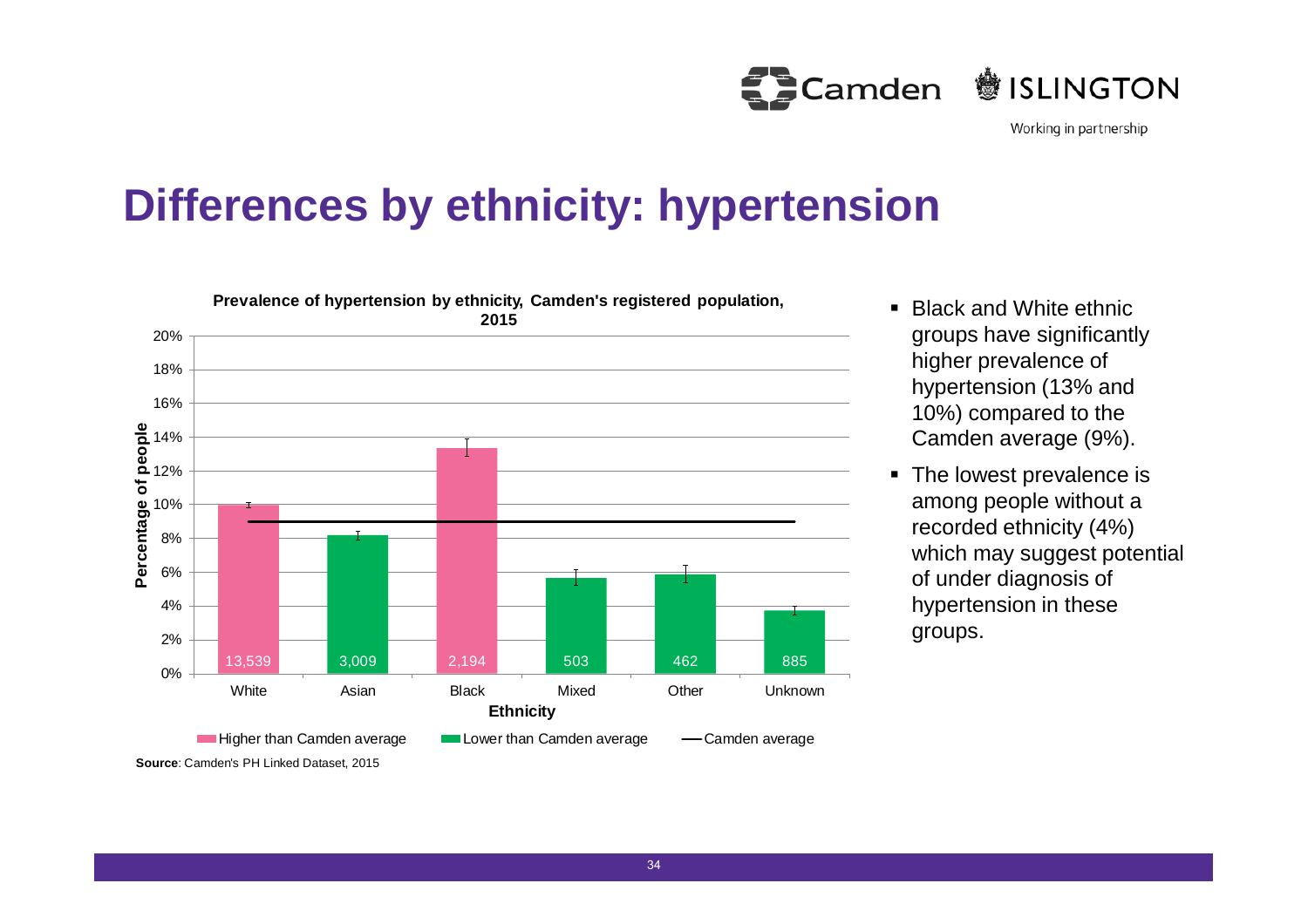**鬱ISLINGTON Camden** 

Working in partnership

## **Differences by sex and ethnicity: hypertension**



- The highest hypertension prevalence is found in Black women (14%) followed by Black men (12%) compared to the Camden average (9.0%).
- White women and men have also a higher hypertension prevalence (9.5% and 10% respectively) compared to Camden.

**Source**: Camden's PH Linked Dataset, 2015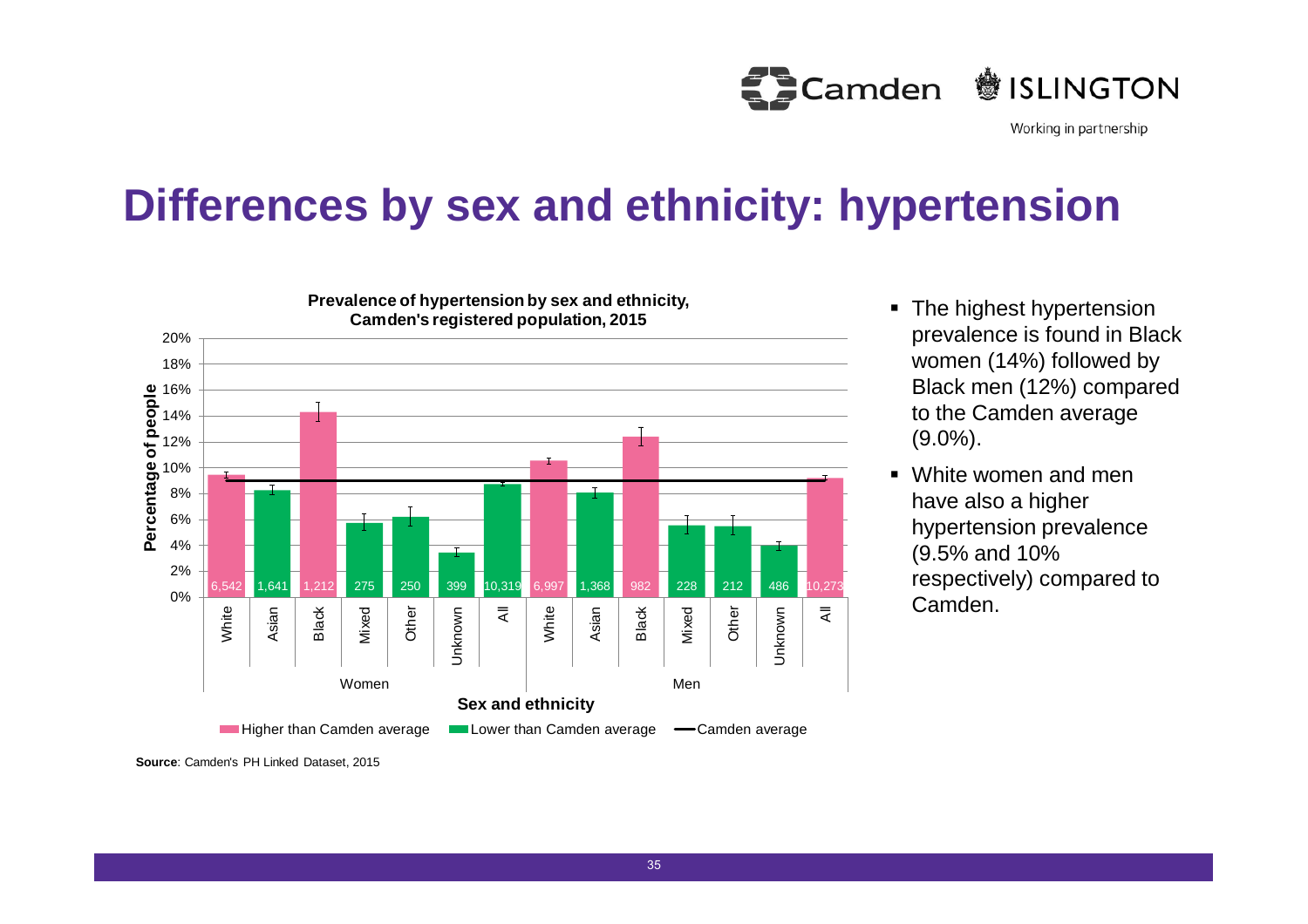

# **Differences by sex and ethnicity: hypertension standardisation**



- After adjusting for the age structures of the Camden population, both men and women from Black ethnic groups have a higher than expected prevalence to the Camden average.
- Men and women from Asian ethnic groups have a higher hypertension than expected for Camden while White men have a lower prevalence.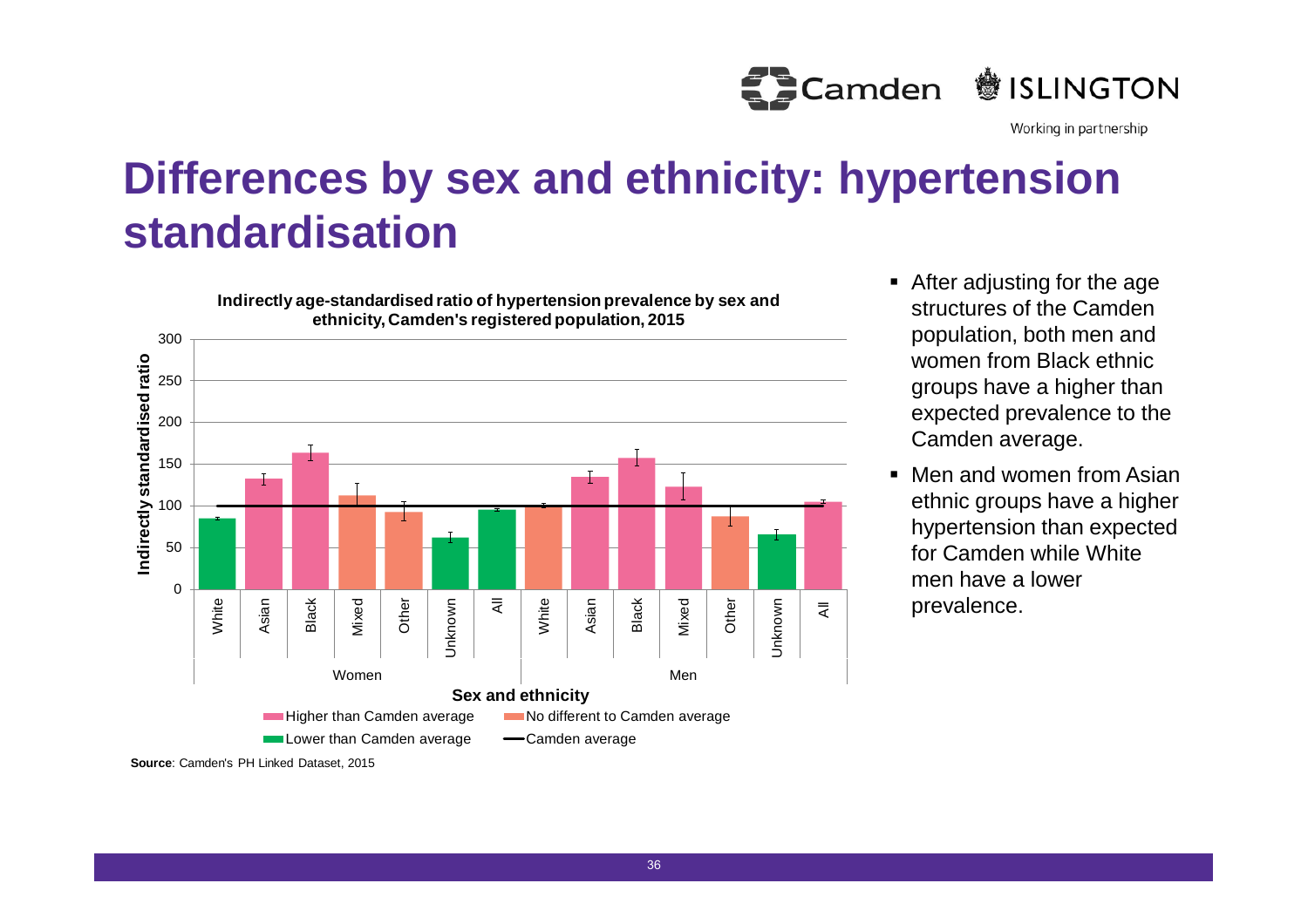

#### **Care Management and Review**

This section looks at the variation of care management of people diagnosed with hypertension, in terms of blood pressure check and CVD risk assessment, by sex and ethnicity.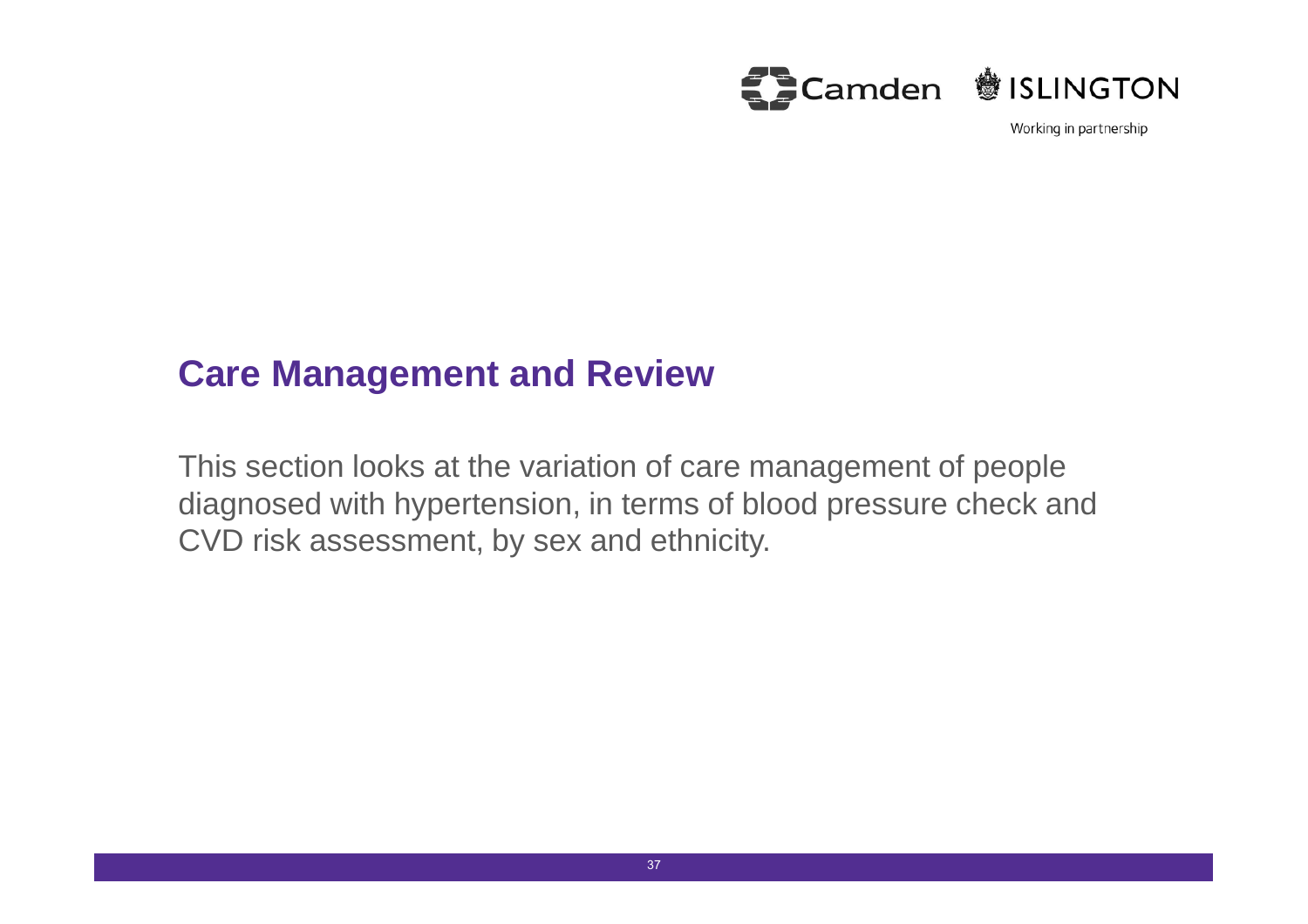

## **Differences by sex: hypertension and BP check**



- In 2015, about 17,900 people diagnosed with hypertension had a blood pressure check received within the previous 12 months. This accounts for 87% of 20,600 people diagnosed with hypertension in Camden.
- Men with hypertension are significantly less likely to have their BP check (86%) within the last 12 months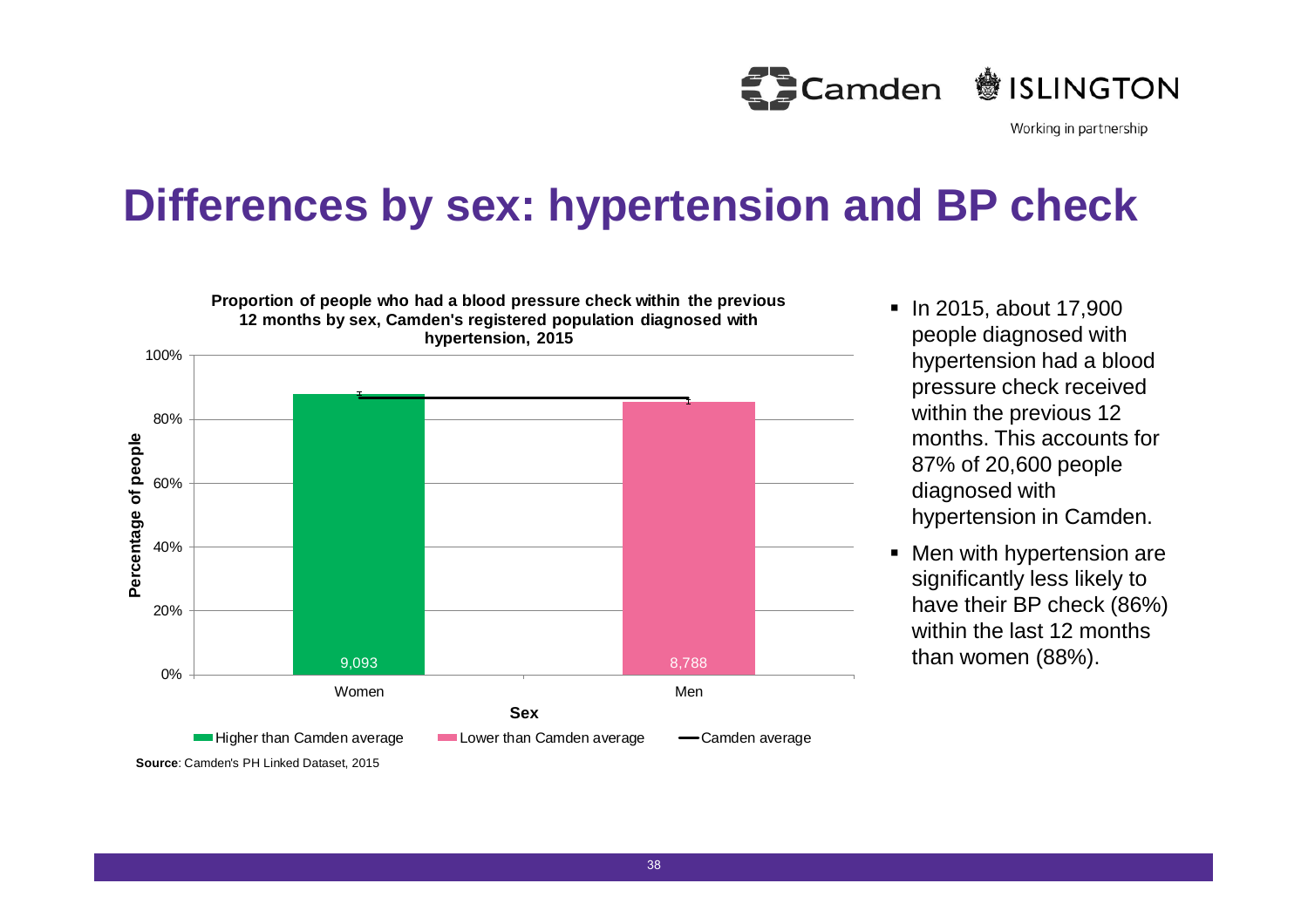

# **Differences by ethnicity: hypertension and BP check**



**A** relatively higher proportion of Asian people diagnosed with hypertension had their blood pressure checked in the last 12 months (89%) compared to the Camden average (87%).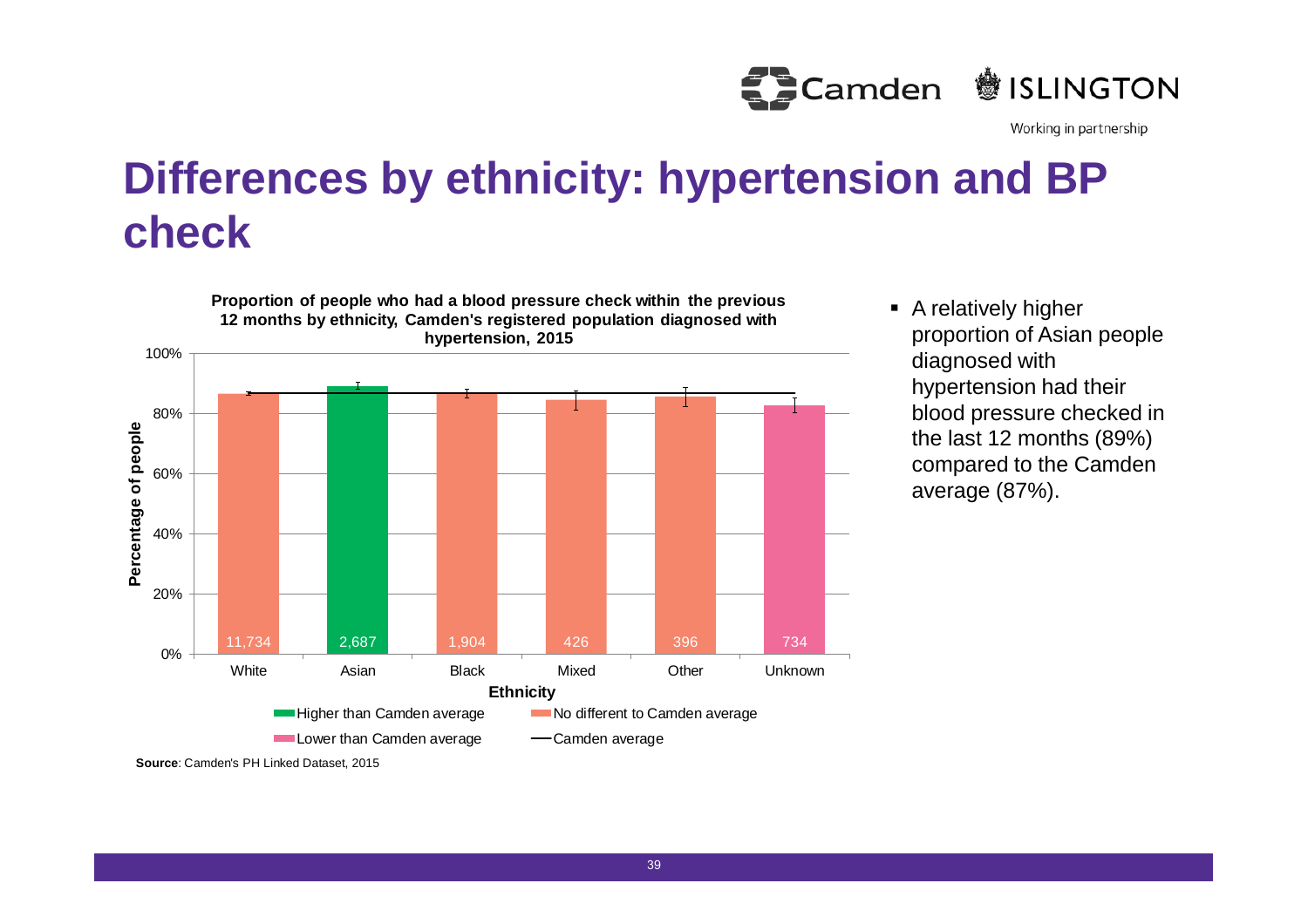

# **Differences by sex and ethnicity: hypertension and BP check**



- **Nomen from White and** Mixed ethnic groups diagnosed with hypertension are more likely to have their blood pressure checked in the last 12 months (88% and 90% respectively) compared to the Camden average (87%).
- Men from White and Mixed ethnic groups with hypertension are less likely to have their blood pressure checked (86% and 69% respectively) compared to Camden.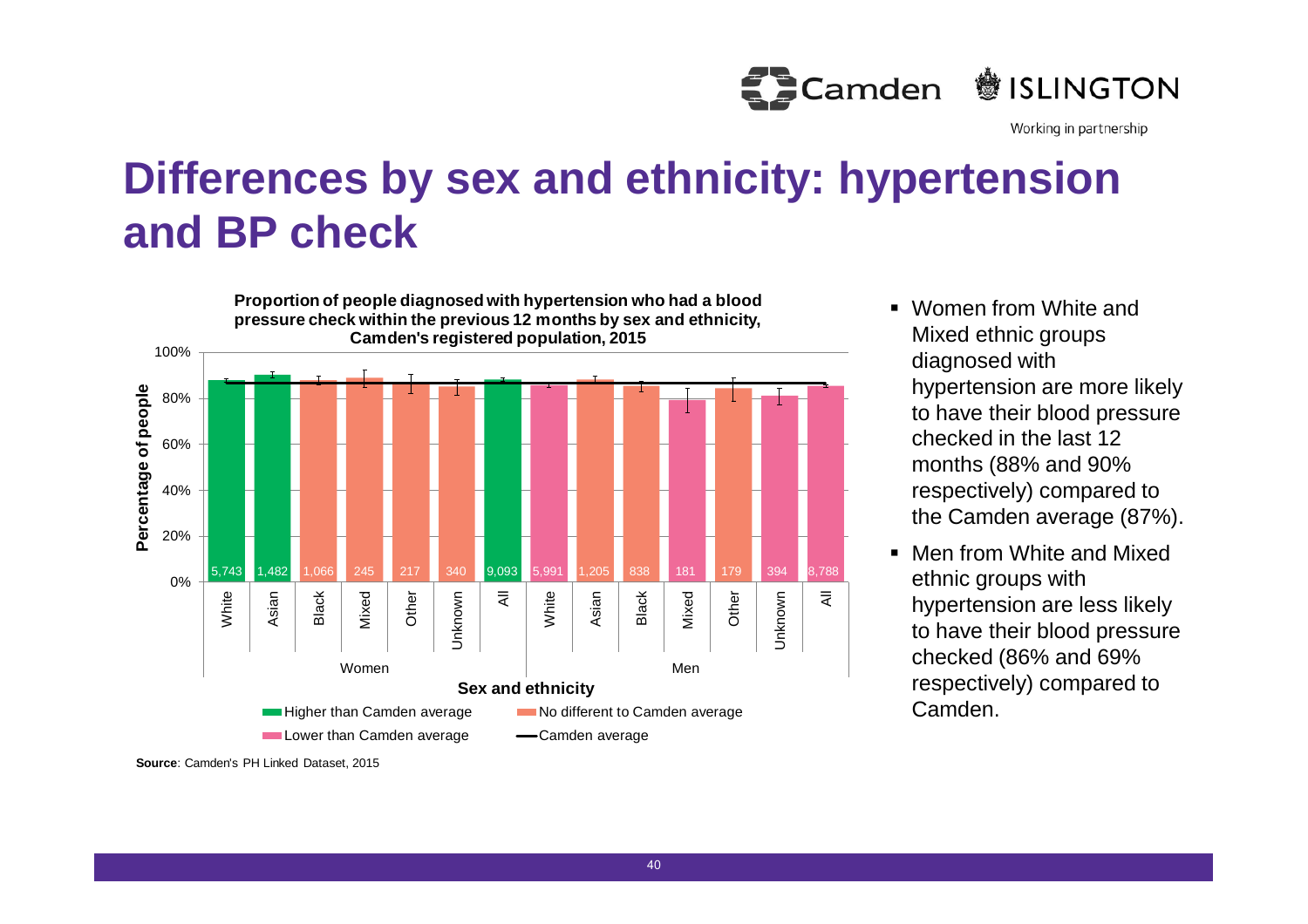

# **Differences by sex: hypertension and CVD risk assessment**

**Proportion of people diagnosed with hypertension who have been offered a CVD risk assessment by sex, Camden's registered population, 2015**



- $\blacksquare$  In 2015 about 11,700 (57%) out of 20,600 people diagnosed with hypertension had been offered a cardiovascular disease (CVD) risk assessment.
- There was no gender difference in the proportion of people with hypertension who have been offered a CVD risk assessment.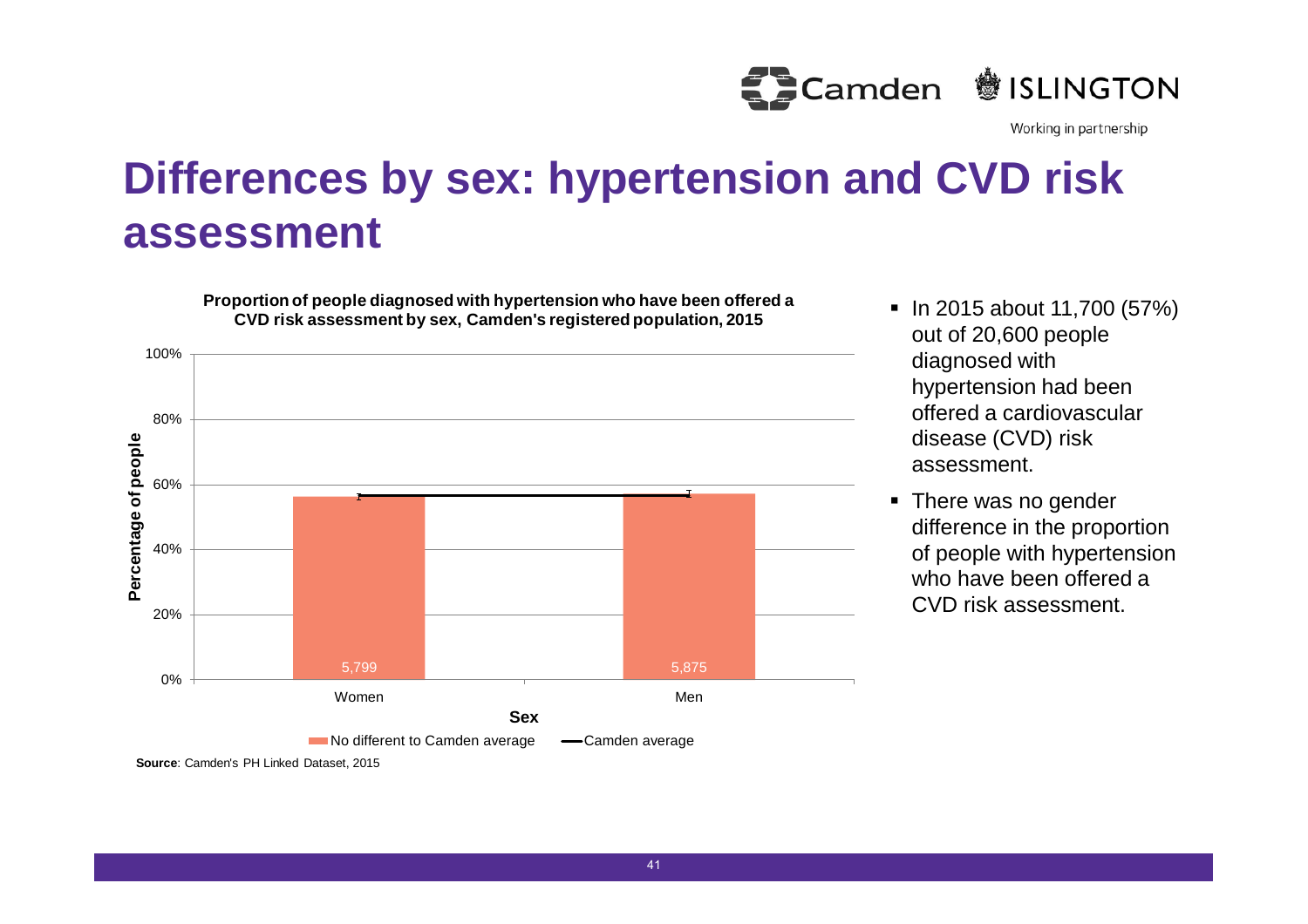

# **Differences by ethnicity: hypertension and CVD risk assessment**

**Proportion of people diagnosed with hypertension who have been offered a CVD risk assessment, by ethnicity, Camden's registered population, 2015**



- A higher proportion of people from Black ethnic groups diagnosed with hypertension had been offered a CVD risk assessment (64%) compared to the Camden average.
- A similar pattern is seen in men and black women (data not shown).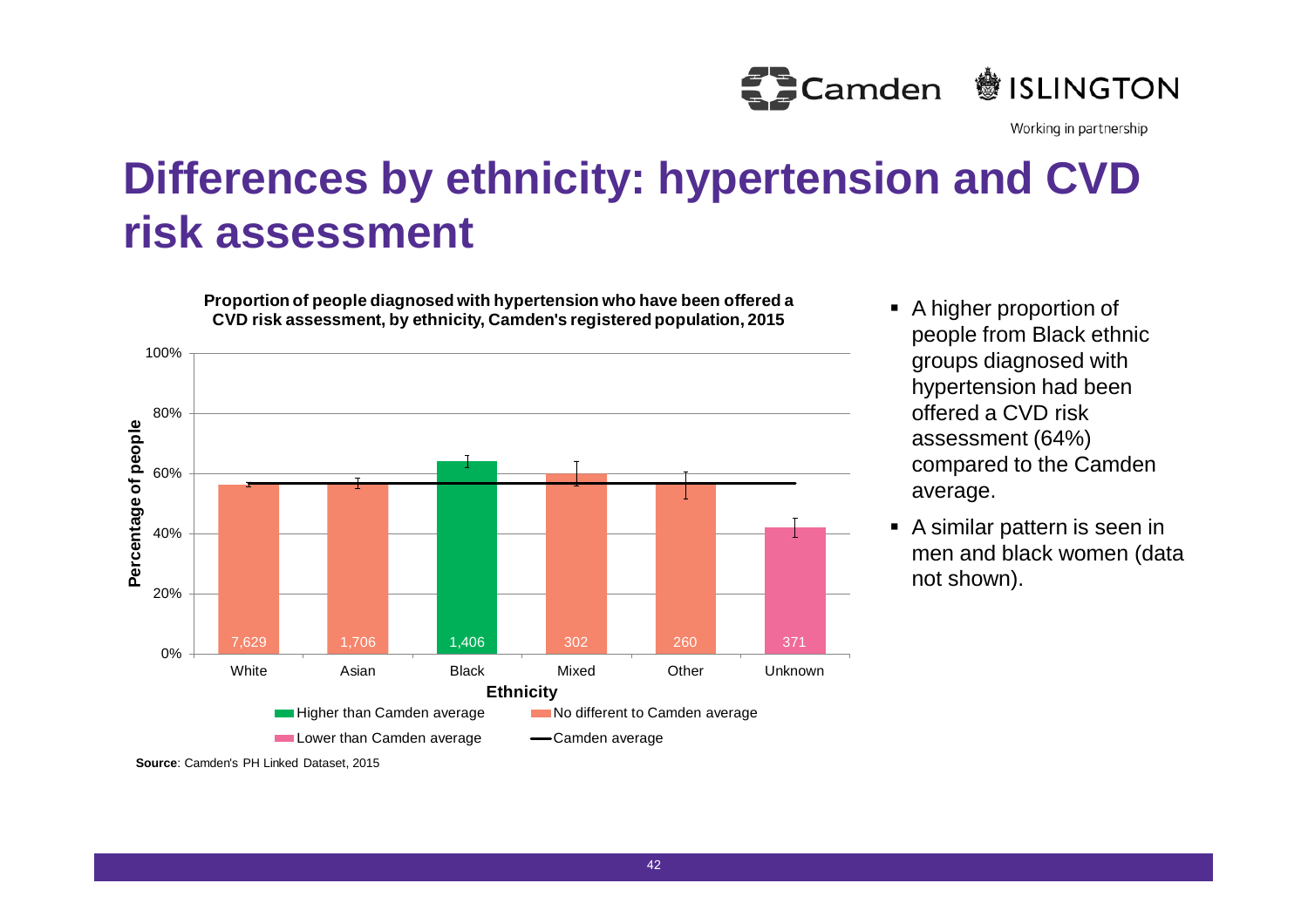



#### **Demographic analysis**

This section describes the differences by demographic characteristics of people diagnosed with depression, in terms of sex and ethnicity.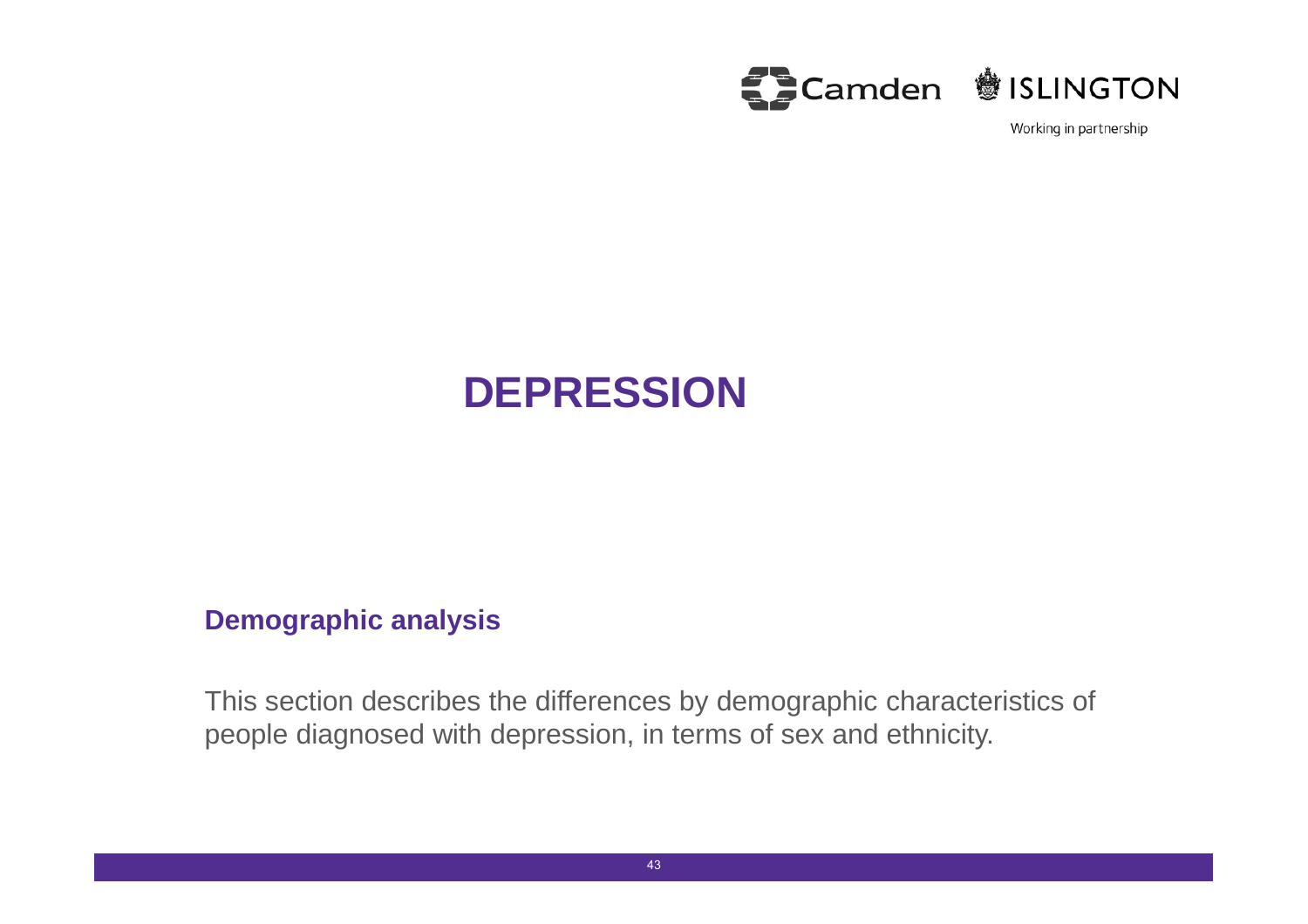Camden **参ISLINGTON** 

Working in partnership

## **Differences by sex: depression**



- There are about 15,700 people with a diagnosis of depression (6.8%) in Camden.
- Women are significantly more likely to be diagnosed with depression (8.1%) than men (5.5%).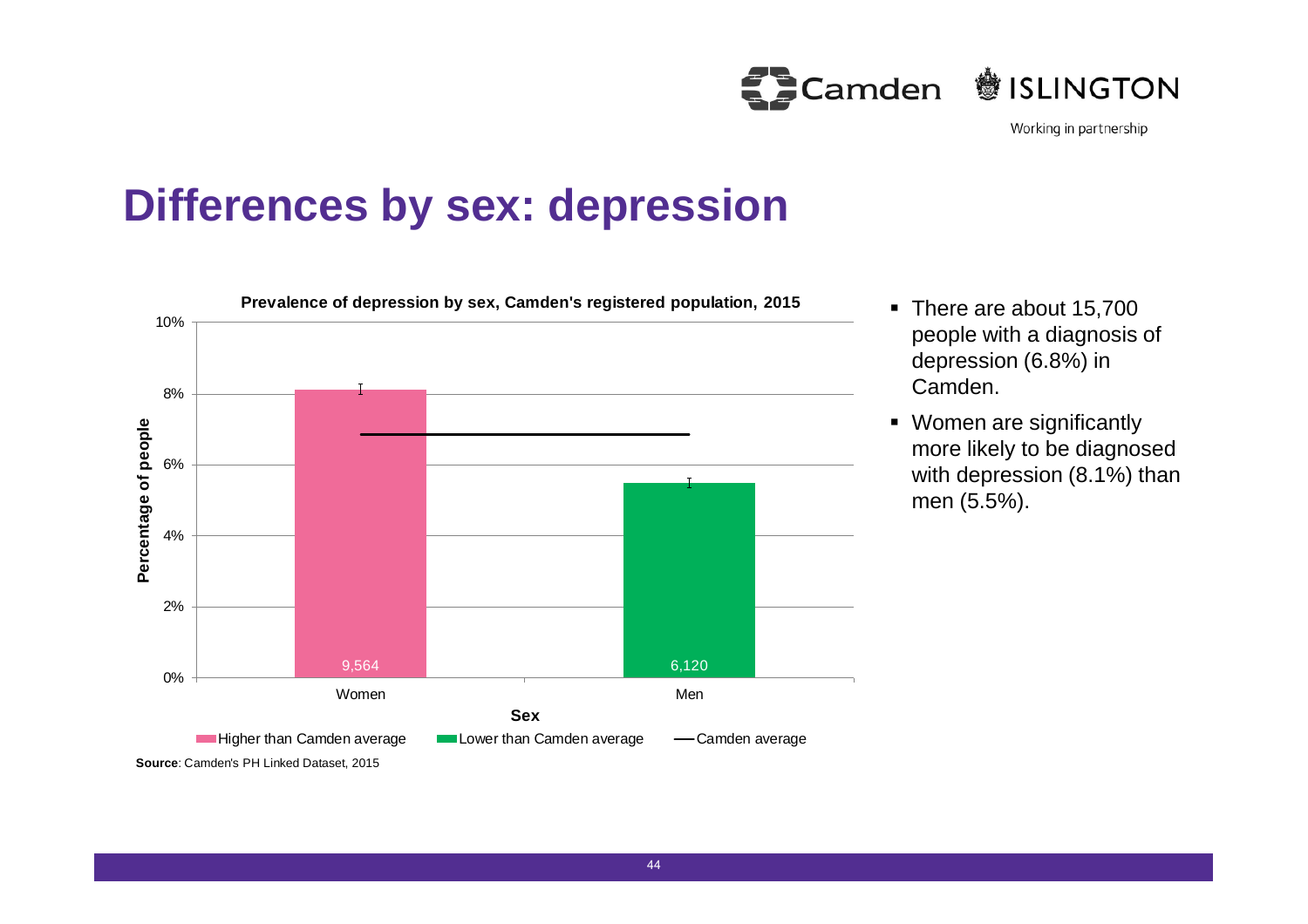

#### **Differences by ethnicity: depression**



 Overall, White ethnic groups have a significantly higher prevalence of depression (8.3%) compared to the Camden general population (6.8%).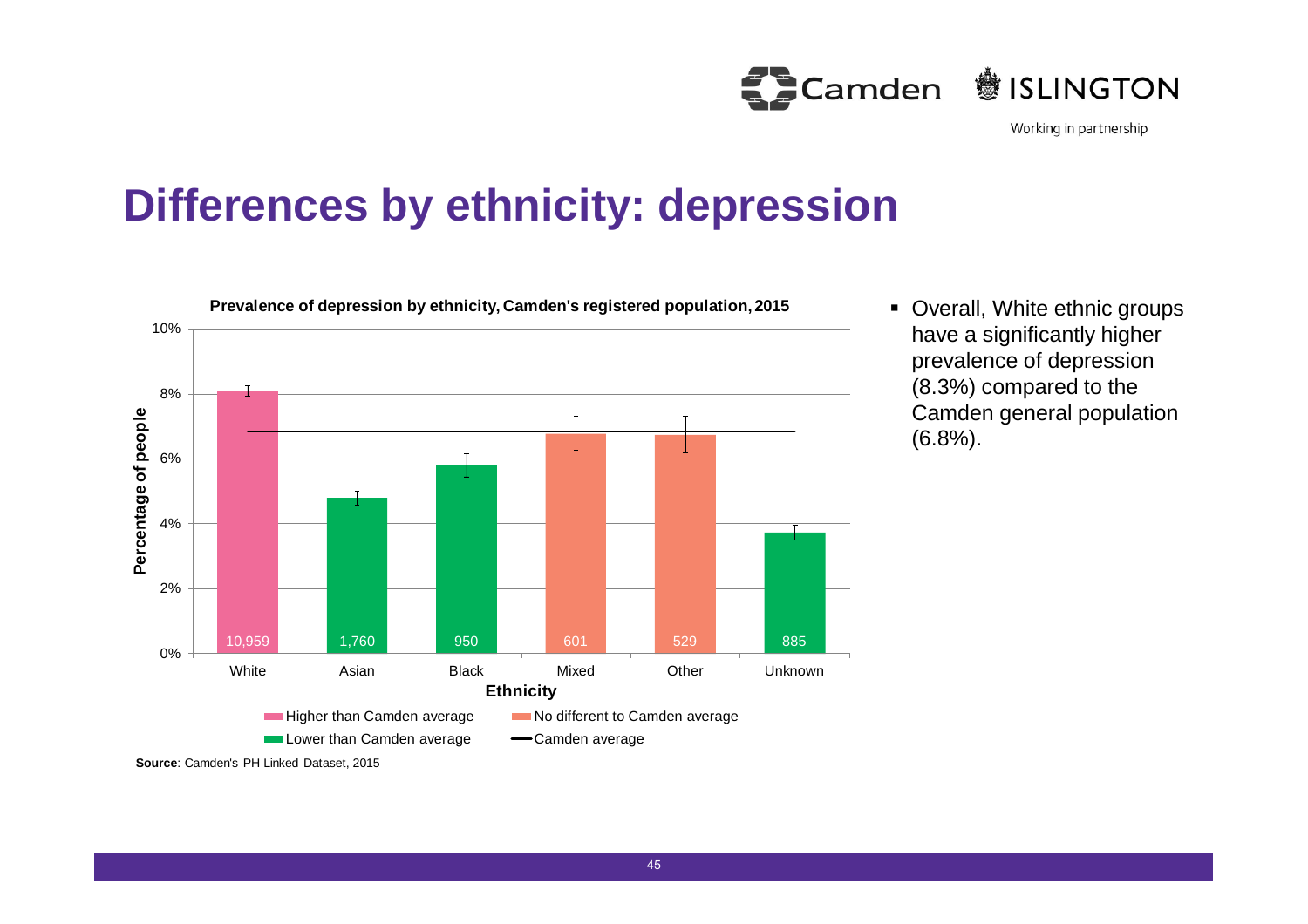

## **Differences by sex and ethnicity: depression**



- **Nomen from White and** Mixed ethnic groups have a significantly higher prevalence of depression (9.7% and 8.5% respectively) compared to the Camden general population (6.8%).
- After adjusting for age, the results showed a similar pattern (data not shown).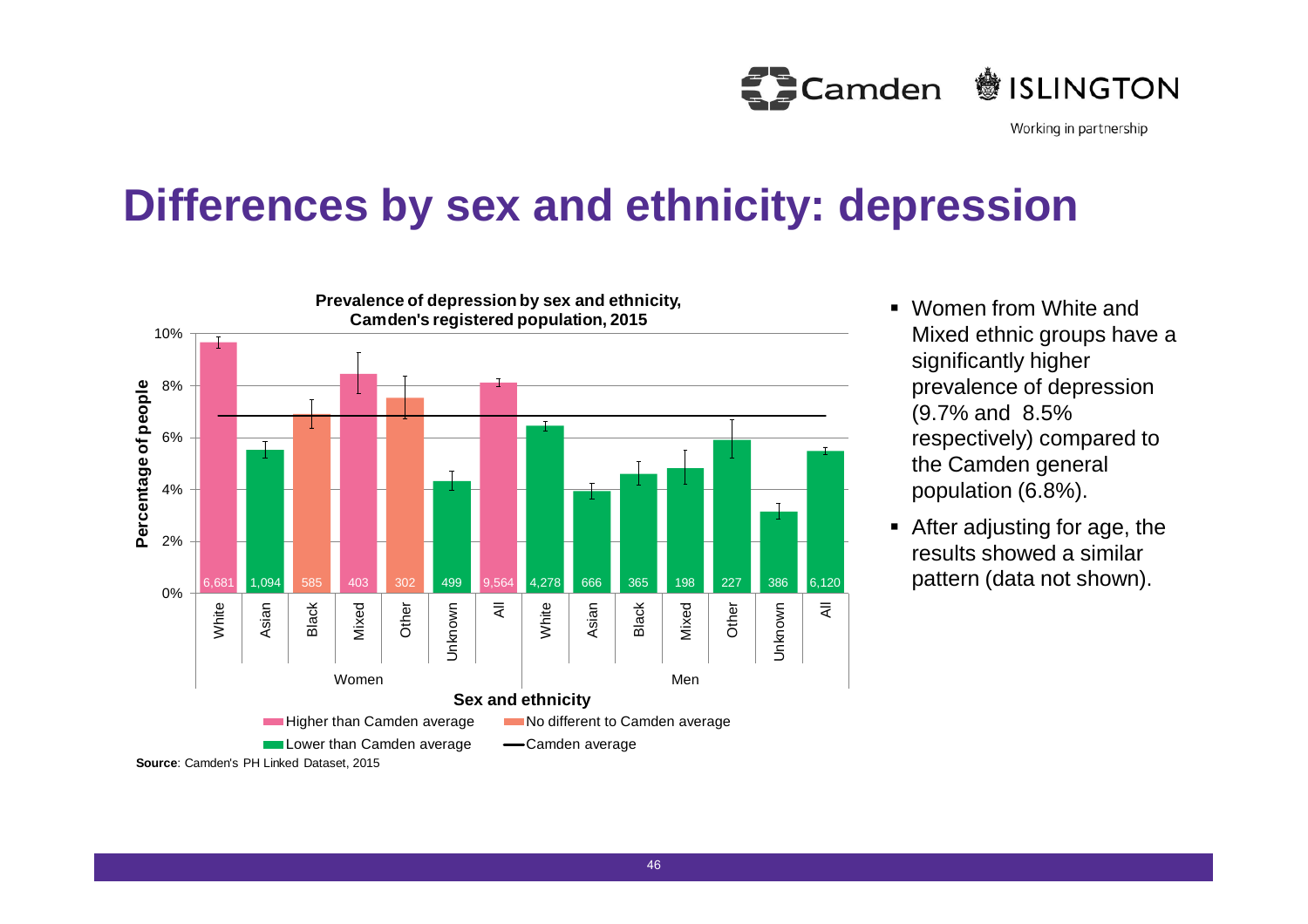

#### **DIABETES**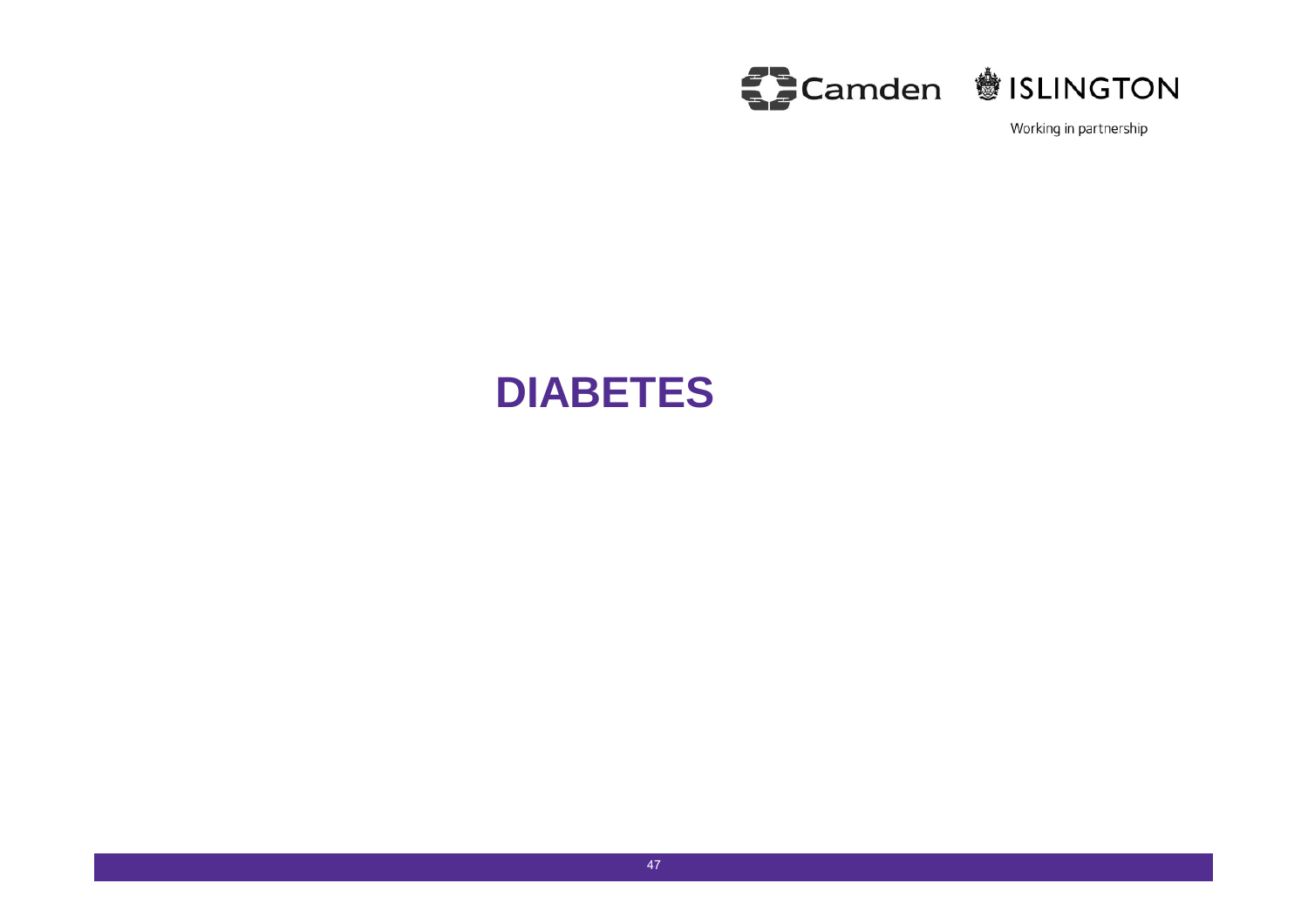

#### **Demographic analysis**

This section describes the differences by demographic characteristics of people diagnosed with diabetes, in terms of sex and ethnicity.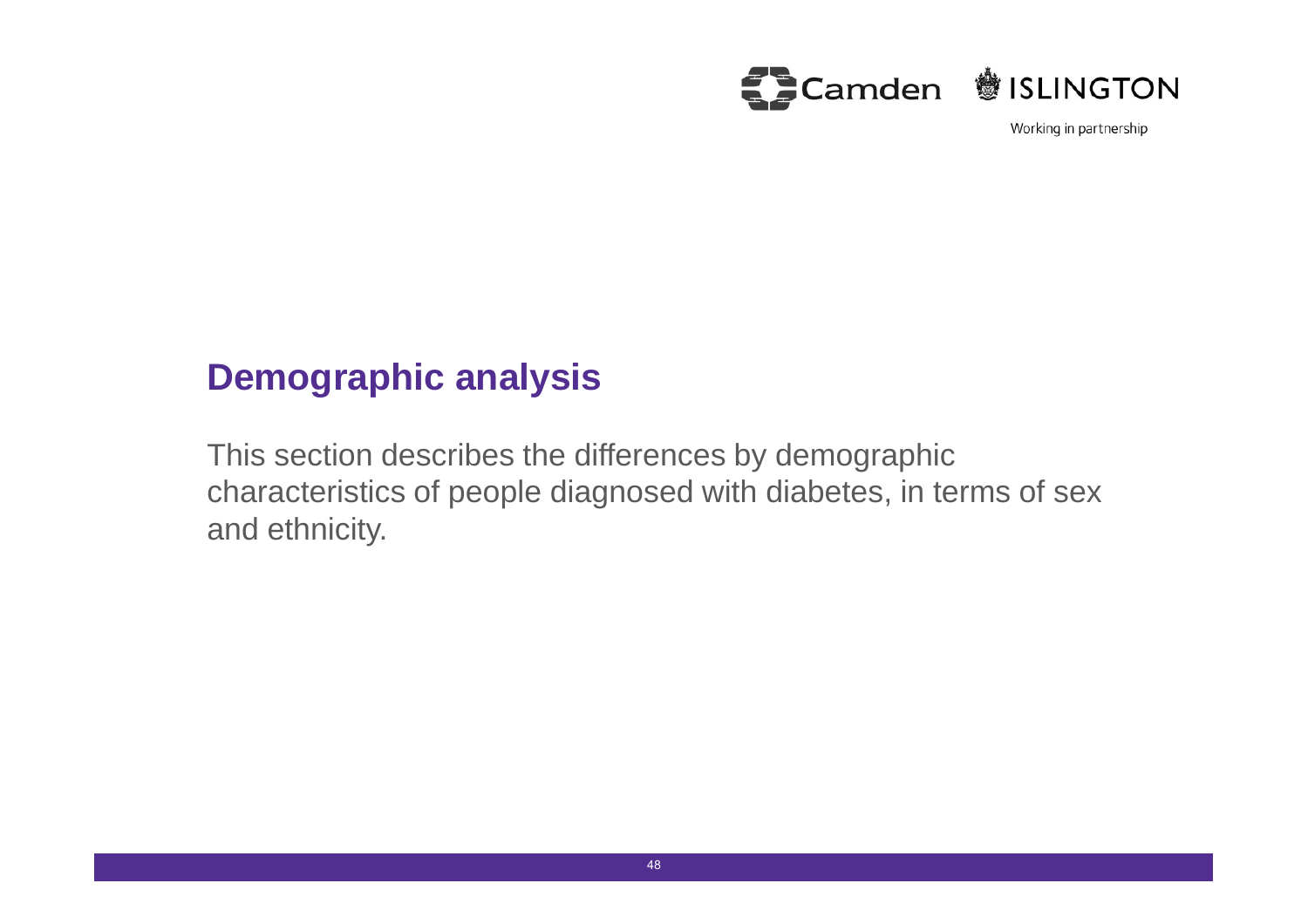Camden **<sup>参</sup>ISLINGTON** 



#### **Differences by sex: diabetes**



- There are about 8,200 people with a diagnosis of diabetes (3.6%) in Camden.
- Men are more likely to be diagnosed with diabetes compared to women (4.0% vs 3.2%).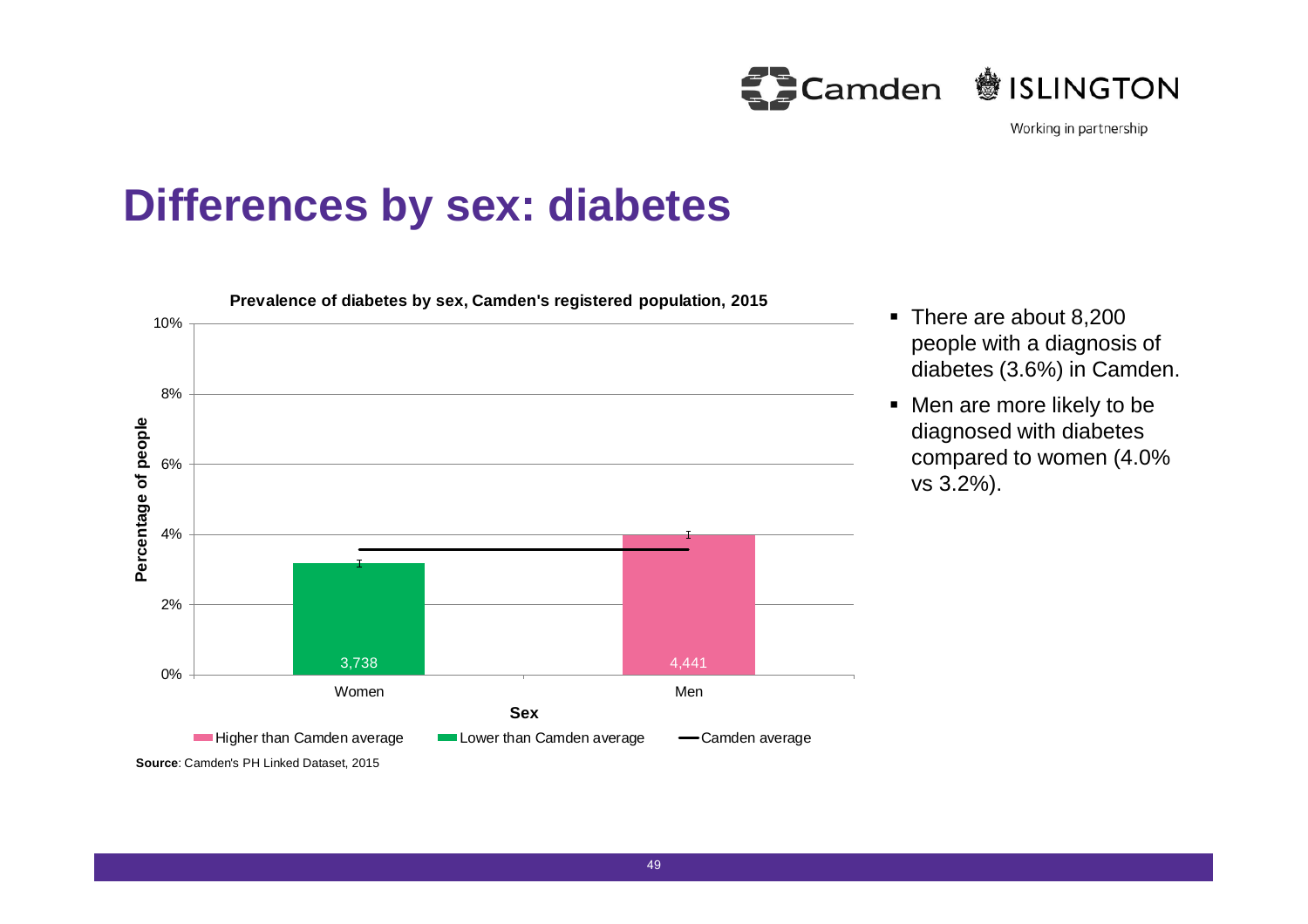Camden **参ISLINGTON** 

Working in partnership

# **Differences by ethnicity: diabetes**



 $\blacksquare$  Black and Asian ethnic. groups have a higher prevalence of diabetes (6.8% and 6.2% respectively) compared to the Camden average (3.6%).

50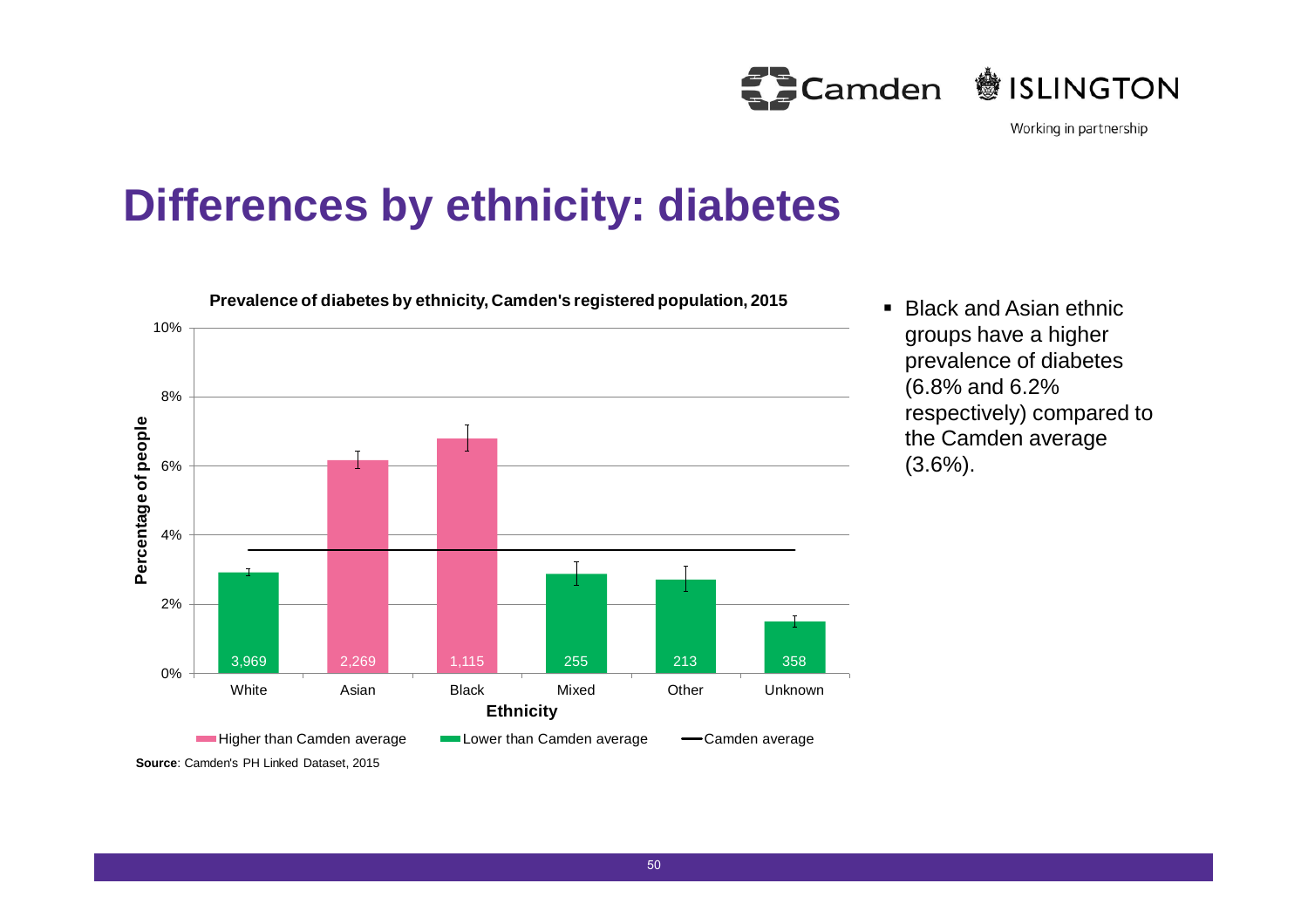

### **Differences by sex and ethnicity: diabetes**



- Black and Asian men and women are almost twice as likely to be diagnosed with diabetes (between 5.6% and 6.8%) compared to the Camden average (3.6%).
- The lower prevalence among men and women whose ethnicity is unknown may imply potential underdiagnoses for this condition.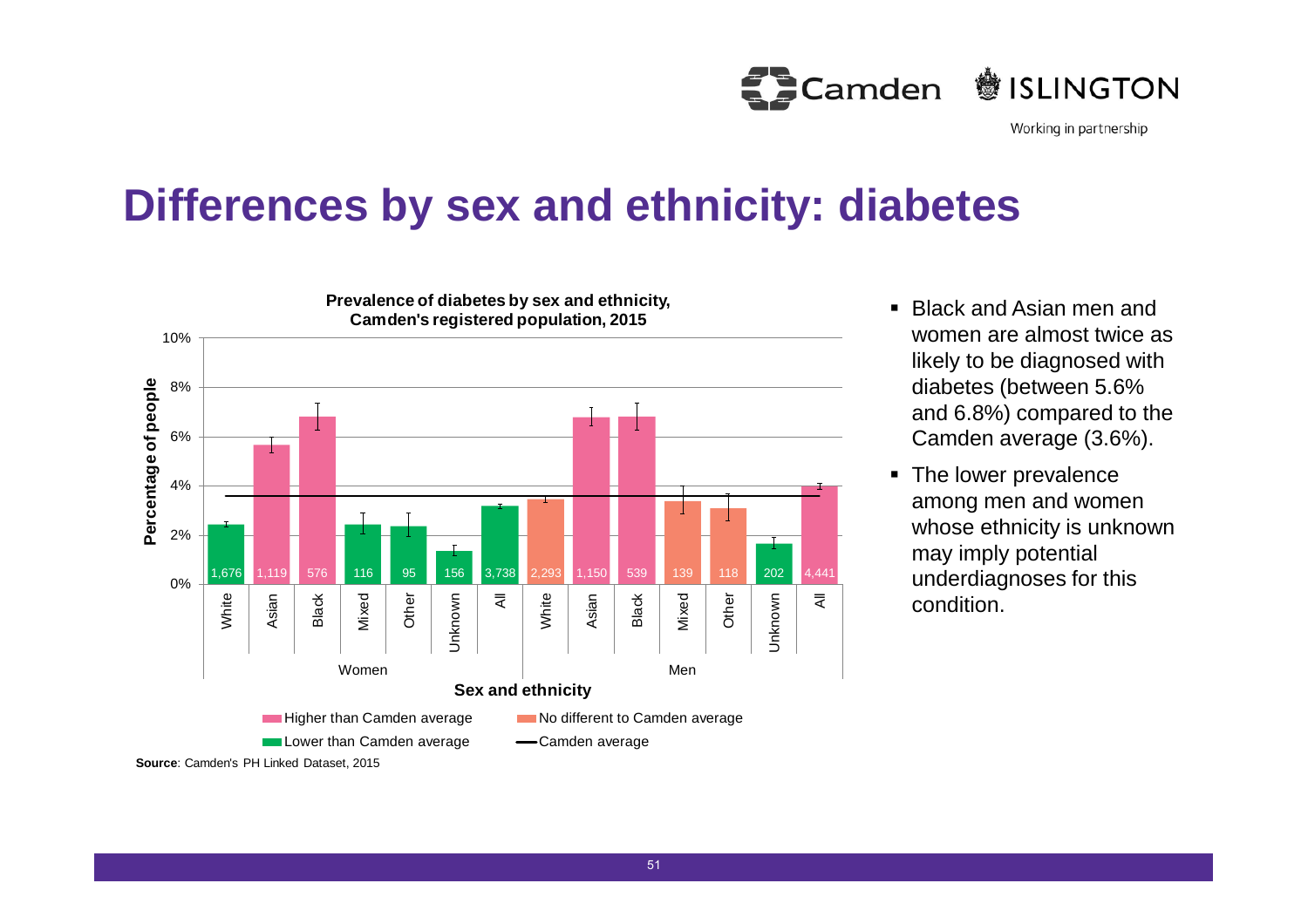

# **Differences by sex and ethnicity: diabetes standardisation**



- Adjusted for the age structure of the population, the results remain fairly similar to the crude prevalence of diabetes with Black and Asian men and women are more likely to have higher prevalence of diabetes.
- **However, White and Mixed** ethnic groups diagnosed with diabetes seem to have been influenced by age:
	- Men from mixed ethnic groups are more likely to be diagnosed with diabetes, while the prevalence among women from the same ethnic group is expected.
	- White women have a lower than expected prevalence for Camden.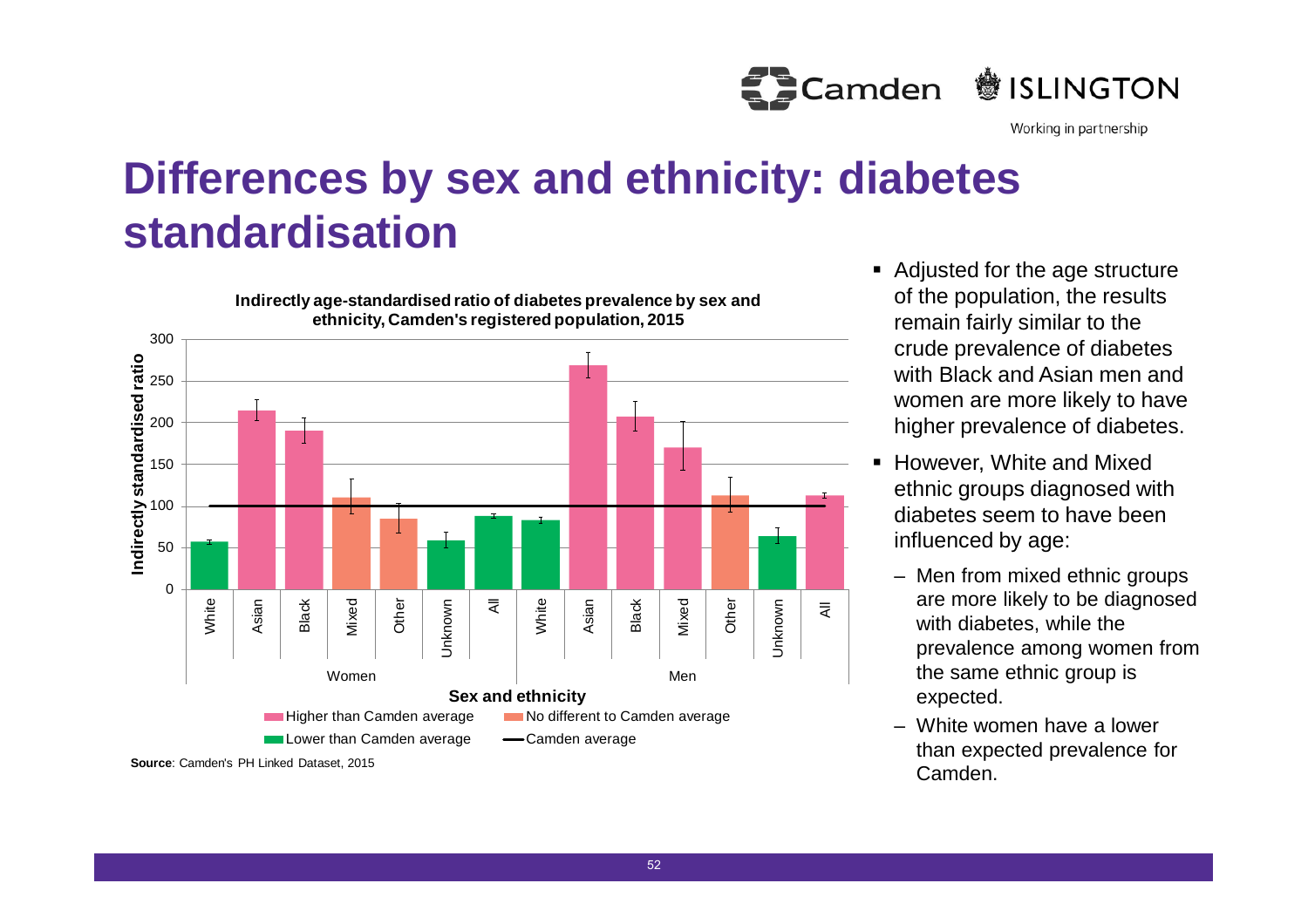

#### **Care Management and Review**

This section looks at the variation of care management of people diagnosed with diabetes, in terms of HbA1C check, by sex, ethnicity and GP practice.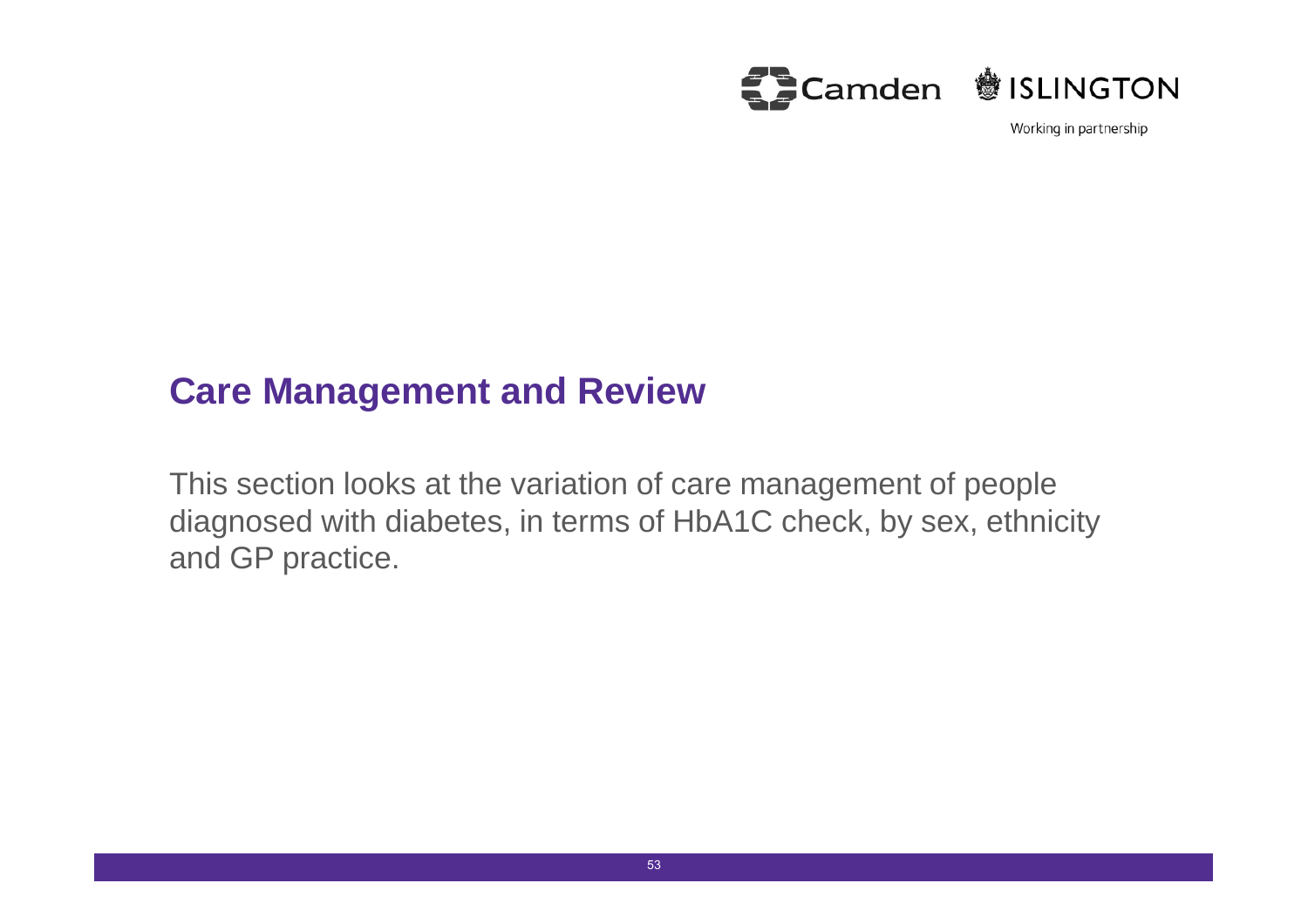

## **Differences by sex: diabetes and HbA1c check**



- $\blacksquare$  In 2015 about 5,400 (65%) out of 8,200 people diagnosed with diabetes had a HbA1c check offered in the last 6 months in Camden.
- A higher proportion of women diagnosed with diabetes had been offered a HbA1c check in the previous 6 months (68%) compared to men (64%).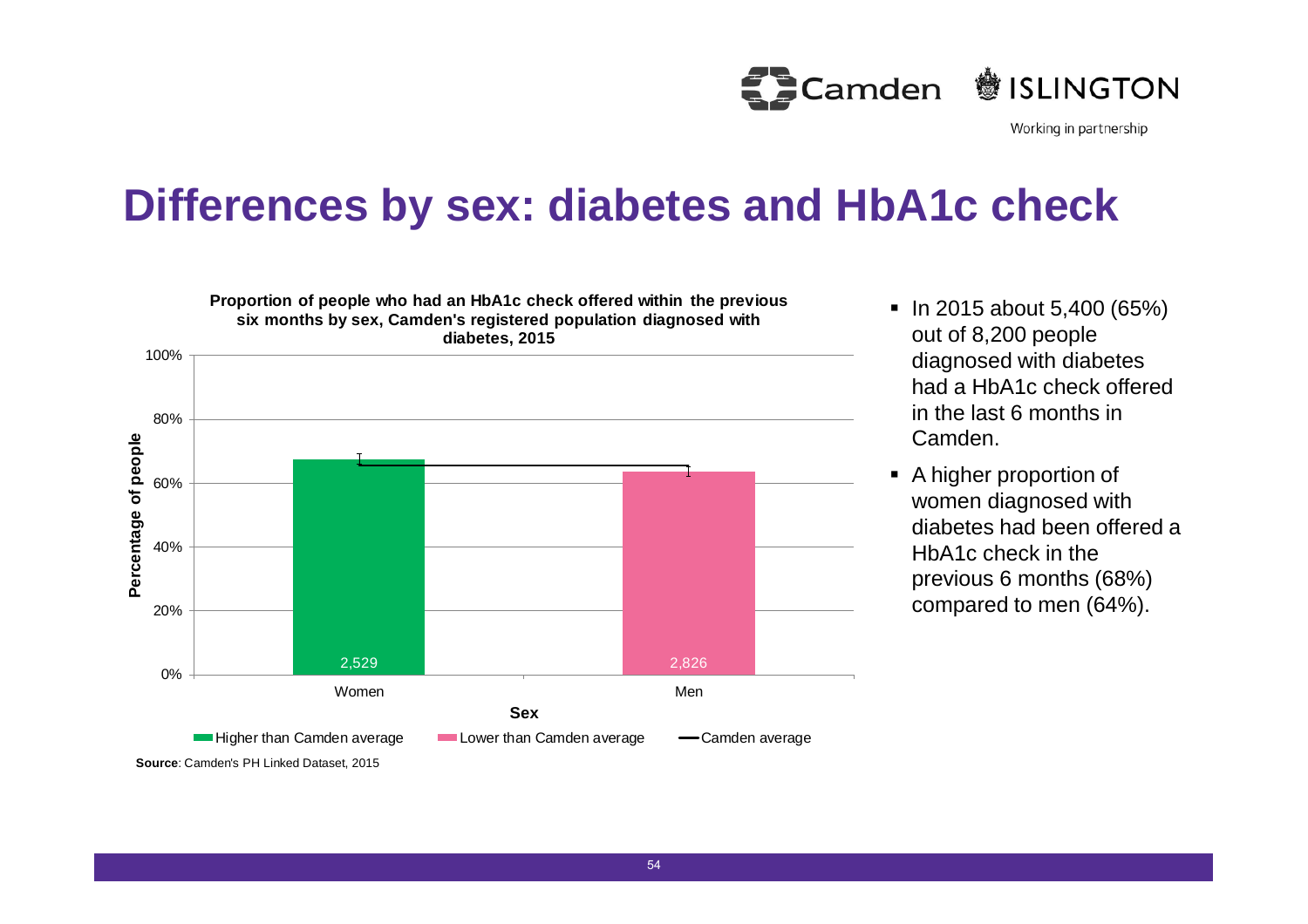

# **Differences by ethnicity: diabetes and HbA1c check**



 A higher proportion of people from Asian ethnic groups with a diagnosis of diabetes had been offered a HbA1c check, compared to the Camden average.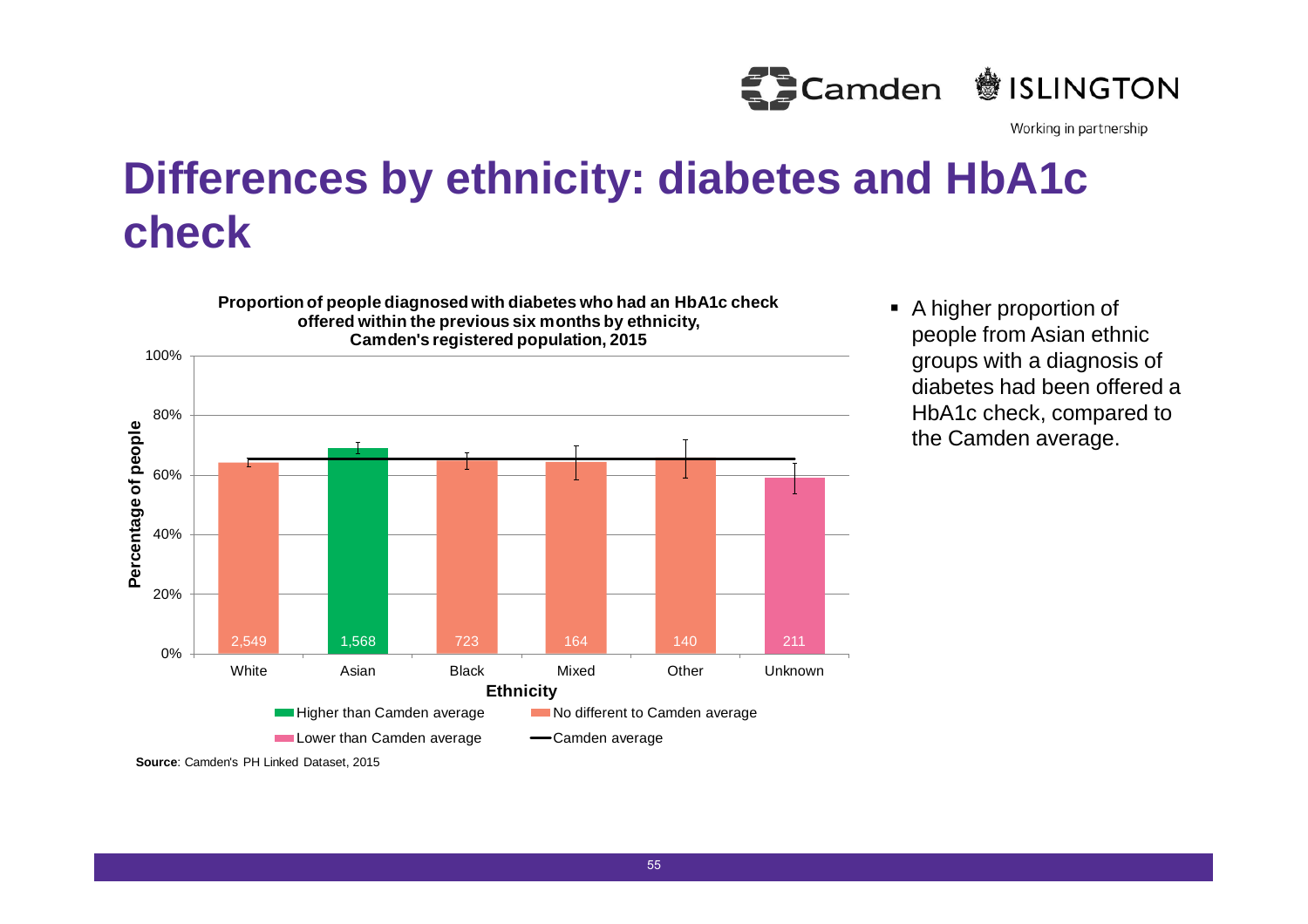

# **Differences by ethnicity: diabetes and HbA1c check**



- A detailed analysis by sex and ethnicity shows that a higher proportion of women from Asian or Black ethnic groups diagnosed with diabetes had been offered a HbA1c check (70% for both) when compared to the Camden average.
- Men from White or Black ethnicity have a lower proportion of HbA1c check offered (63% and 59% respectively) when compared to the Camden average.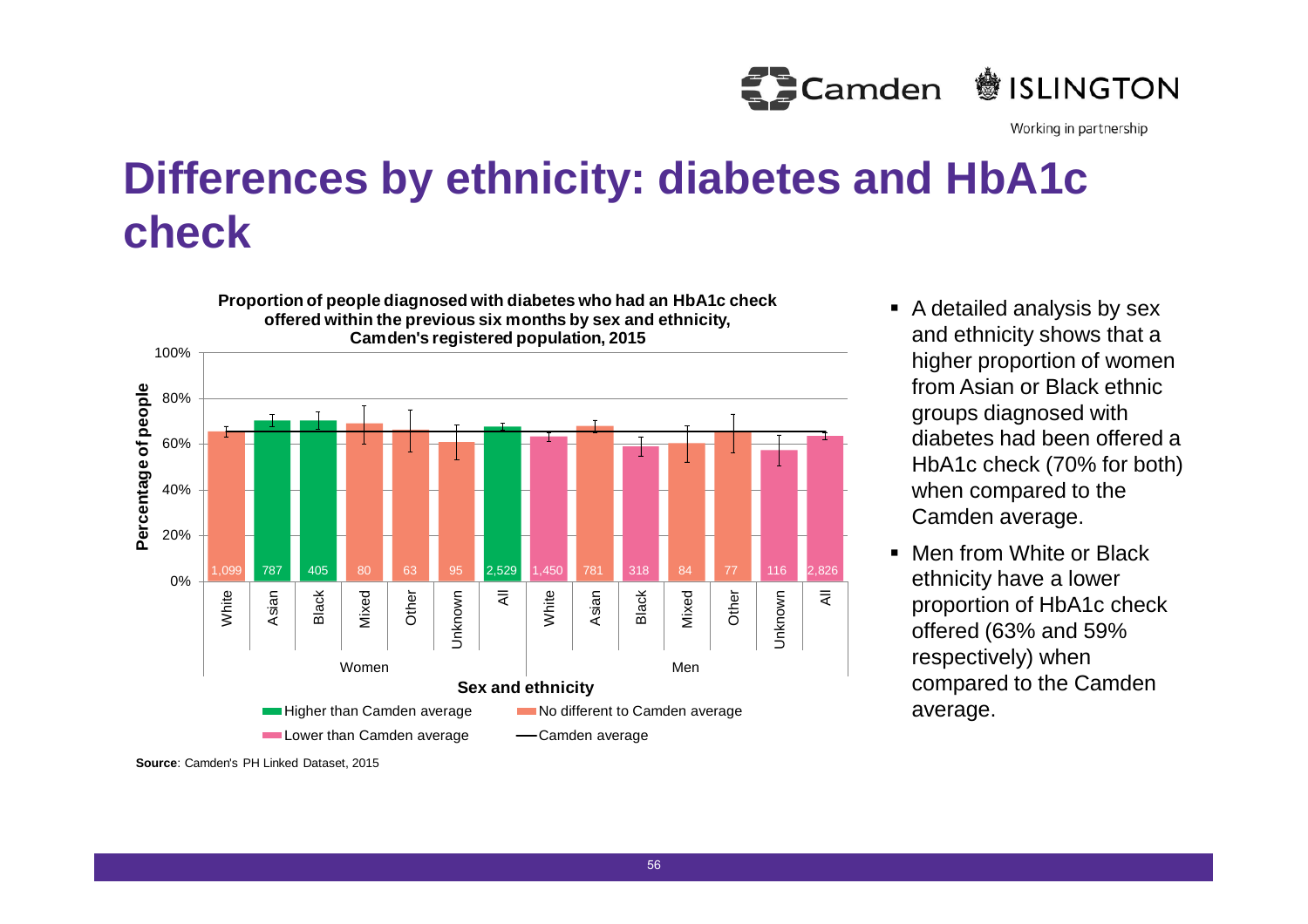

# **CHRONIC KIDNEY DISEASE (CKD)**

#### **Demographic analysis**

This section describes the differences by demographic characteristics of people diagnosed with CKD, in terms of sex and ethnicity.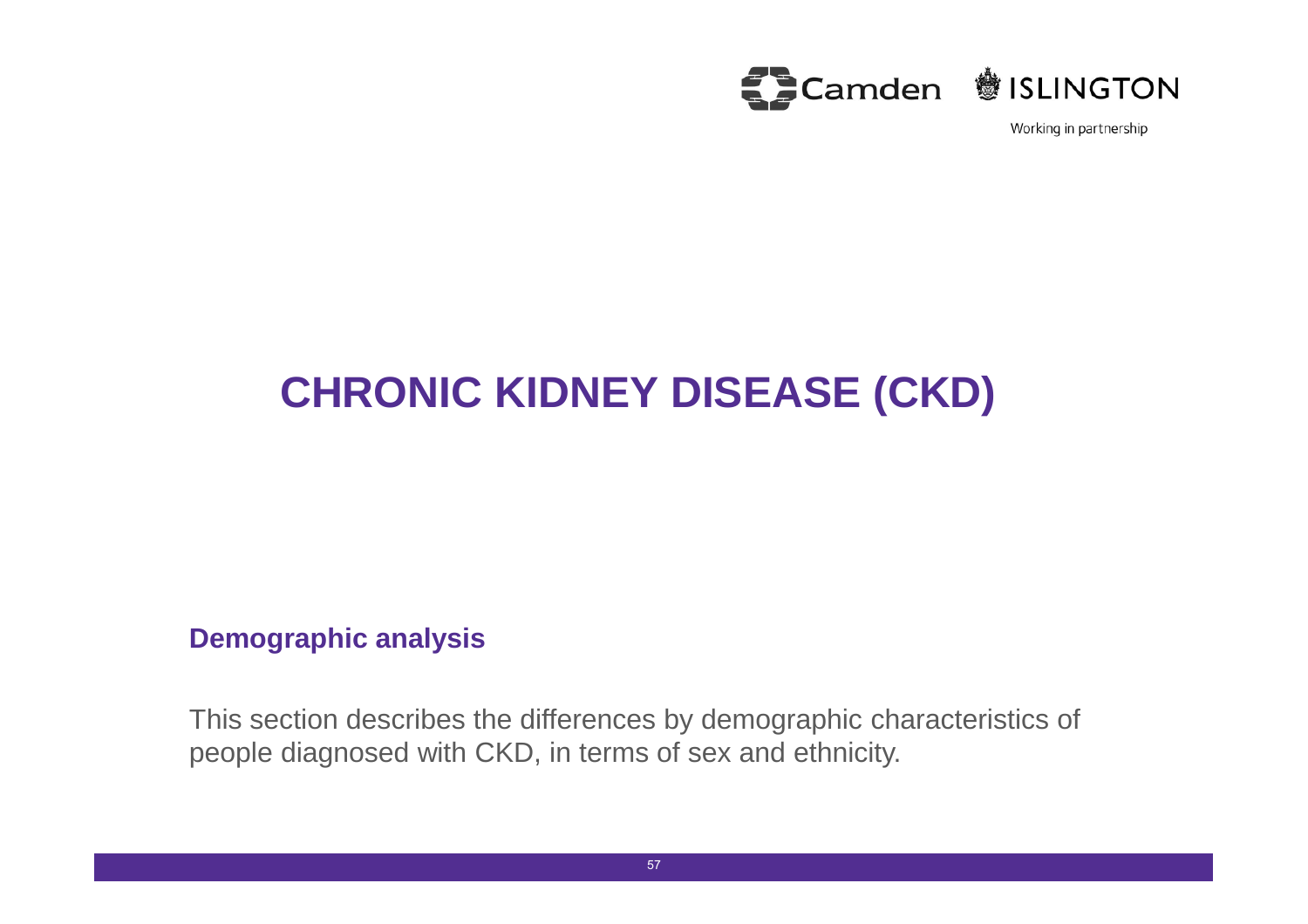

#### **Differences by sex: CKD**



- There are about 5,100 people with a diagnosis of chronic kidney disease (2.2%) in Camden.
- Women are more likely to be diagnosed with chronic kidney disease compared to men (2.4% vs 2.0%).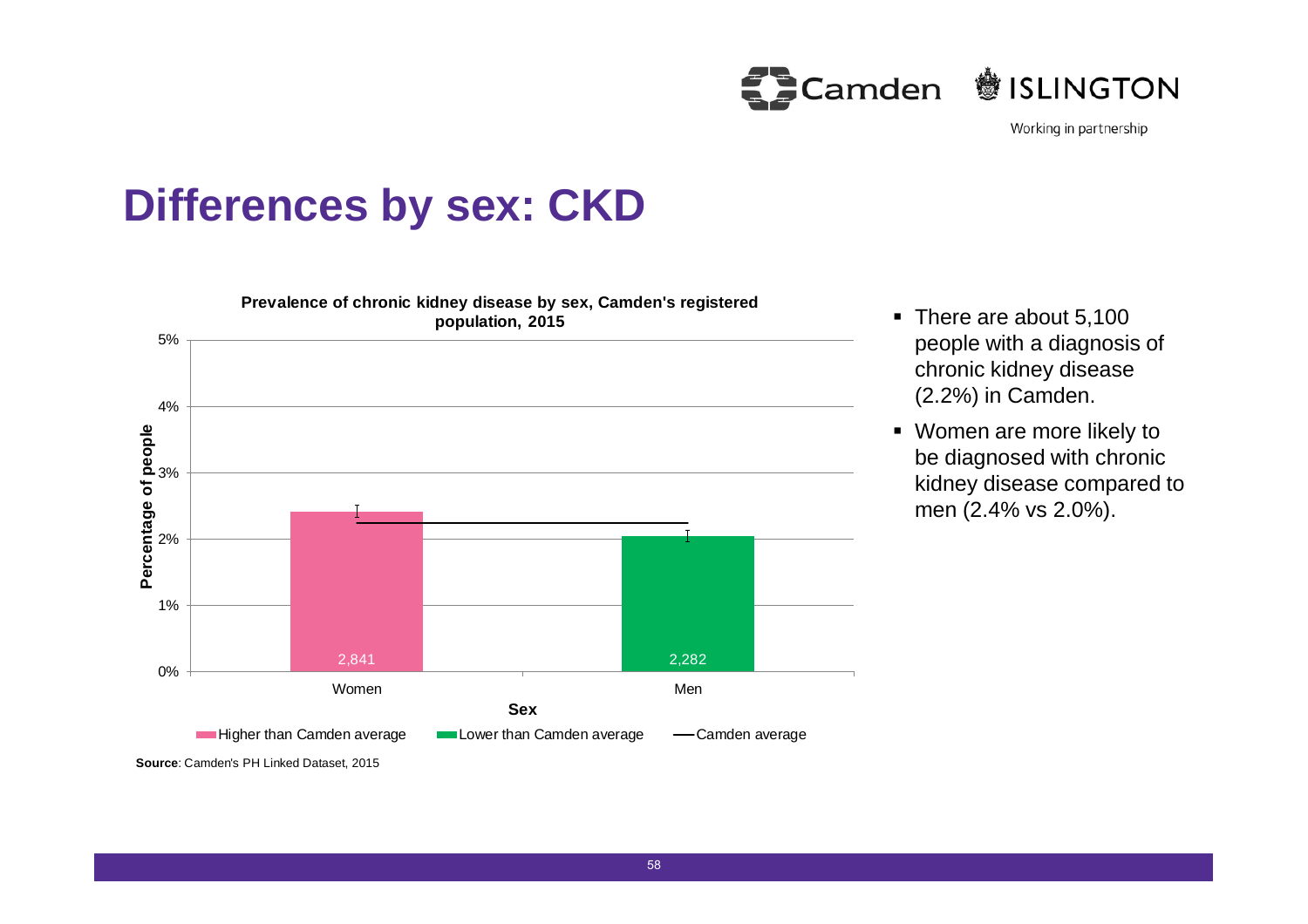**鬱ISLINGTON Camden** 



# **Differences by ethnicity: CKD**



- Compared to the general population, people from Black and White ethnic groups have higher prevalence of chronic kidney disease (3.0% and 2.7% respectively) than the Camden average.
- A lower prevalence of CKD among people whose ethnicity is unknown may suggest potential underdiagnoses of chronic kidney disease in this group.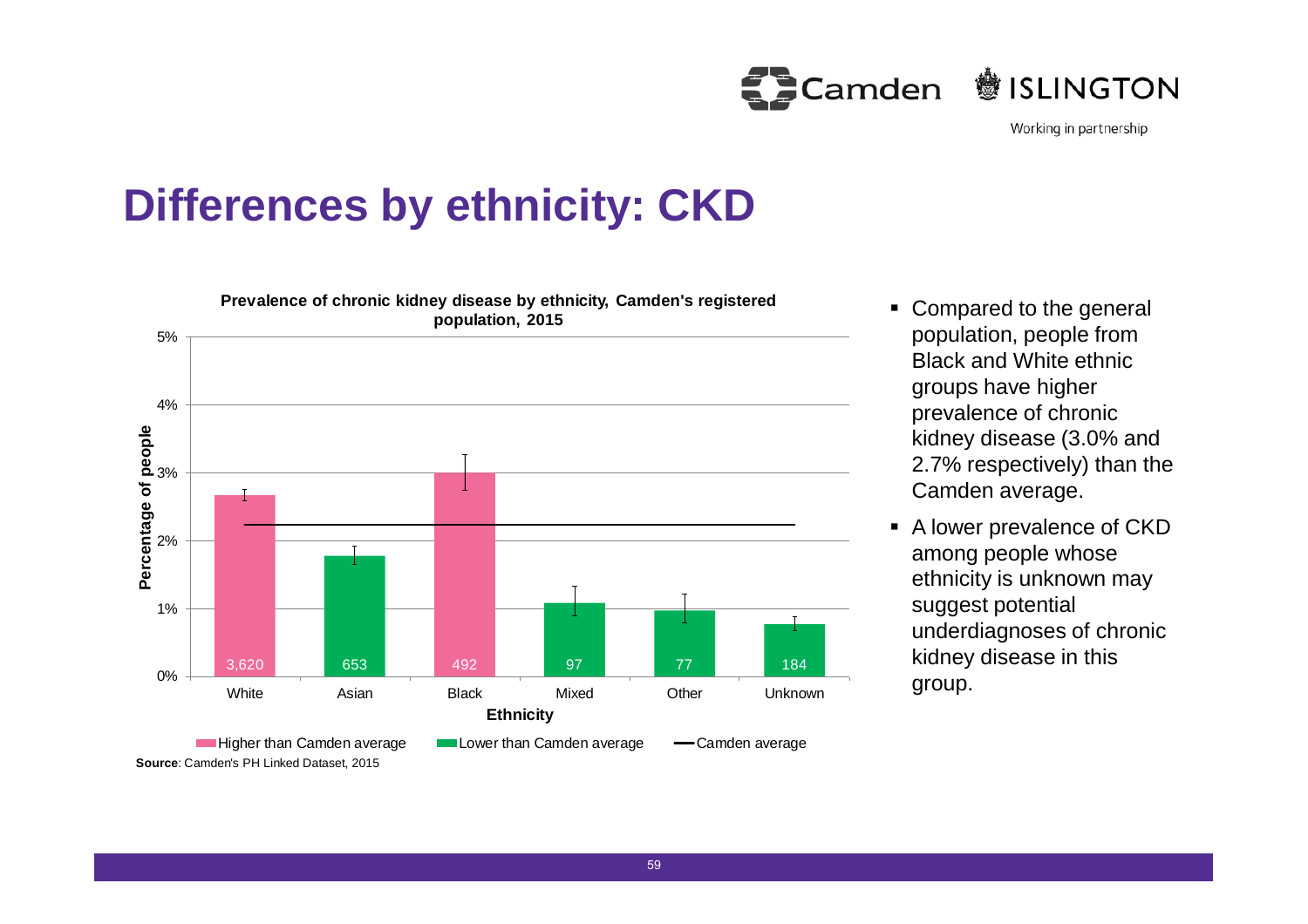**鬱ISLINGTON Camden** 

Working in partnership

# **Differences by sex and ethnicity: CKD**



- White and Black women and Black men have a significantly higher prevalence of CKD (3.0% for all groups) than other ethnic groups.
	- White women with CKD account for 73% (2,086 out 2,841) of all women diagnosed with this condition.

**Source**: Camden's PH Linked Dataset, 2015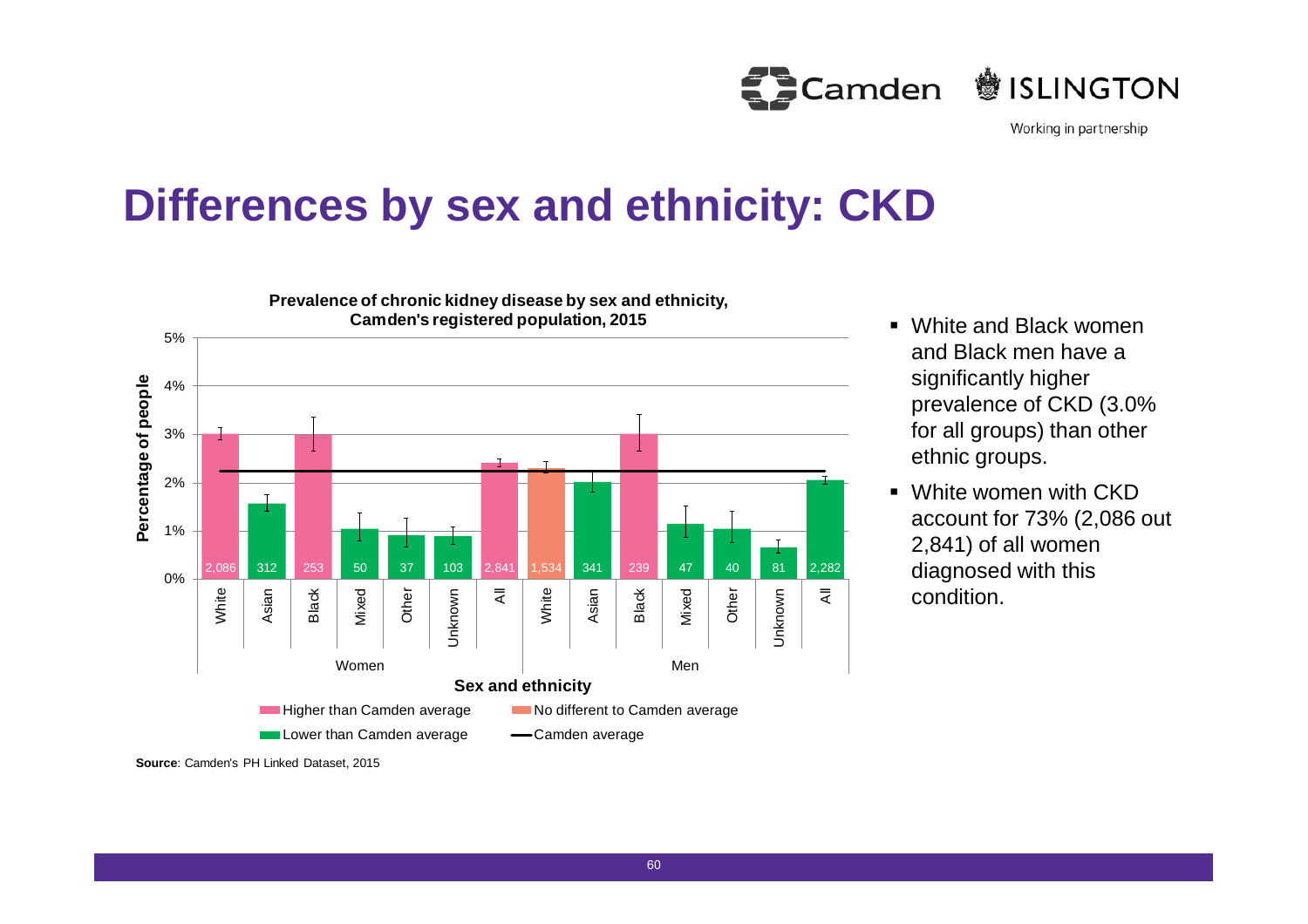

# **CORONARY HEART DISEASE / MYOCARDIAL INFARCTION (CHD/MI)**

#### **Demographic analysis**

This section describes the differences by demographic characteristics of people diagnosed with CHD/MI, in terms of sex and ethnicity, and modifiable life style risk factors such as smoking.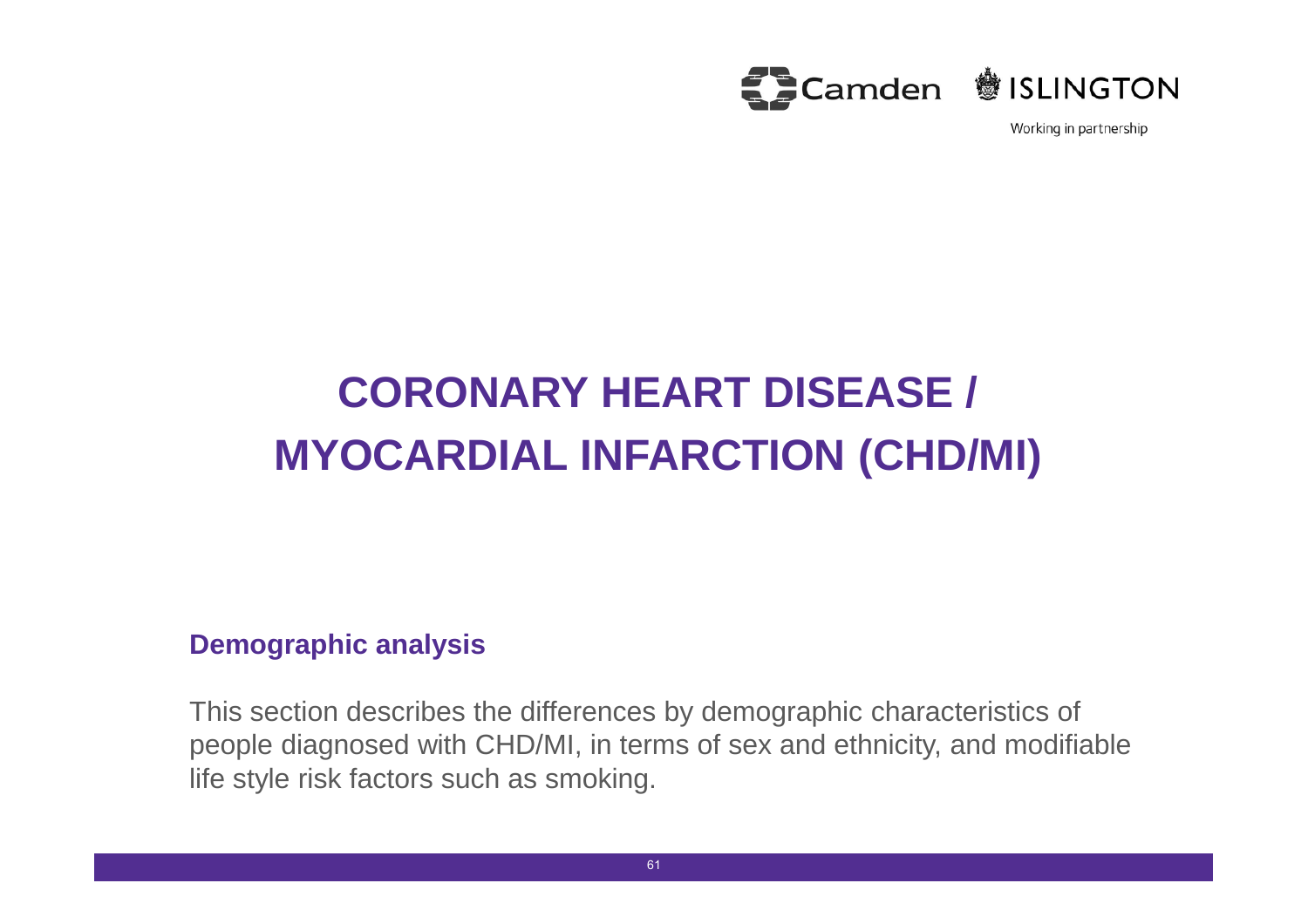

Working in partnership

## **Differences by sex: CHD/MI**



- There are about 3,700 people with a diagnosis of CHD/MI (1.6%) in Camden.
- The prevalence of CHD/MI in men is significantly higher than women (2.3% compared to 1.0%).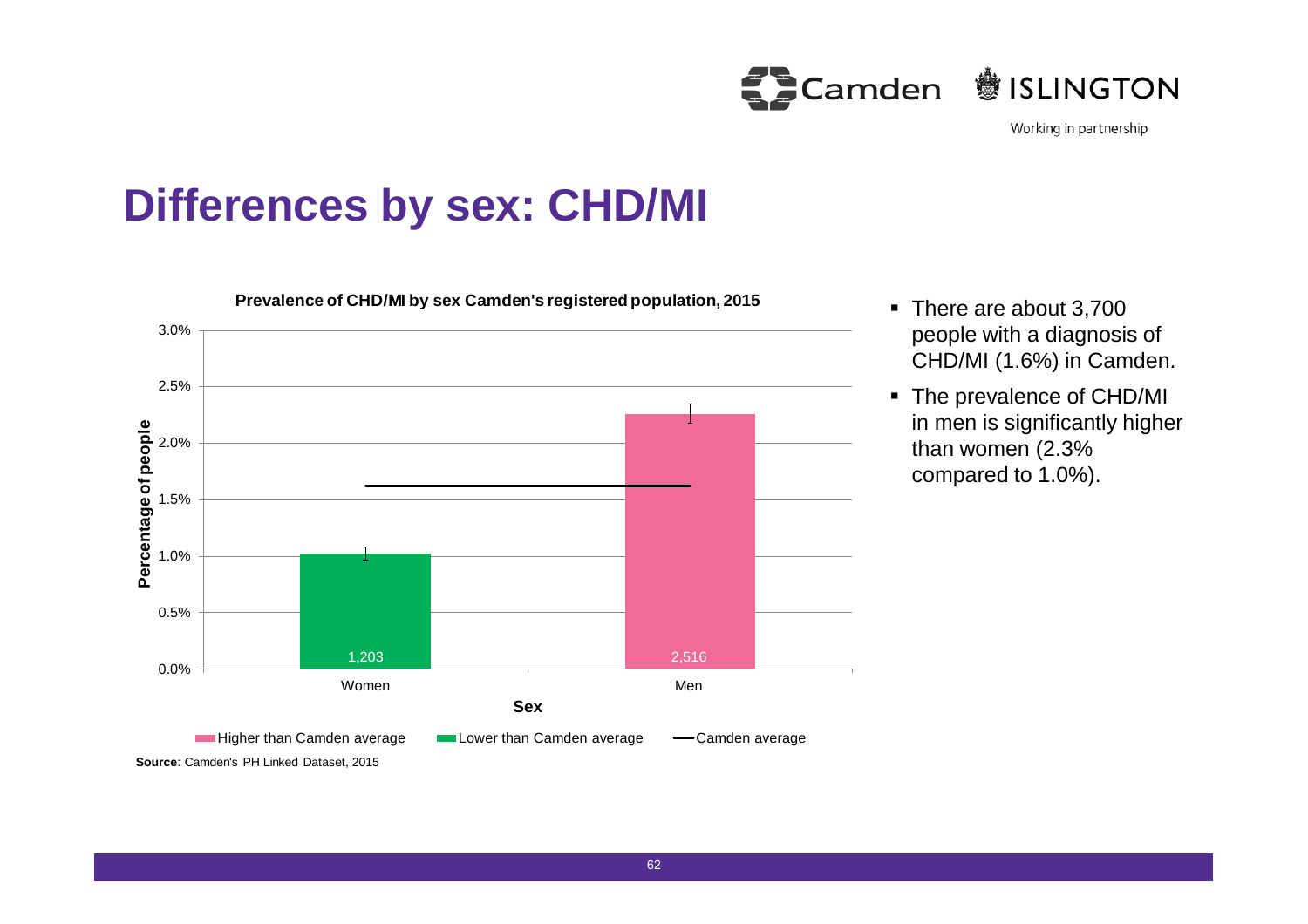**<sup>参</sup>ISLINGTON** Camden

Working in partnership

# **Differences by ethnicity: CHD/MI**



• The prevalence among White ethnic groups (1.9%) is significantly higher than average, and all other ethnic groups.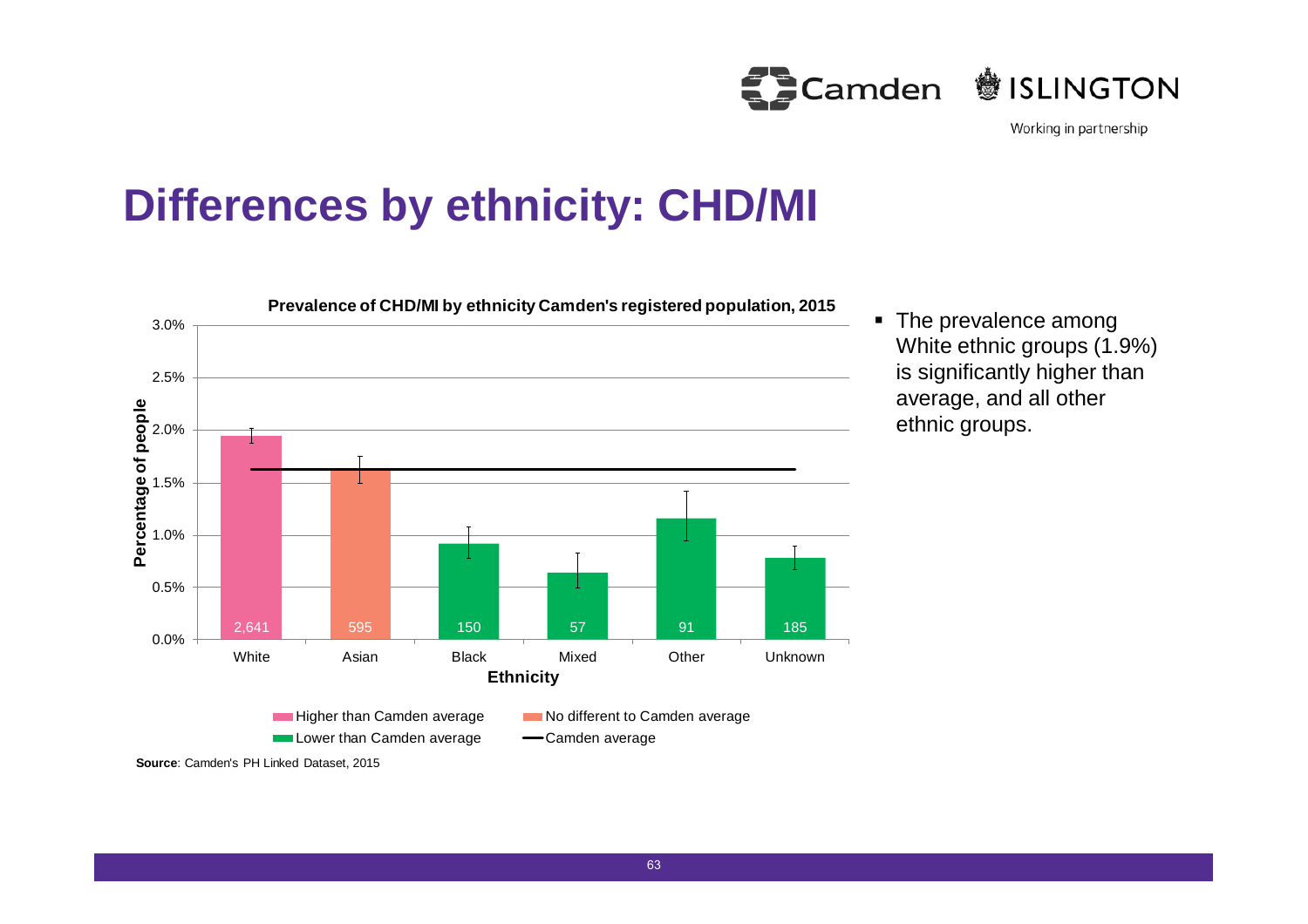

# **Differences by sex and ethnicity: CHD/MI**



**Men from White and Asian** ethnic background have a higher prevalence of CHD/MI (2.7% and 2.5% respectively) than the Camden average (1.6%).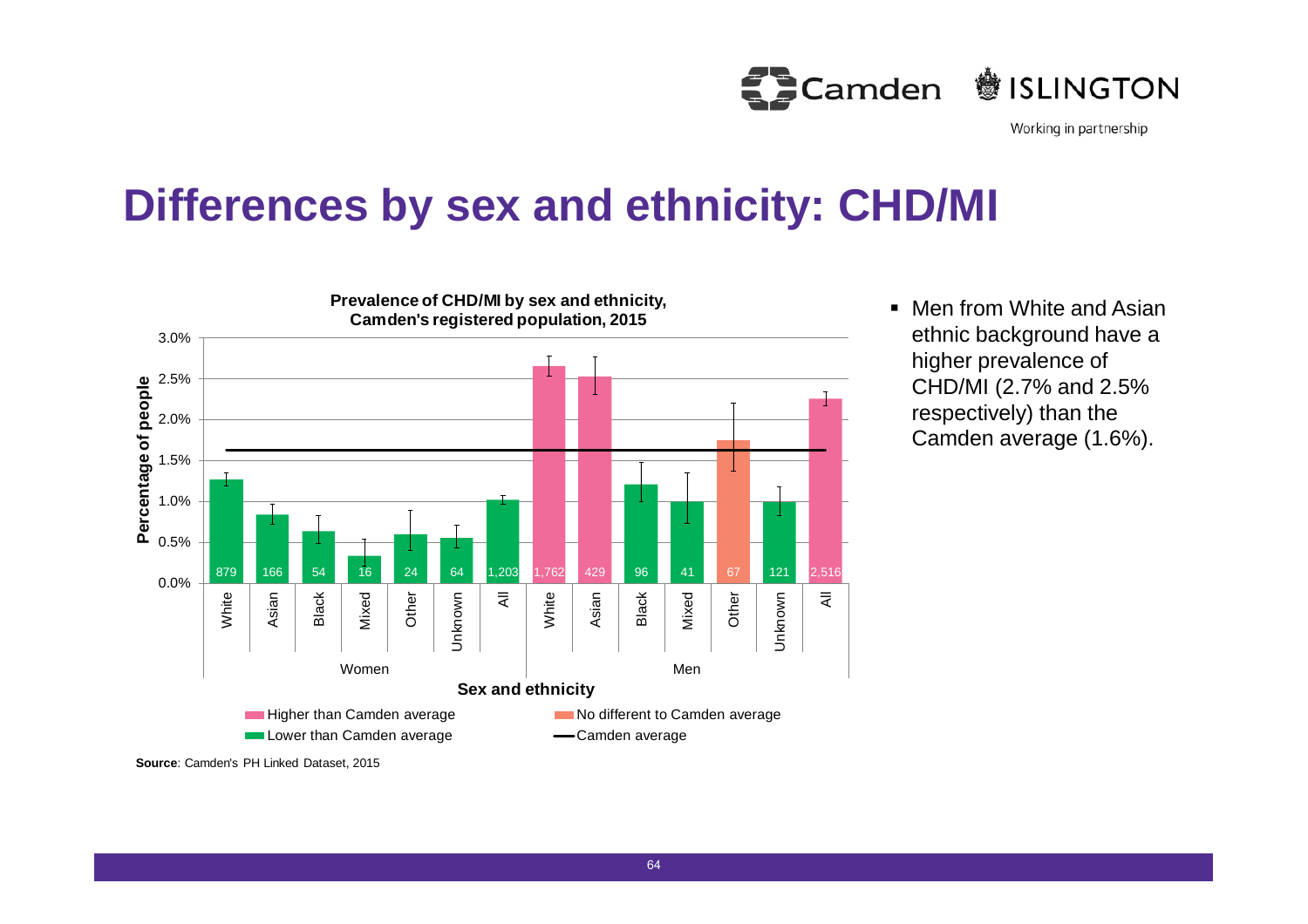

# **Differences by sex and ethnicity: CHD/MI standardisation**



- After adjusting for age, the prevalence of CHD/MI for women across all ethnic groups remained significantly lower than expected for Camden.
- **However, men from all** ethnic groups, except for Black or Unknown ethnic groups, have a higher prevalence, when compared to Camden overall.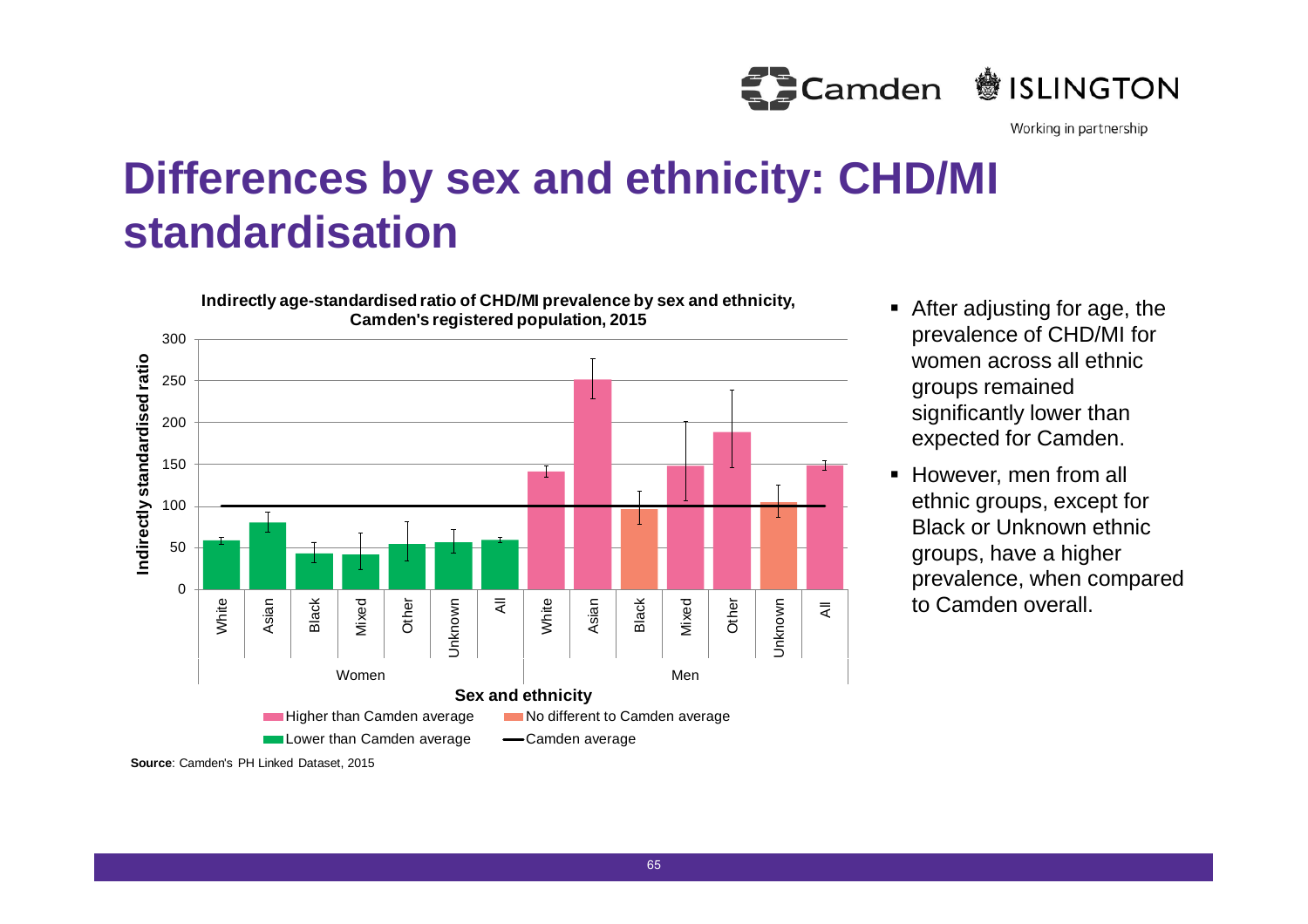

## **Differences by sex: CHD/MI and smoking**



- About a fifth of people diagnosed with CHD/MI are recorded smokers (800 out of 3,700 people).This percentage is higher than that of the general population of smokers in Camden (17%).
- Both men and women with CHD are significantly more likely to smoke (23% and 15%) than the male and female smokers in Camden (20% and 14%).

**Note**: Passive smoking is included; **Source**: Camden's PH Linked Dataset, 2015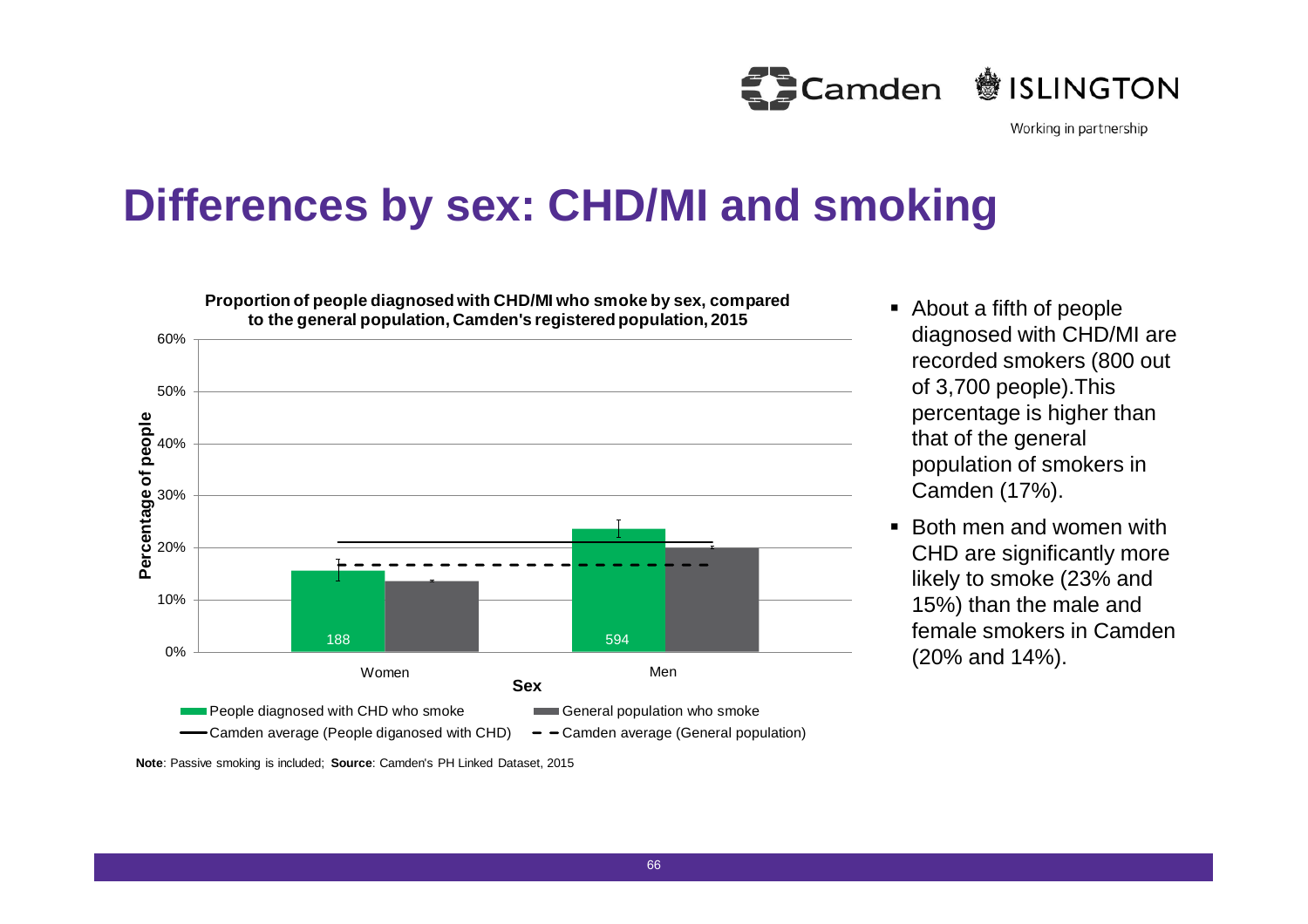

# **Differences by ethnicity: CHD/MI and smoking**



 White and Asian people diagnosed with CHD/MI have a significantly higher prevalence of smoking (22% and 18% respectively) than the general population who smoke (19% and 12% respectively).

**Note**: Passive smoking is included; **Source**: Camden's PH Linked Dataset, 2015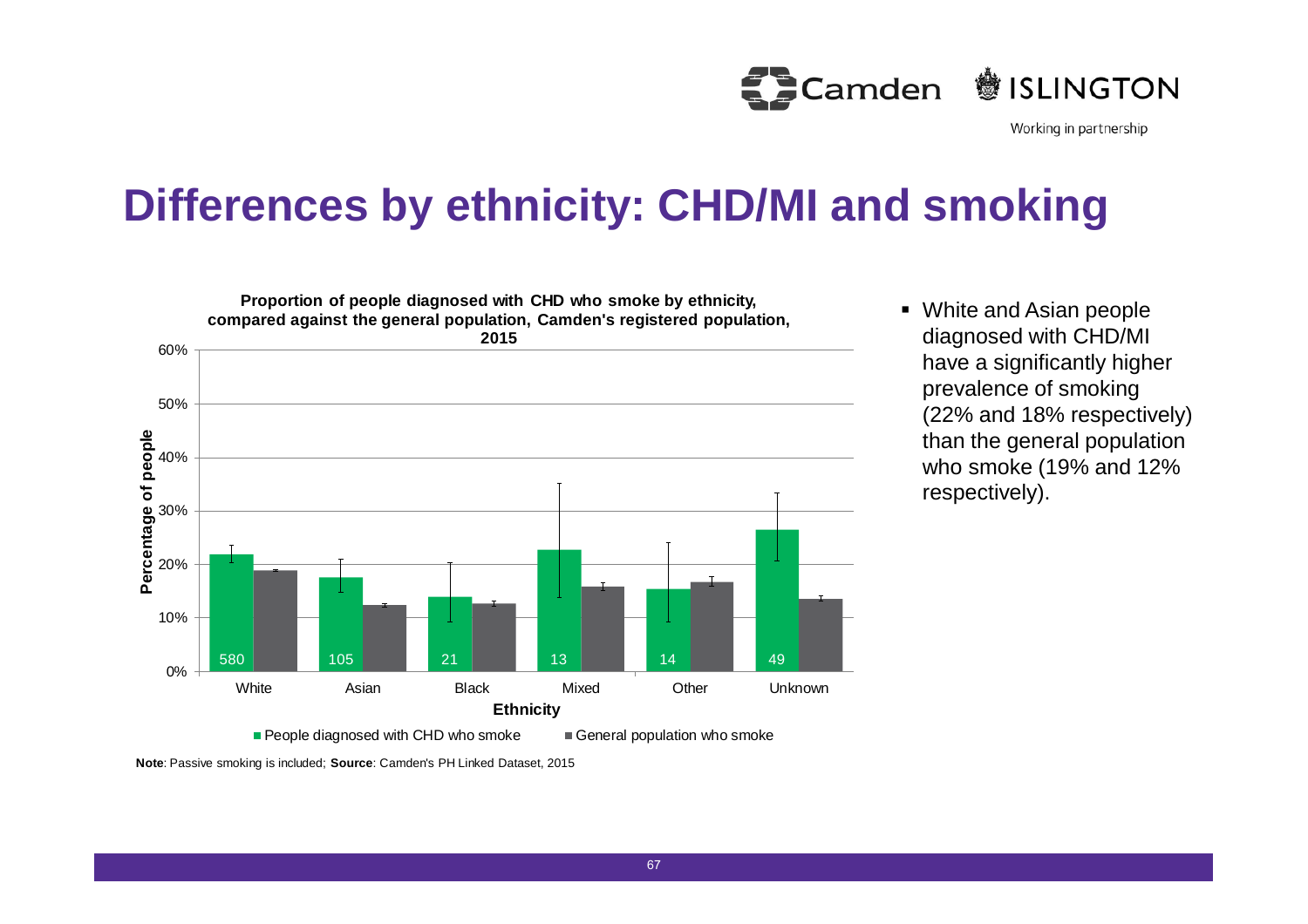

# **CHRONIC OBSTRUCTIVE PULMONARY DISEASE (COPD)**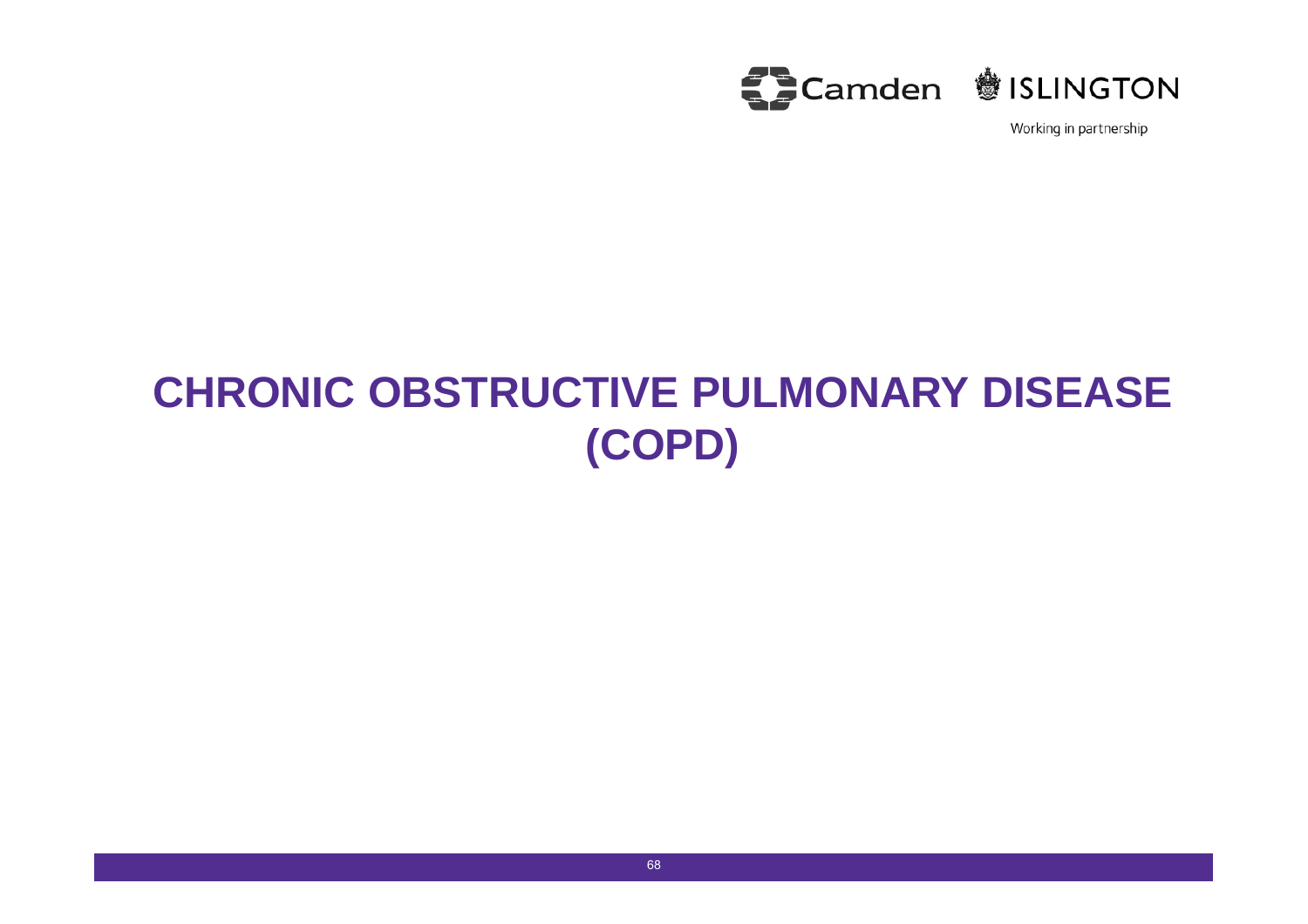

#### **Demographic analysis**

This section describes the differences by demographic characteristics of people diagnosed with COPD, in terms of sex and ethnicity.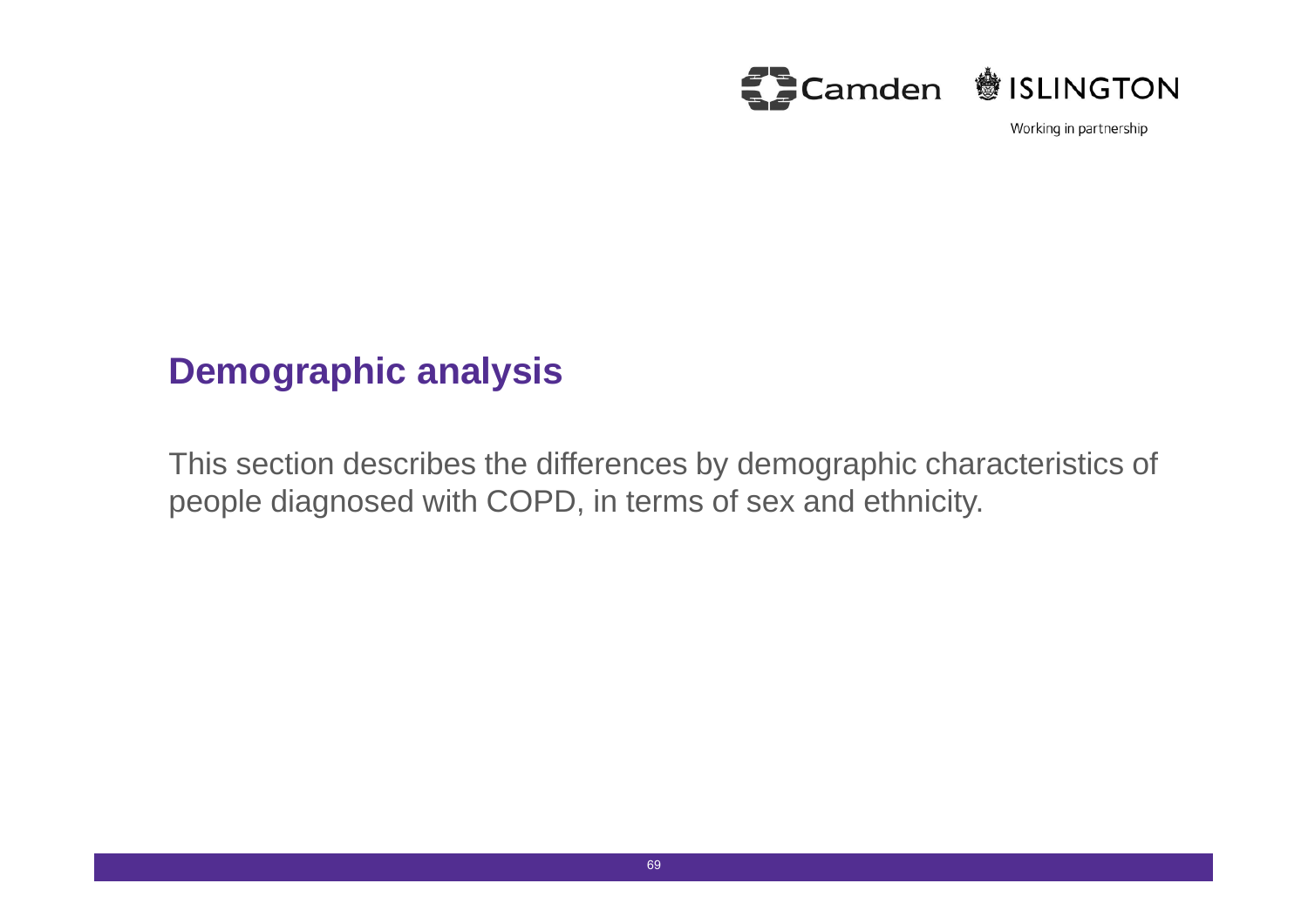

### **Differences by sex: COPD**



- There are about 3,000 people with a diagnosis of COPD (1.3%) in Camden.
- Men are more likely to be diagnosed with COPD (1.5%) than women (1.1%).
- There was no difference in smoking prevalence between men and women diagnosed with COPD (44% vs 45%; data not shown).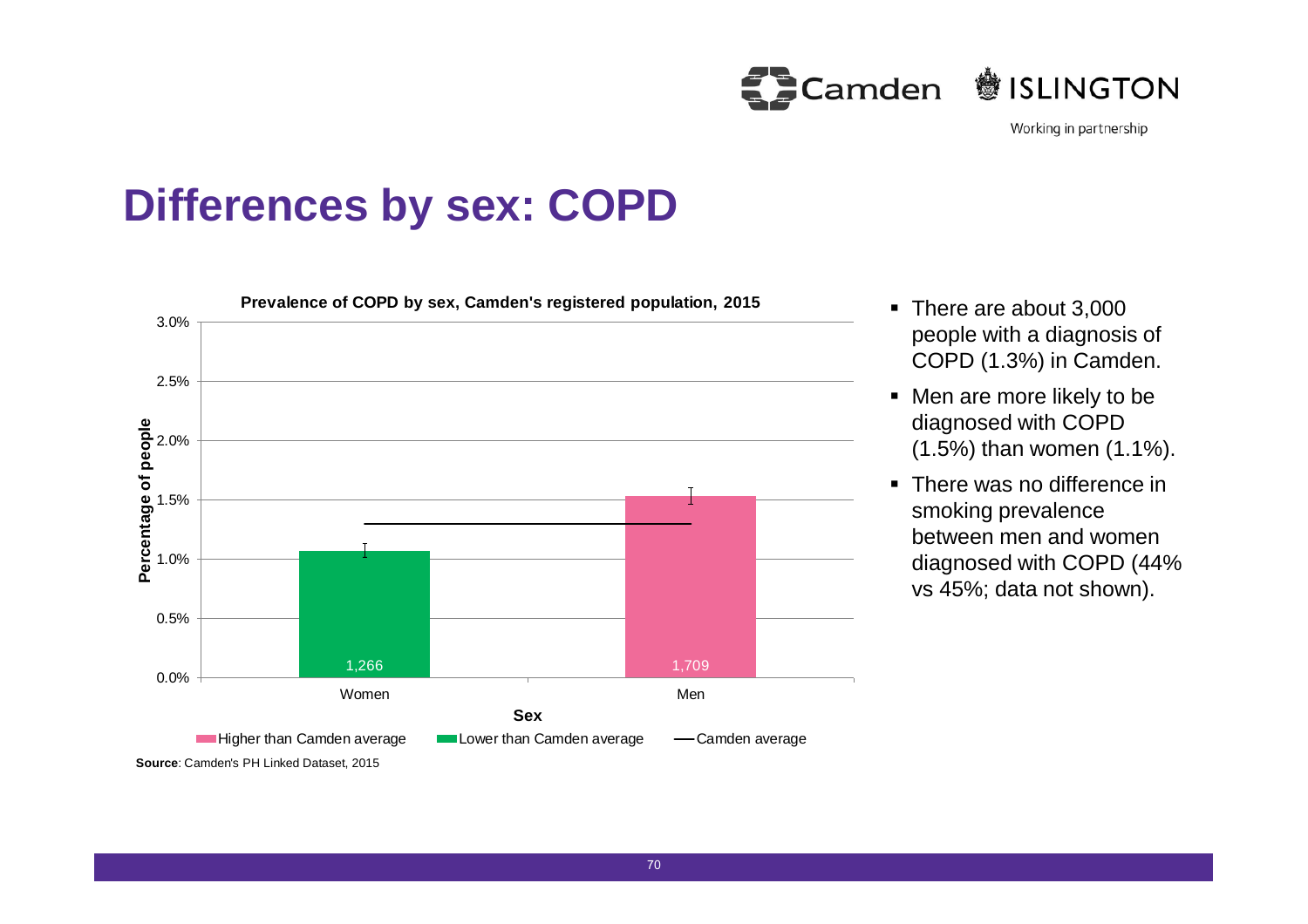**鬱ISLINGTON ED** Camden

Working in partnership

# **Differences by sex and ethnicity: COPD**



- Men and women from White ethnic groups have higher prevalence of COPD (2.0% and 1.6% respectively) than other ethnic groups.
- The gender gap is more notable in Asian and Black ethnic groups: men from Asian and Black ethnic groups are about 5 and 3 times more likely respectively to be diagnosed with COPD (1.0% and 0.8%) than women from the same ethnic groups (0.2% and 0.3%).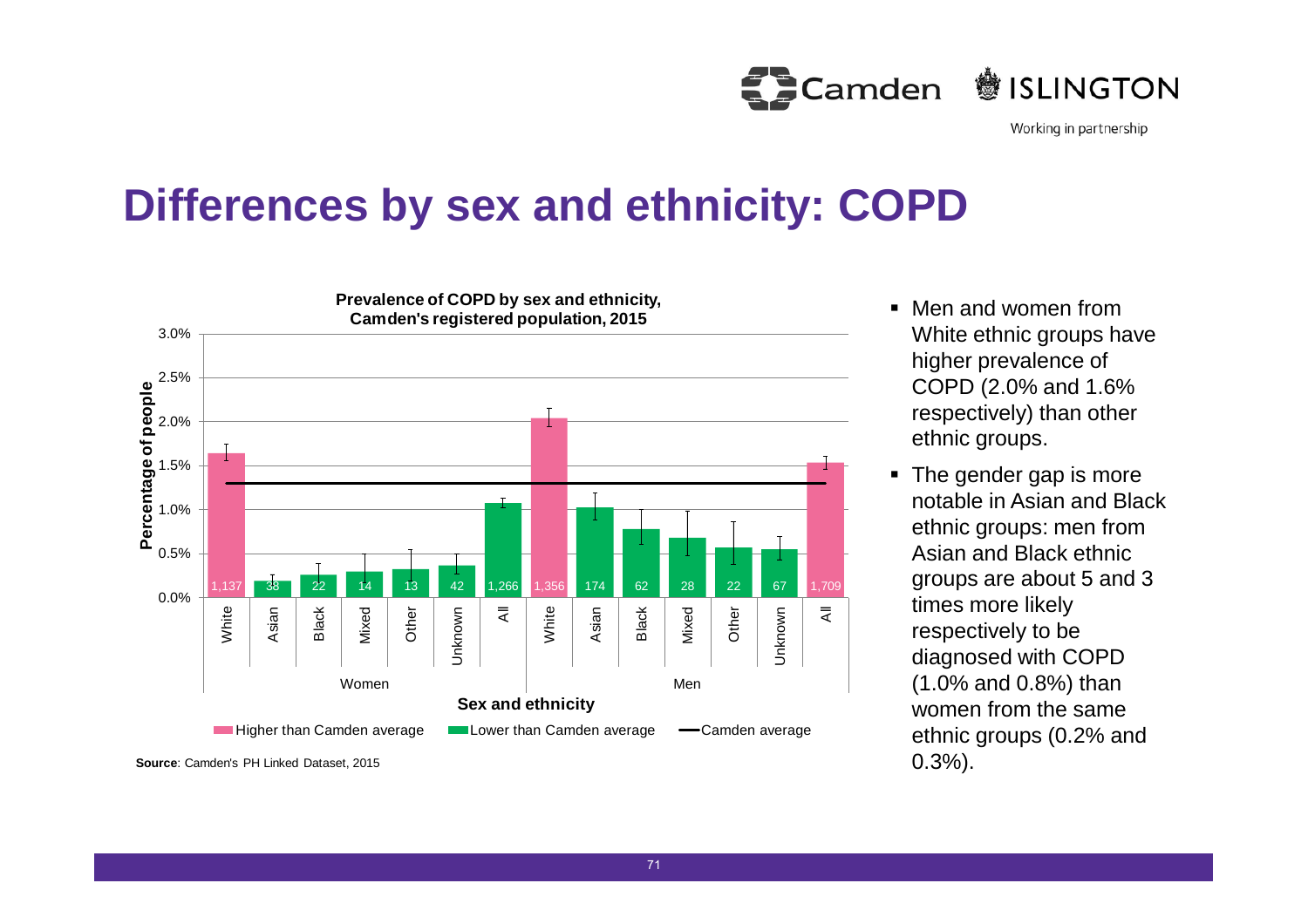

### **Differences by sex and ethnicity: COPD standardisation**

0 50 100 150 200 250 300 White Asian Black Mixed Other Unknown  $\bar{z}$ White Asian Black Mixed Other Unknown  $\overline{z}$ Women Men **In dire** さ<br>という **sta n ᅙᆞ ardis e d ratio Sex and ethnicity ethnicity, Camden's registered population, 2015 Higher than Camden average No different to Camden average** Lower than Camden average - Camden average **Note**: Passive smoking is included; **Source**: Camden's PH Linked Dataset, 2015

**Indirectly age-standardised ratio of smoking prevalence by sex and**

- Age is a key factor in the diagnosis of COPD. After adjusting for age, the results show a different pattern of that shown from the crude prevalence of COPD:
	- Women across all ethnic groups adjusted for age have a lower prevalence than expected for Camden, except women from mixed ethnic groups which have similar prevalence than Camden.
	- Men across all ethnic groups adjusted for age have a higher prevalence of COPD than expected for Camden overall.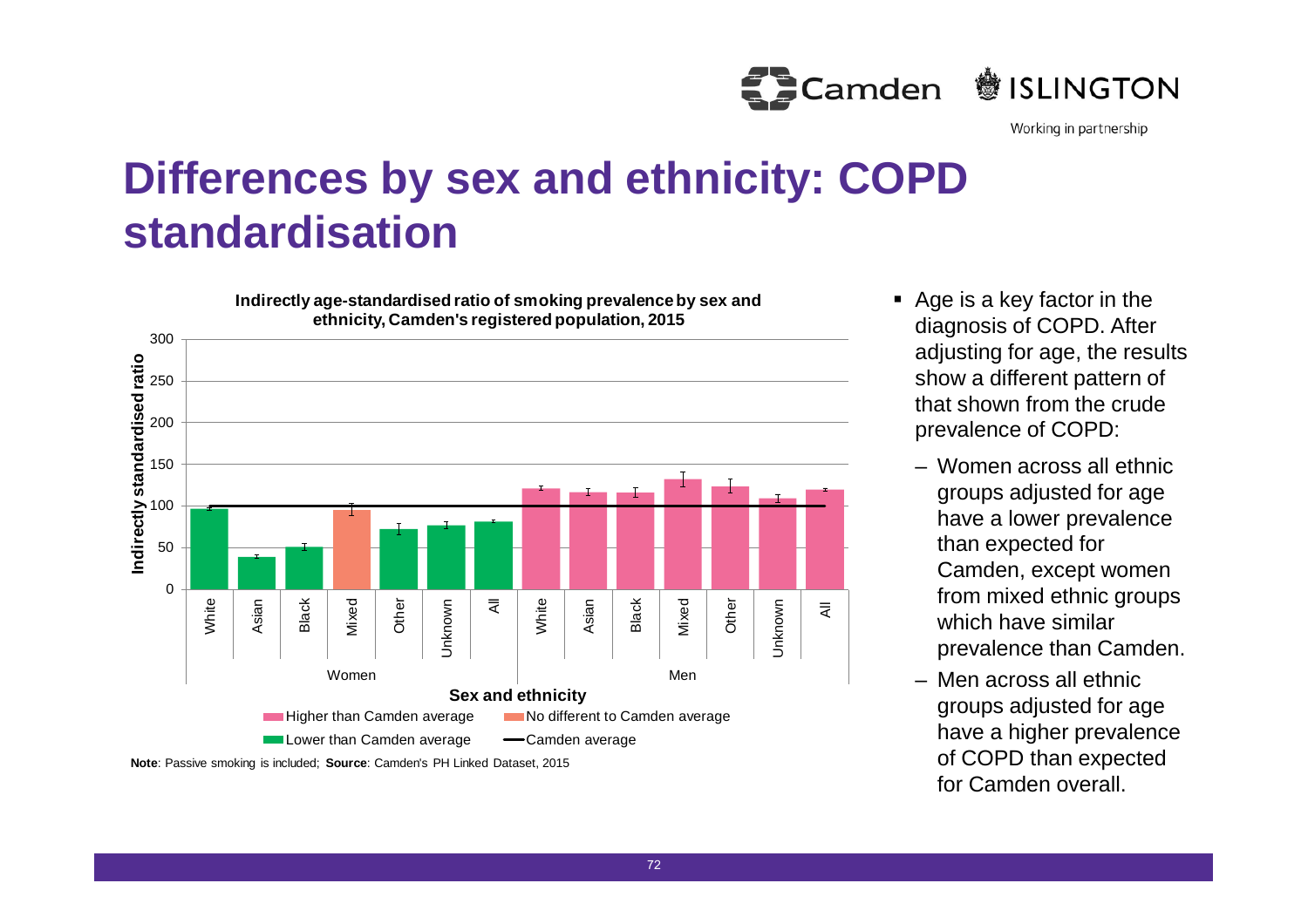

#### **Care Management and Review**

This section looks at the variation of care management of people diagnosed with COPD, in terms of flu vaccination and referrals to smoking cessation services.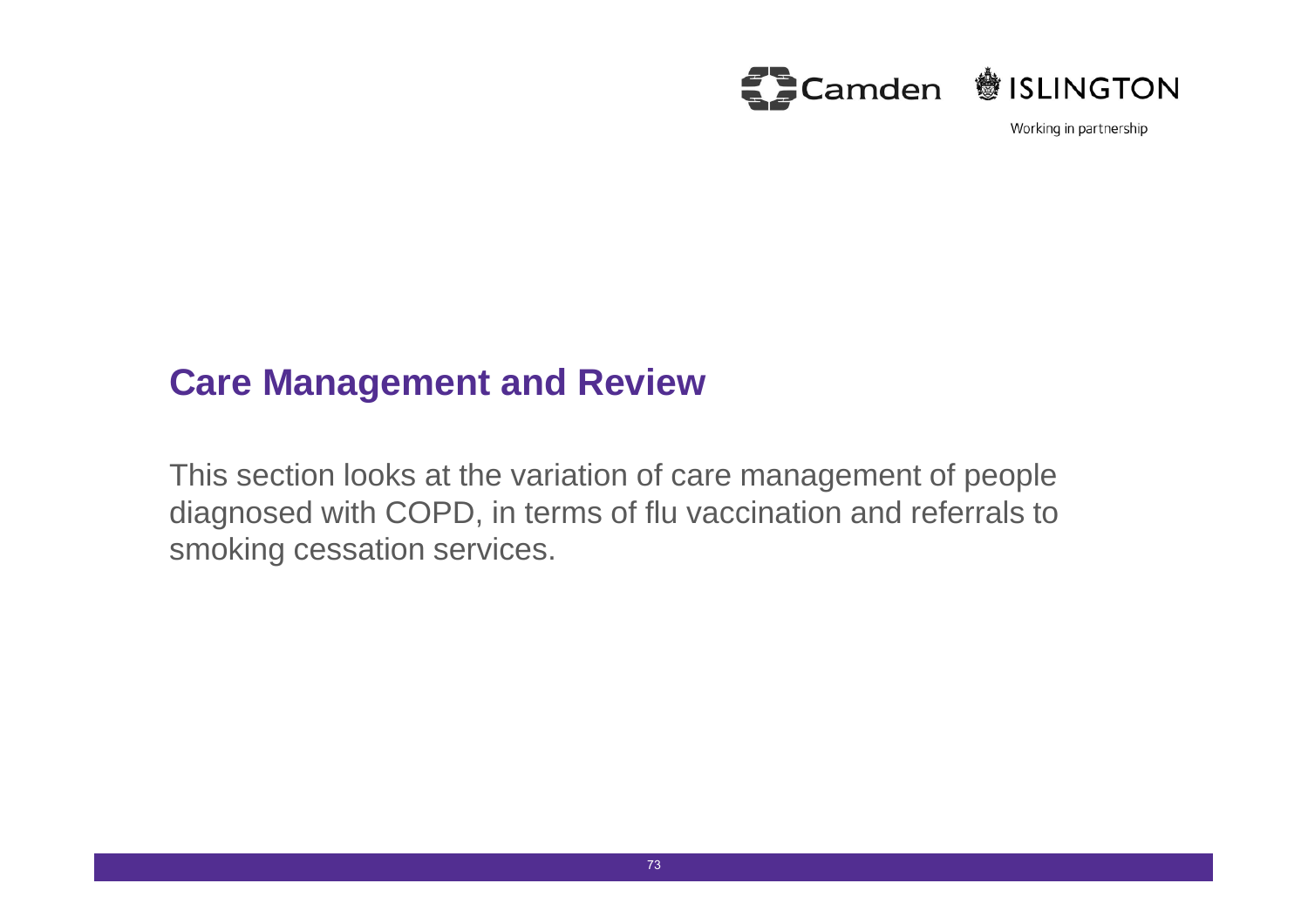

#### **Differences by sex: COPD and flu vaccination**



**Proportion of people who had flu vaccination within the previous 12 months**

- $\blacksquare$  In 2015, about 2,700 (91%) out of 3,000 people with COPD had a flu vaccination in the previous 12 months.
- Men and women diagnosed with COPD have a similar percentage of flu vaccination (90% and 91% respectively).

**Source**: Camden's PH Linked Dataset, 2015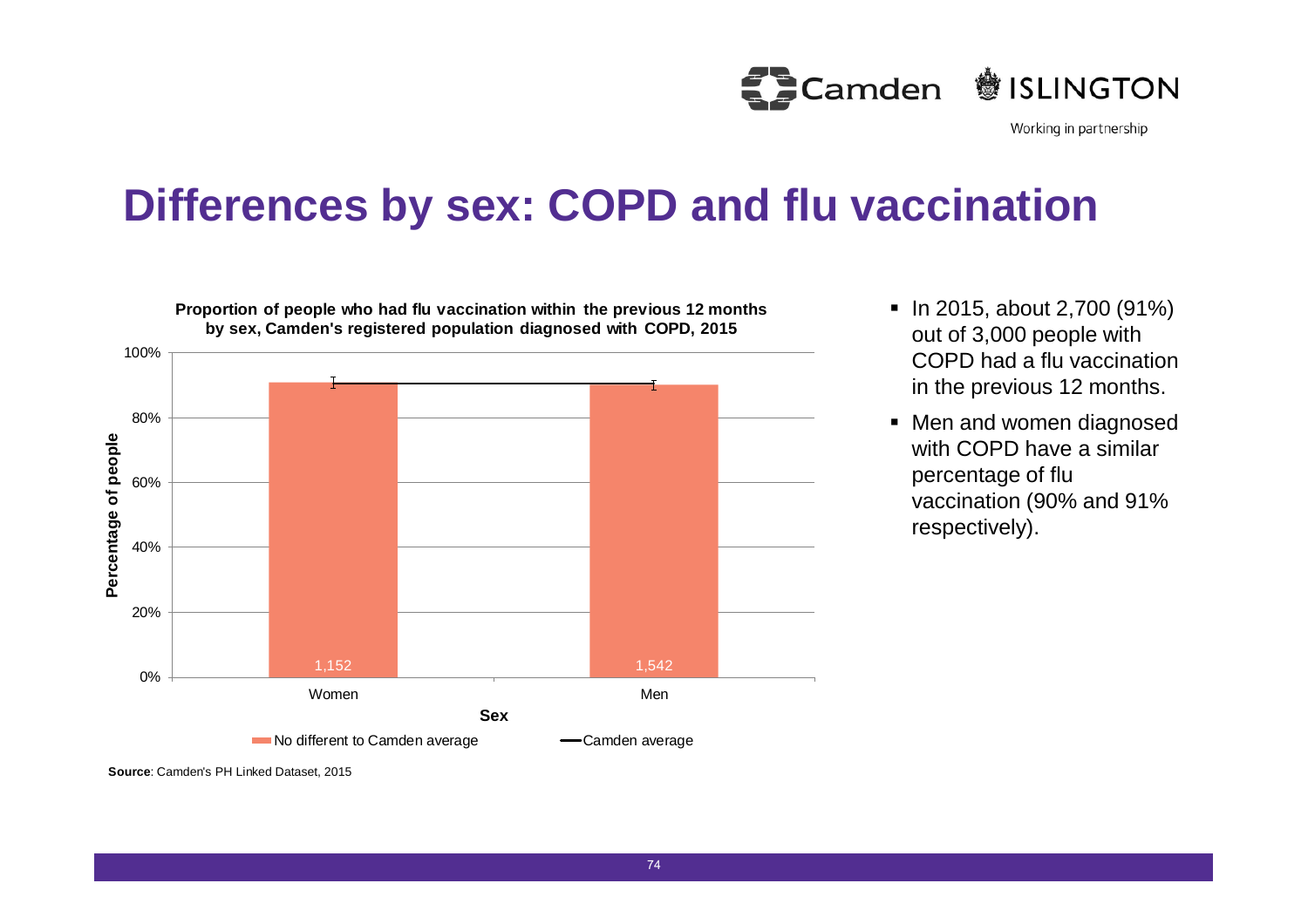

### **Differences by ethnicity: COPD and flu vaccination**



 Asian people diagnosed with COPD have a higher proportion of flu vaccination received within the last 12 months (95%) than the Camden average (91%) while Black people have a lower proportion.

**Source**: Camden's PH Linked Dataset, 2015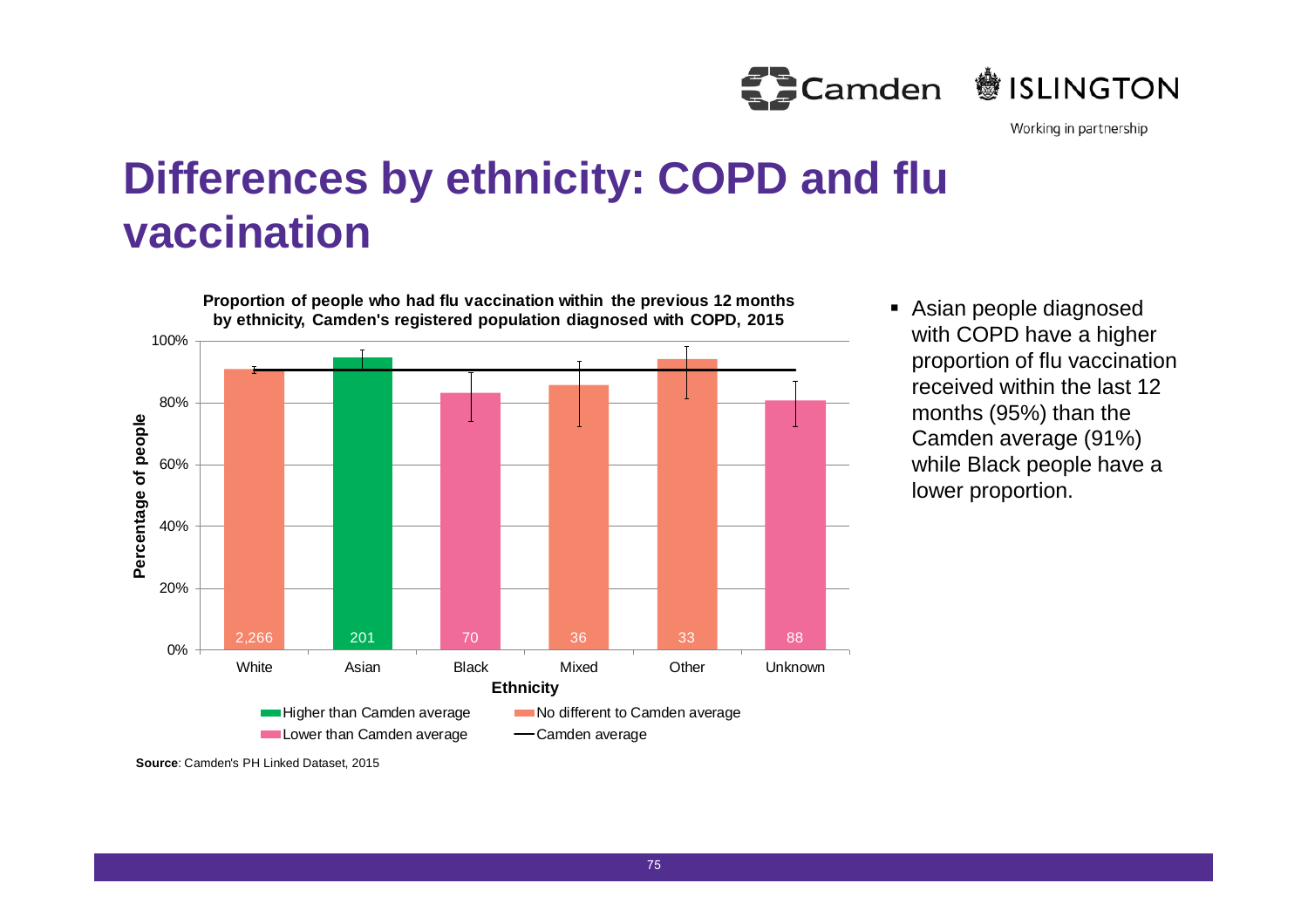

### **Differences by sex and ethnicity: COPD and flu vaccination**



 Women diagnosed with COPD whose ethnicity is unknown are significantly less likely to have flu vaccination than the general population diagnosed with COPD (7% vs 91%).

**Note**: Black, Asian, Mixed and Other ethnic groups were grouped into Black and other minority ethnic group (BME) due to small numbers of people diagnosed with COPD; **Source**: Camden's PH Linked Dataset, 2015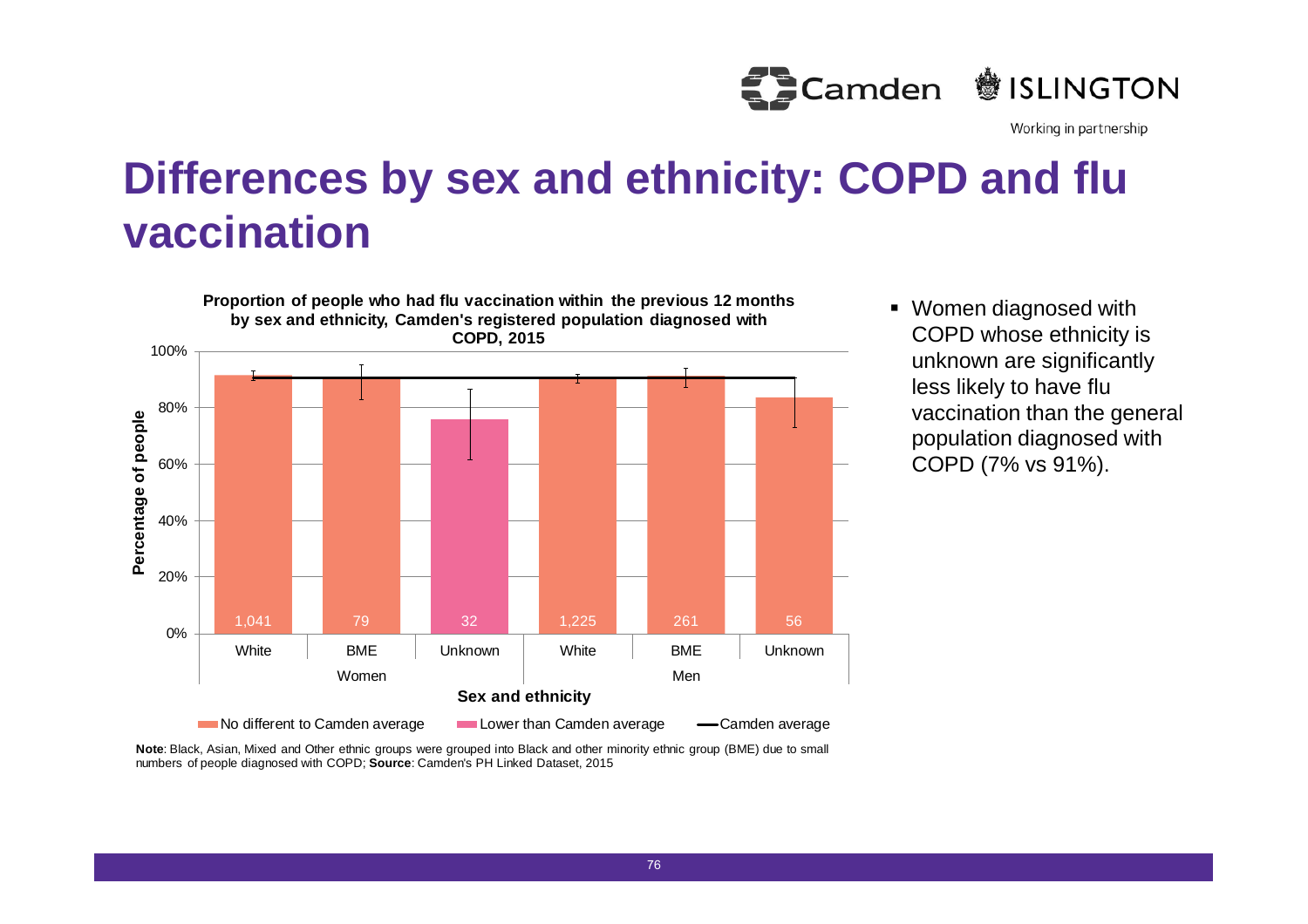

# **Differences by sex: COPD and referral to smoking cessation services**



- In 2015, about 2,100 (72%) out of 3,000 people with COPD had been referred to smoking cessation services since their COPD diagnosis.
- There was no difference in the proportion of men and women diagnosed with COPD who had been referred to smoking cessation service (73% and 72% respectively).

**Source**: Camden's PH Linked Dataset, 2015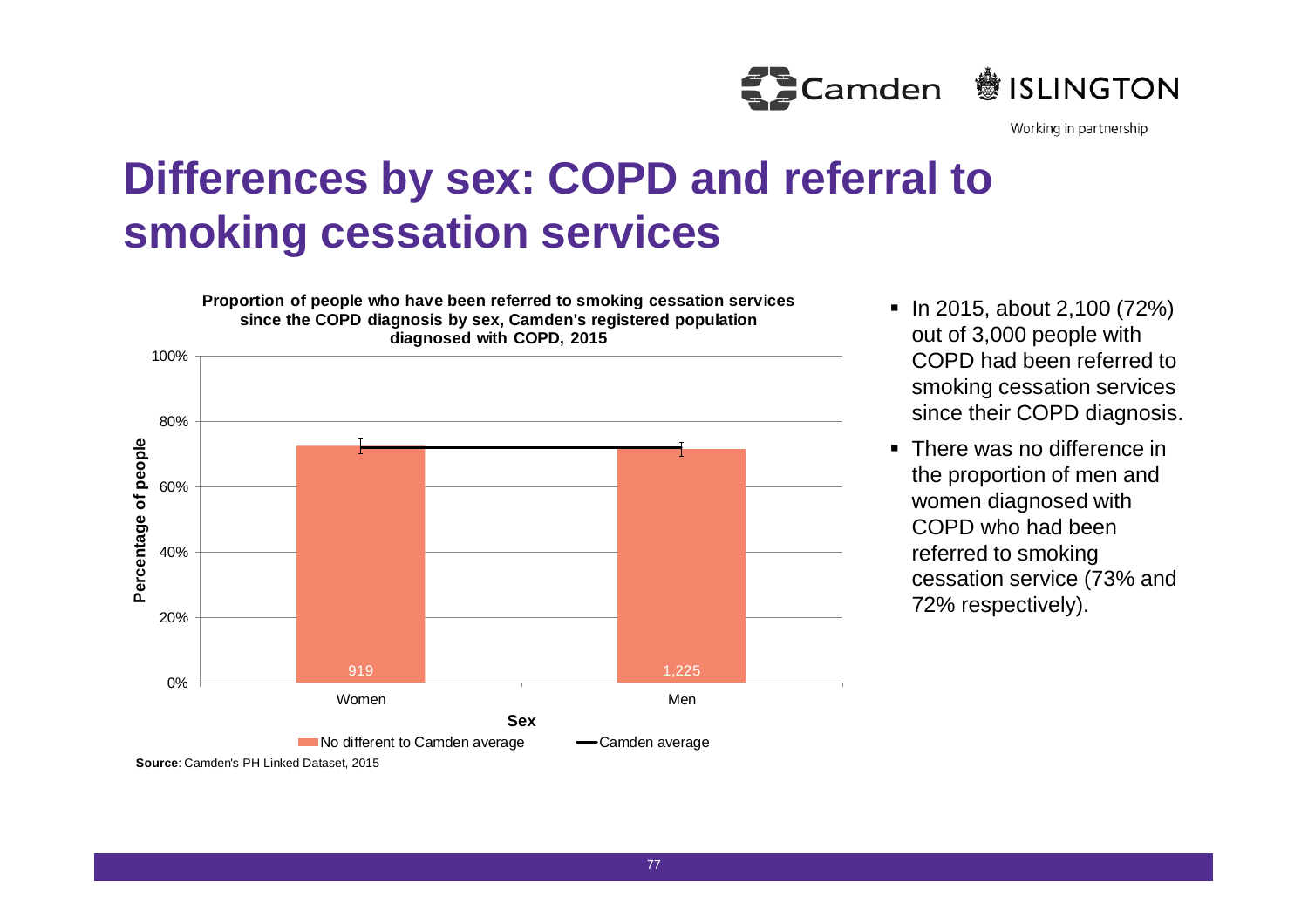

# **Differences by ethnicity: COPD and referral to smoking cessation services**



**Asian ethnic groups** diagnosed with COPD have a lower proportion (64%) of smoking cessation referrals than the Camden average (70%).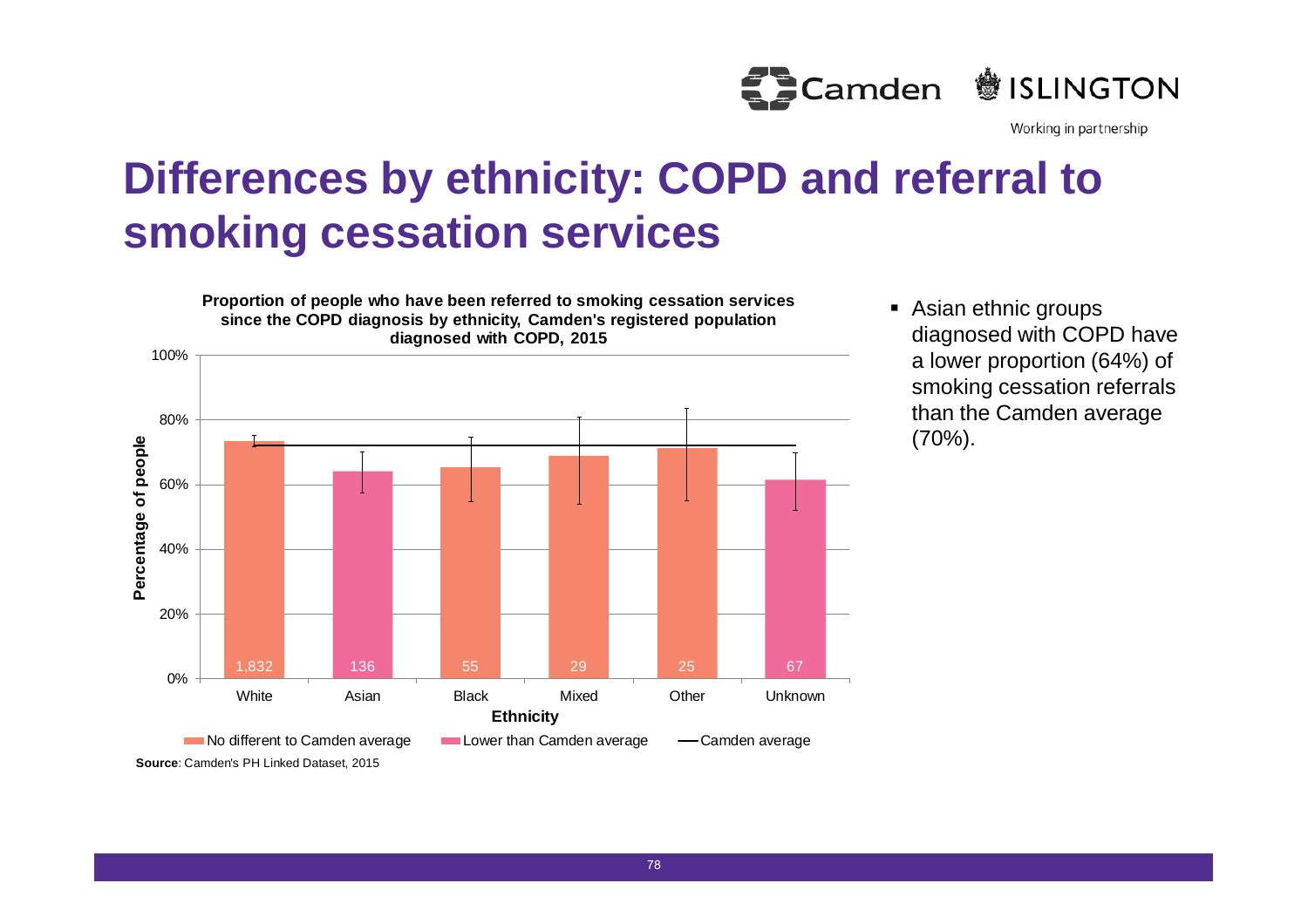

# **Differences by sex and ethnicity: COPD and referral to smoking cessation services**



■ Both men and women from BME ethnic groups are less likely to be referred to smoking cessation services (67% and 62% respectively) when compared to the Camden average.

**Note**: Black, Asian, Mixed and Other ethnic groups were grouped into Black and other minority ethnic group (BME) due to small numbers of people diagnosed with COPD; **Source**: Camden's PH Linked Dataset, 2015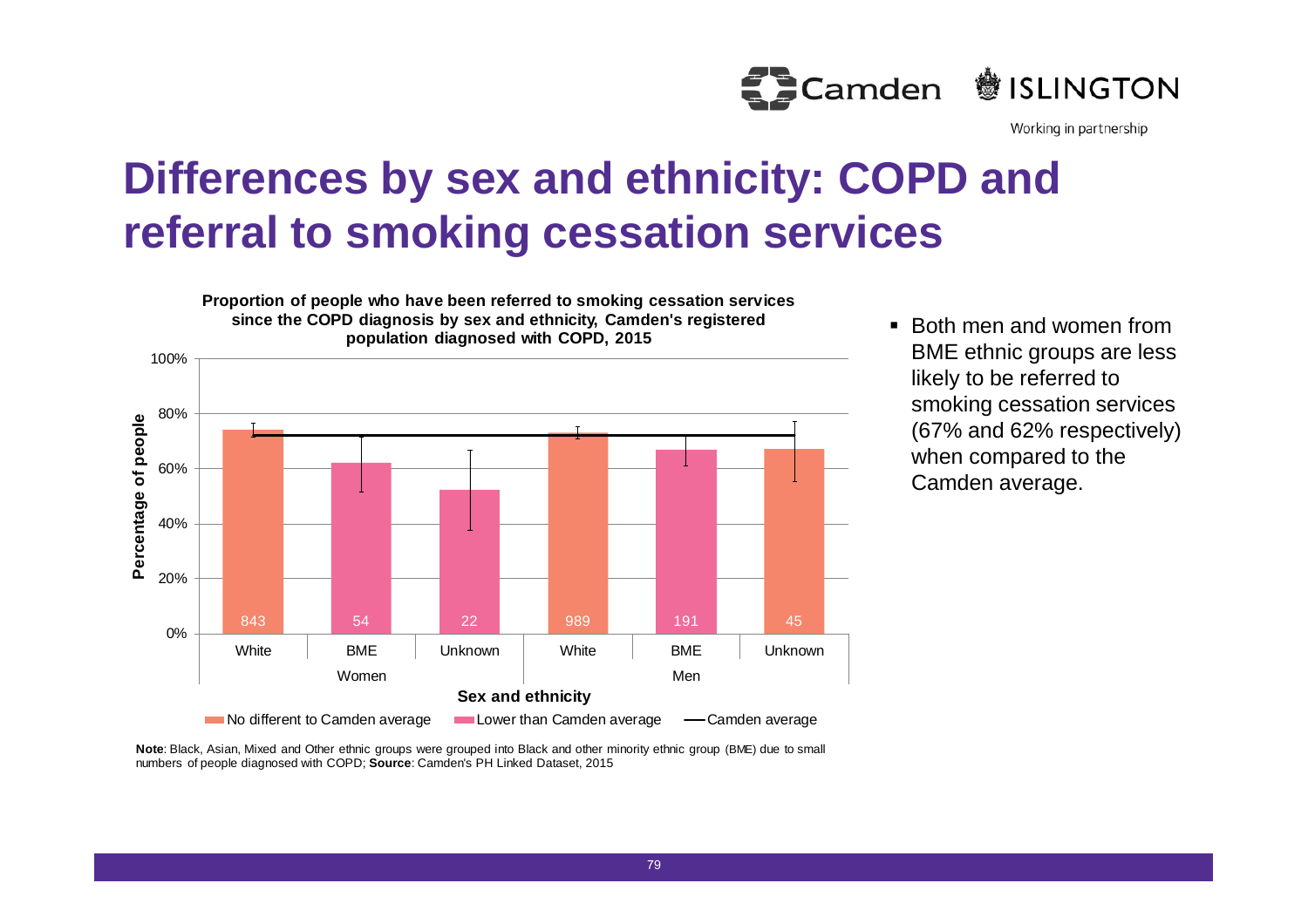

# **CHRONIC LIVER DISEASE (CLD)**

#### **Demographic analysis**

This section describes the differences by demographic characteristics of people diagnosed with CLD, in terms of sex and ethnicity.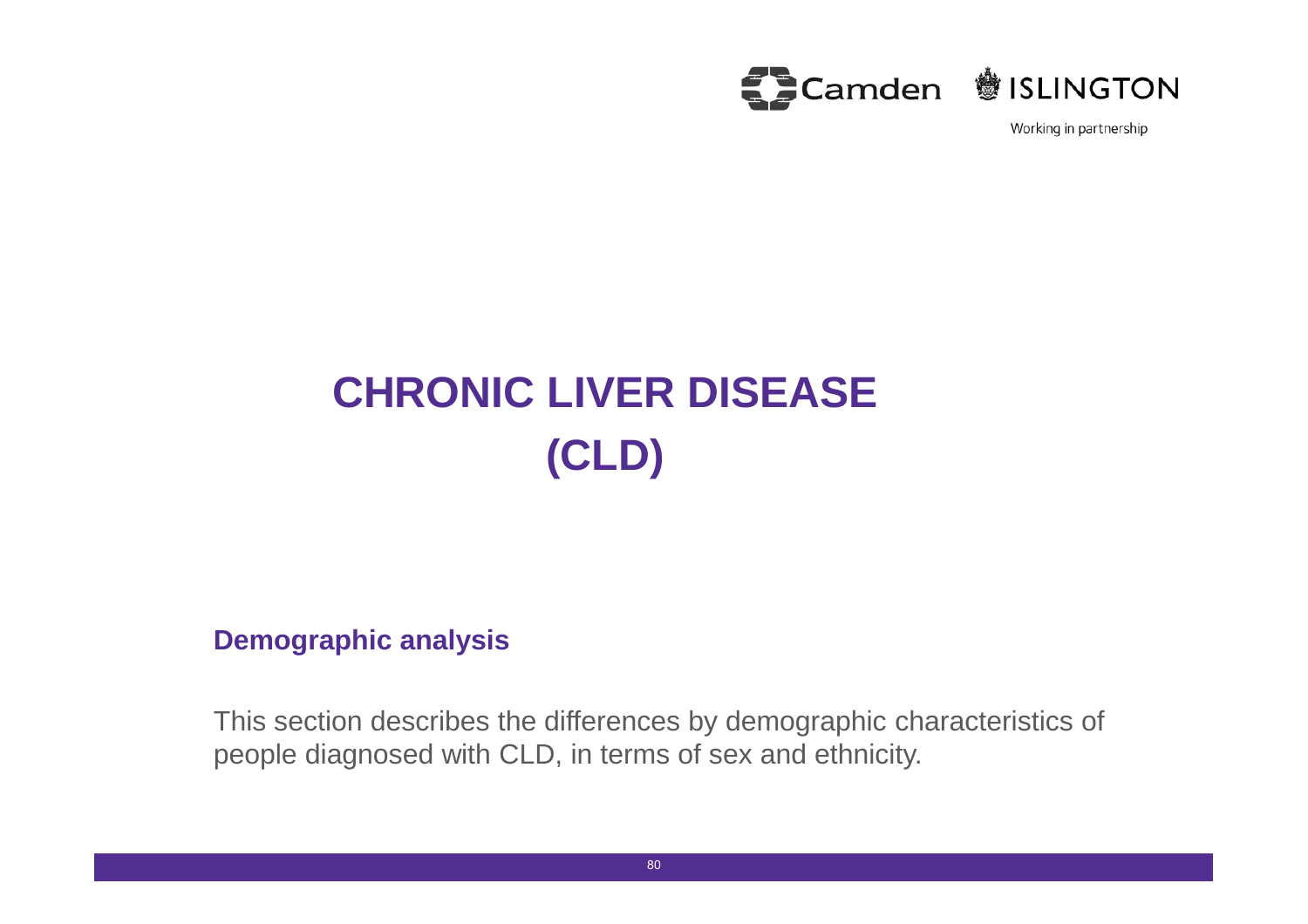

#### **Differences by sex: CLD**



- There are around 1,600 people diagnosed with chronic liver disease (0.7%) in Camden.
- Men are significantly more likely to be diagnosed with chronic liver disease (0.9%) than women (0.5%).

**Source**: Camden's PH Linked Dataset, 2015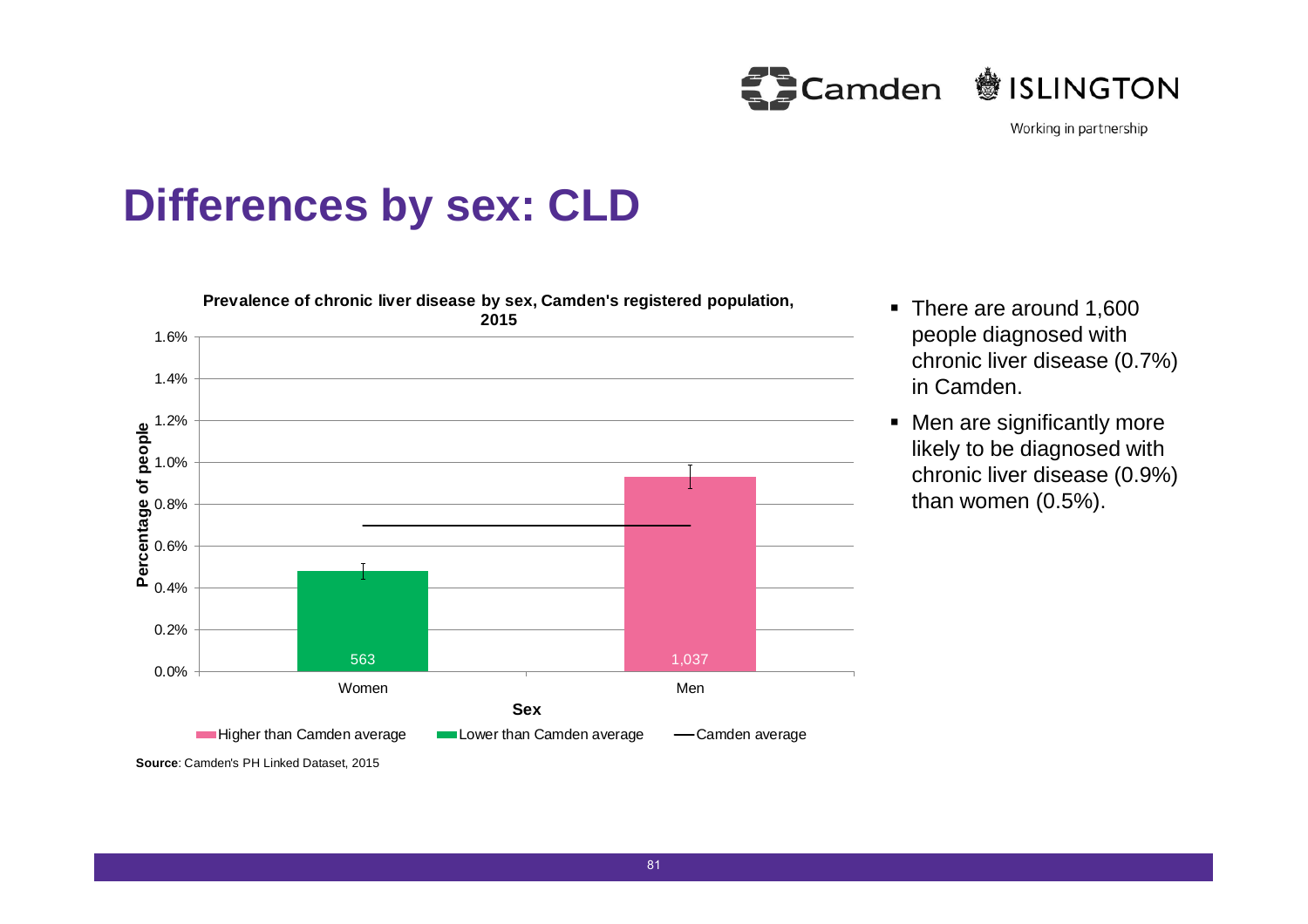Camden **参ISLINGTON** 

Working in partnership

#### **Differences by ethnicity: CLD**



• In general, people from a White or Black ethnic origin have a higher prevalence of chronic liver disease (0.9% and 0.8% respectively) than other ethnic groups.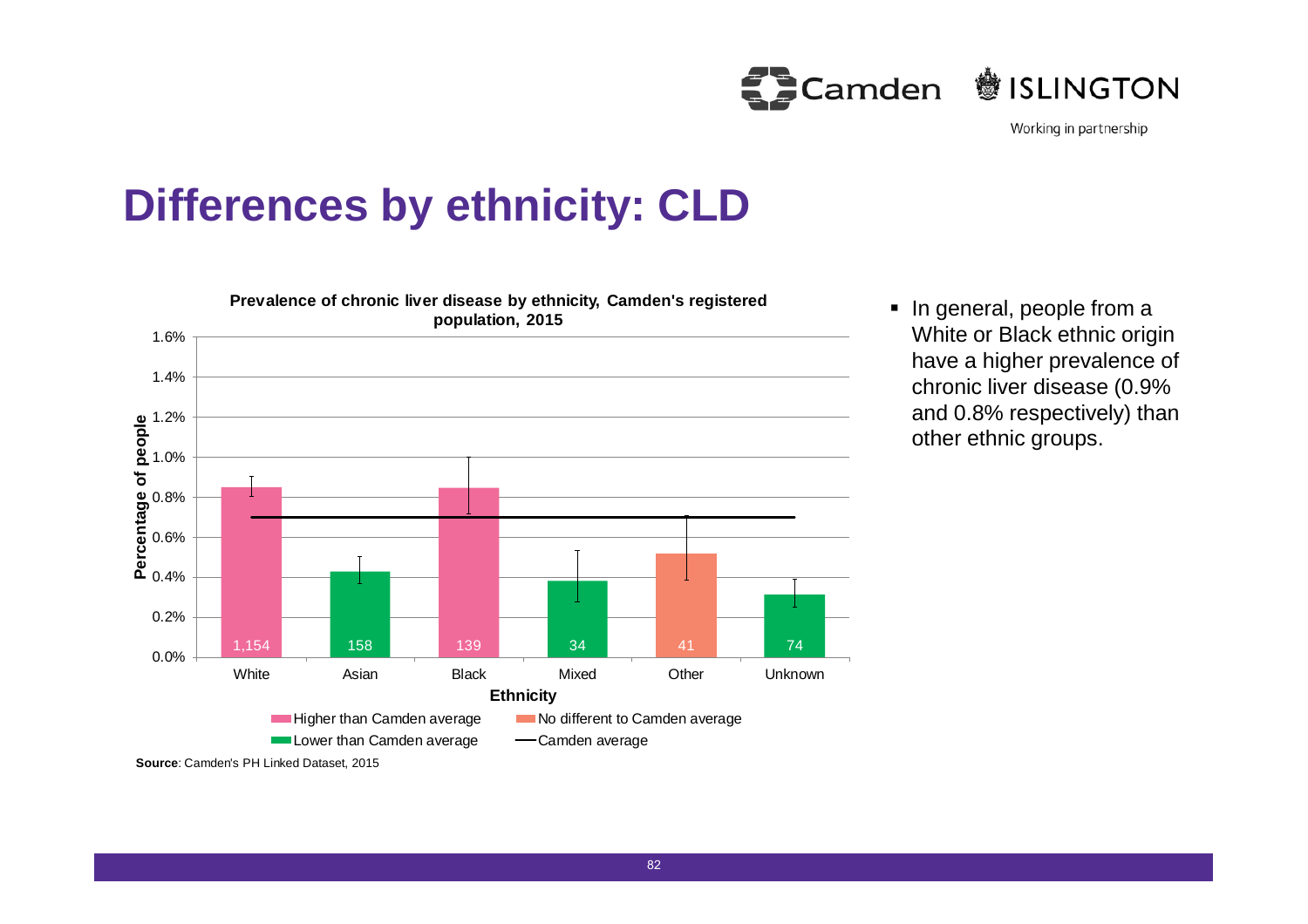**参ISLINGTON Camden** 

Working in partnership

#### **Differences by sex and ethnicity: CLD**



- White and Black men are more likely to be diagnosed with CLD (1.2% and 1.0% respectively), compared to the general population  $(0.7\%)$ .
- The lower prevalence among men and women without a recorded ethnicity may suggest the potential underdiagnoses of chronic liver disease in this ethnic group.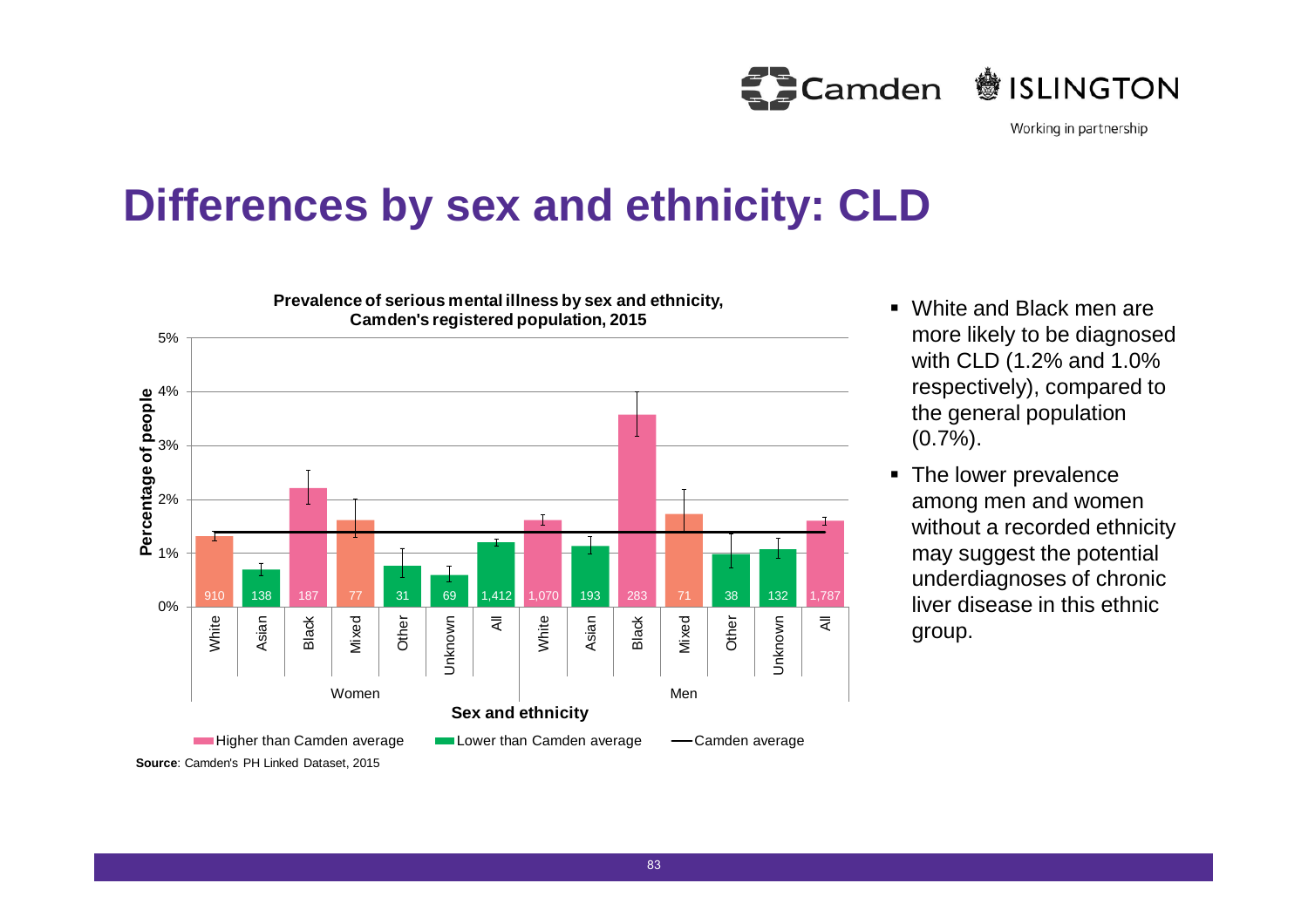**鬱ISLINGTON Camden** 

Working in partnership

### **Differences by sex and ethnicity: CLD standardisation**



- After adiusting for age, White and Black men are more likely to be diagnosed with CLD.
- White and Asian women have a lower prevalence of CLD than expected.
- Men from Asian and Other or Mixed ethnic groups have a similar prevalence than expected, compared to Camden overall.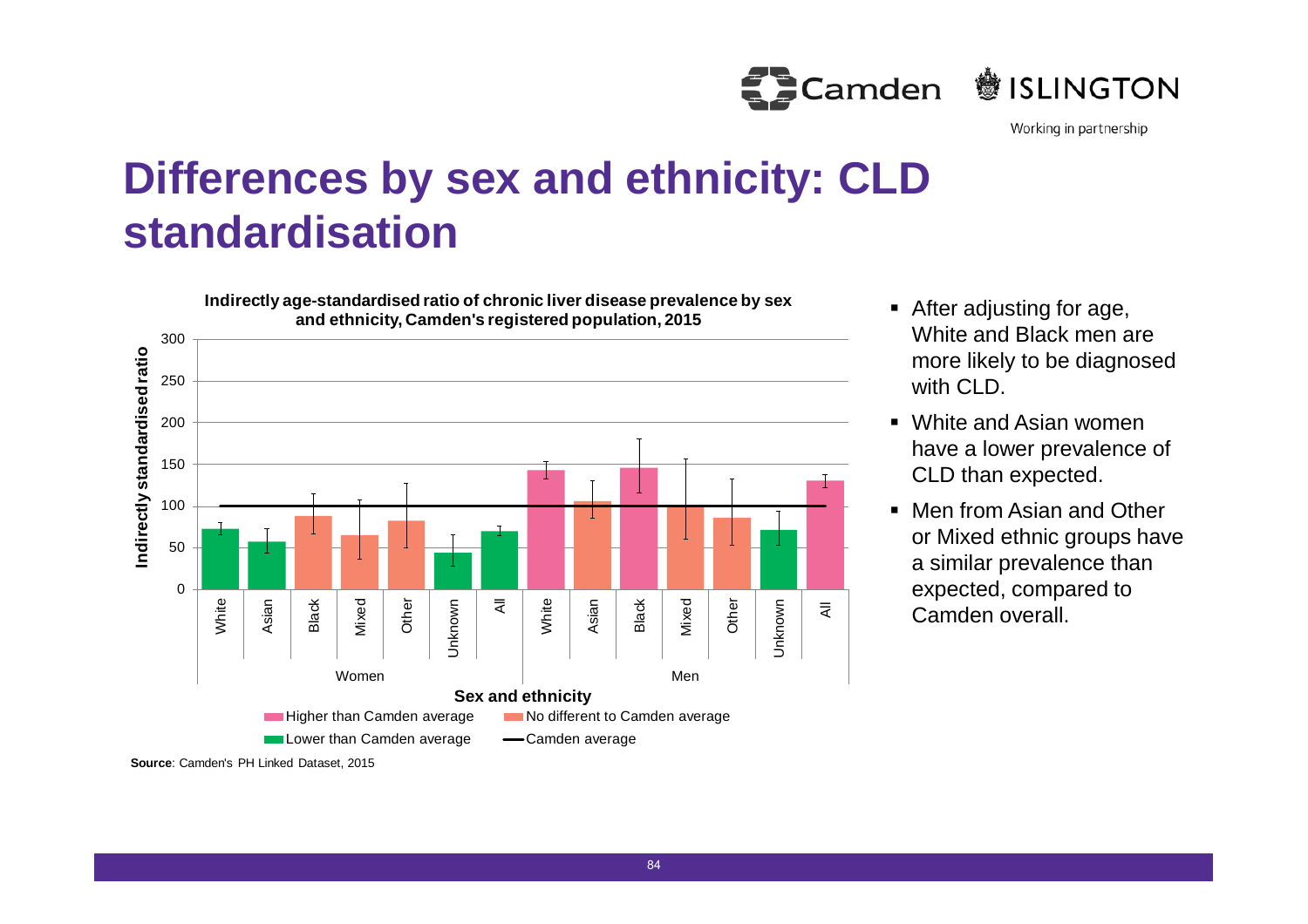

# **SERIOUS MENTAL ILLNESS (SMI)**

#### **Demographic analysis**

This section describes the differences by demographic characteristics of people diagnosed with a serious mental illness, in terms of sex and ethnicity.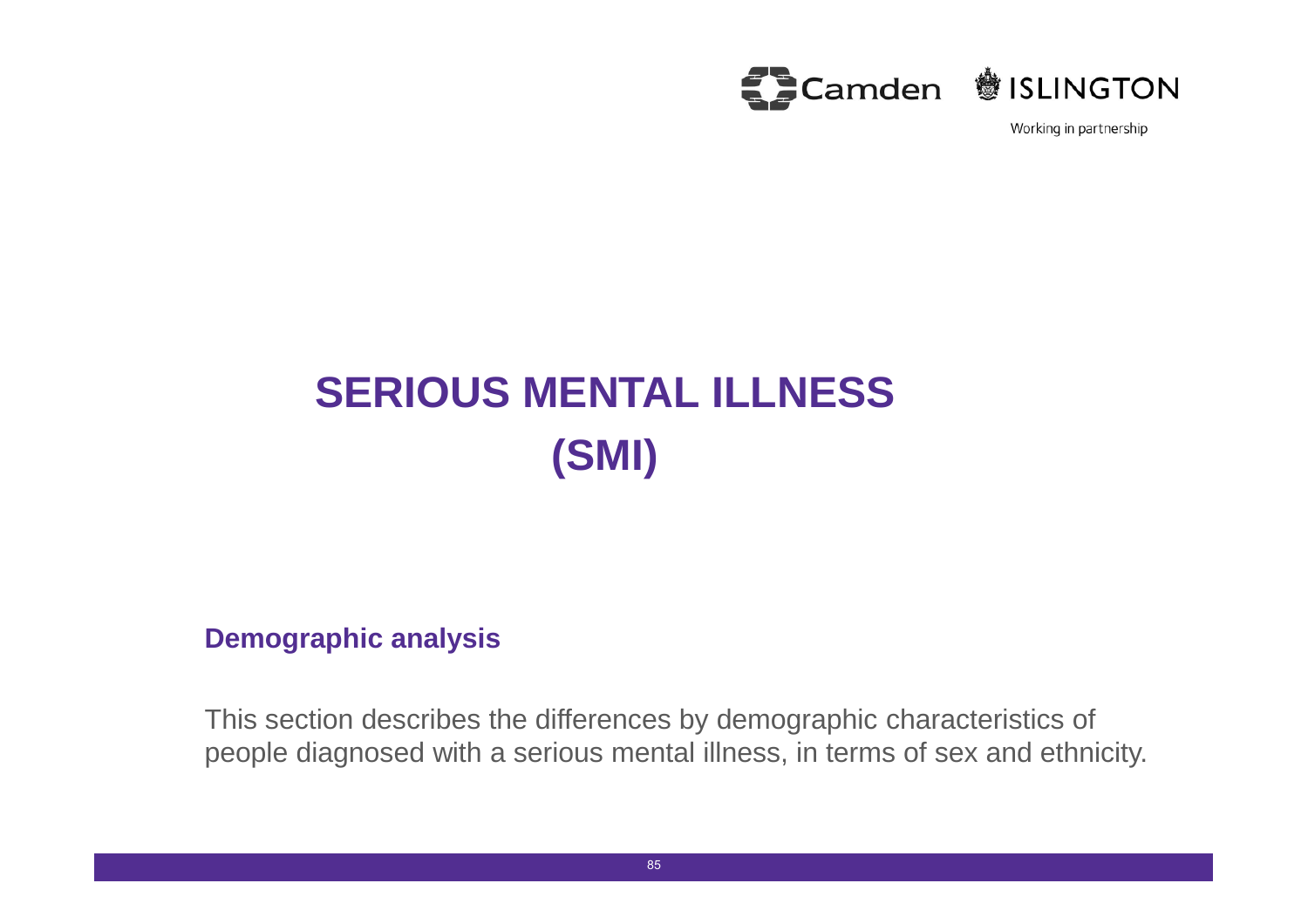

#### **Differences by sex: serious mental illness**



- There are around 3,200 people with a diagnosis of serious mental illness (1.4%) in Camden.
- Men are more likely to be diagnosed with SMI (1.6%) than women (1.2%).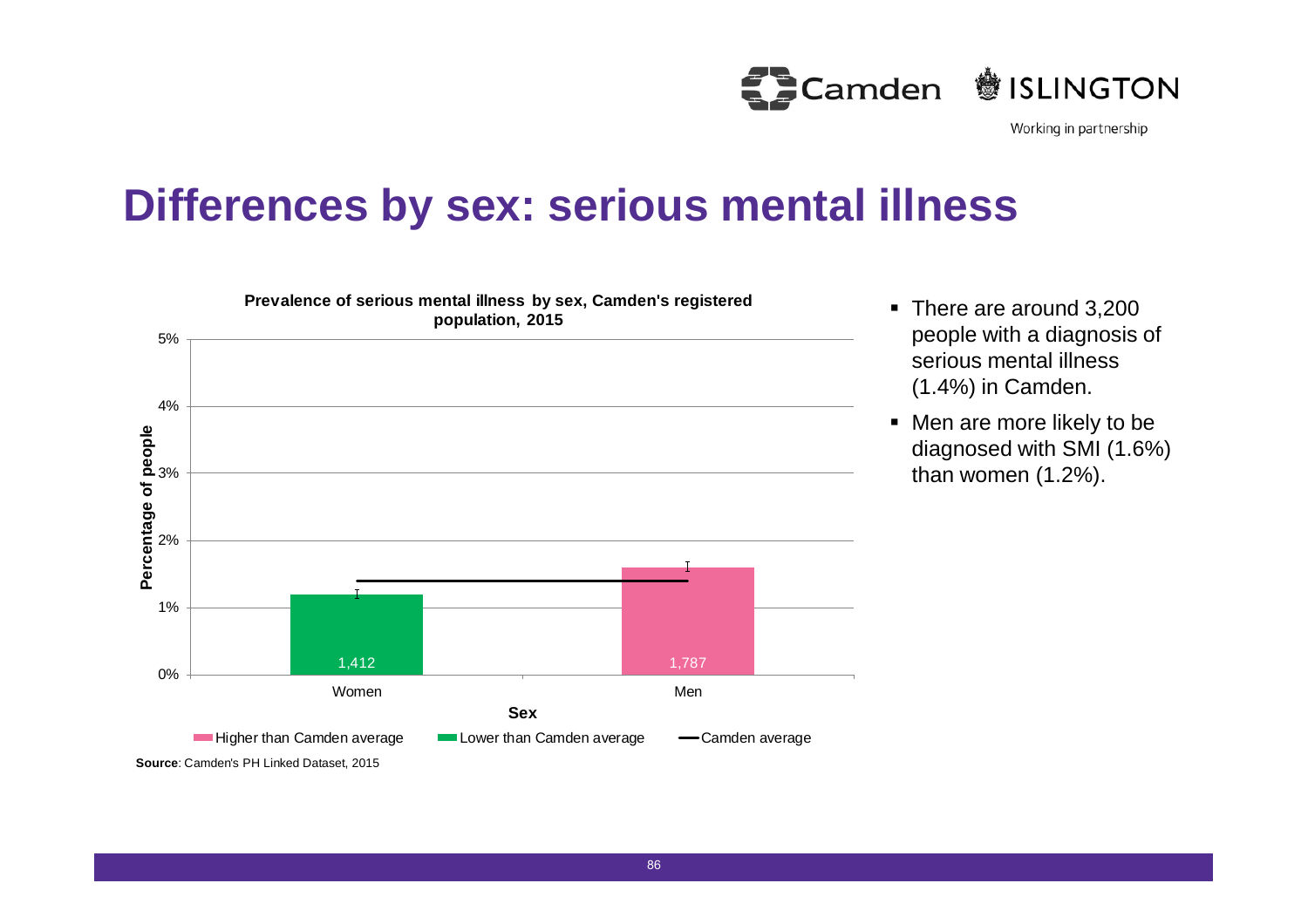

#### **Differences by ethnicity: serious mental illness**



**Black ethnic groups are** more than twice as likely to be diagnosed with serious mental illness (2.9%) when compared to the general population (1.4%).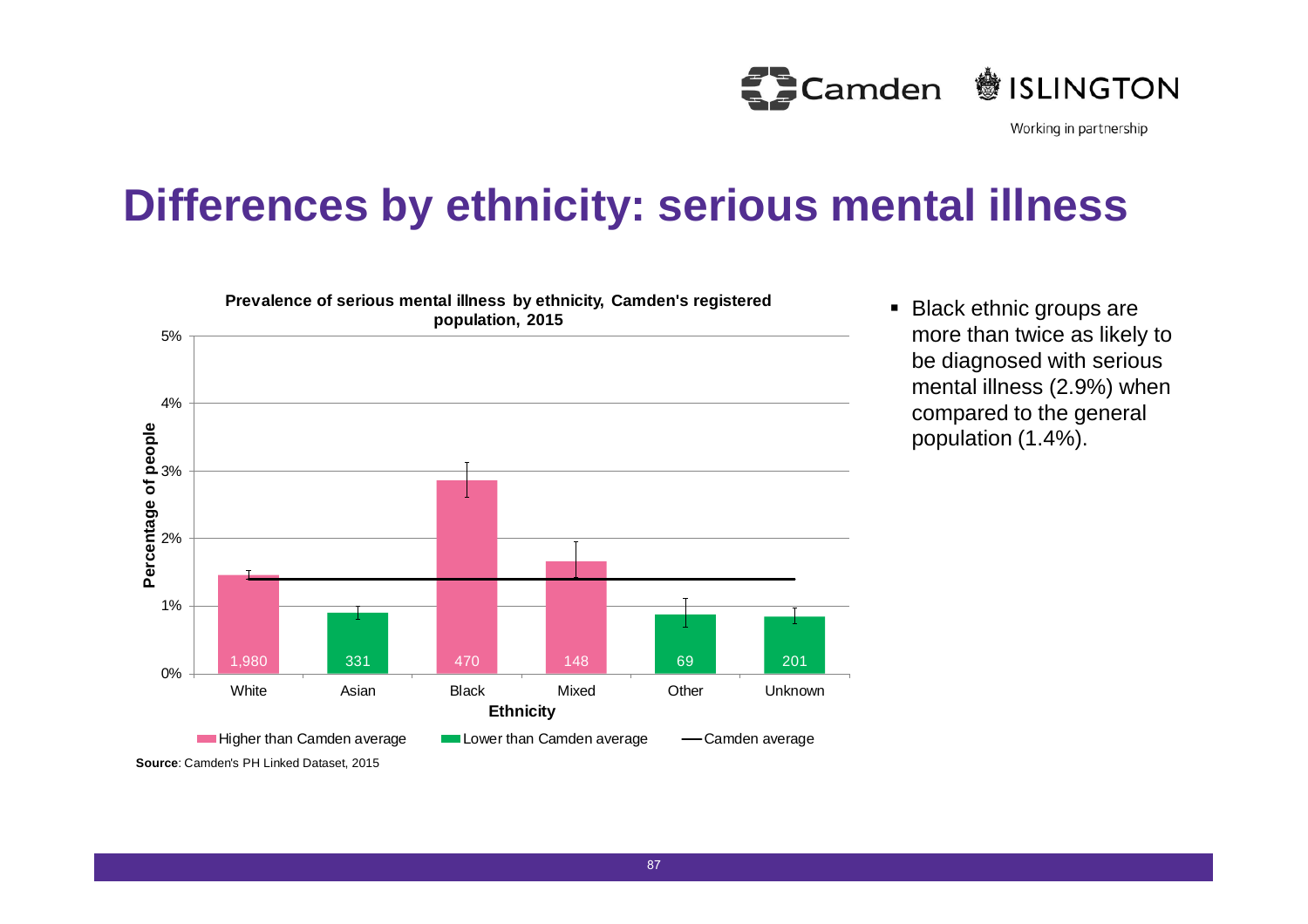**鬱ISLINGTON Camden** 

Working in partnership

#### **Differences by sex and ethnicity: SMI**



- Black men and Black women are at a significantly higher risk of serious mental illness (SMI) when compared to the Camden average (3.6% and 2.2% respectively).
- After adjusting for age, the results showed a similar pattern (data not shown).